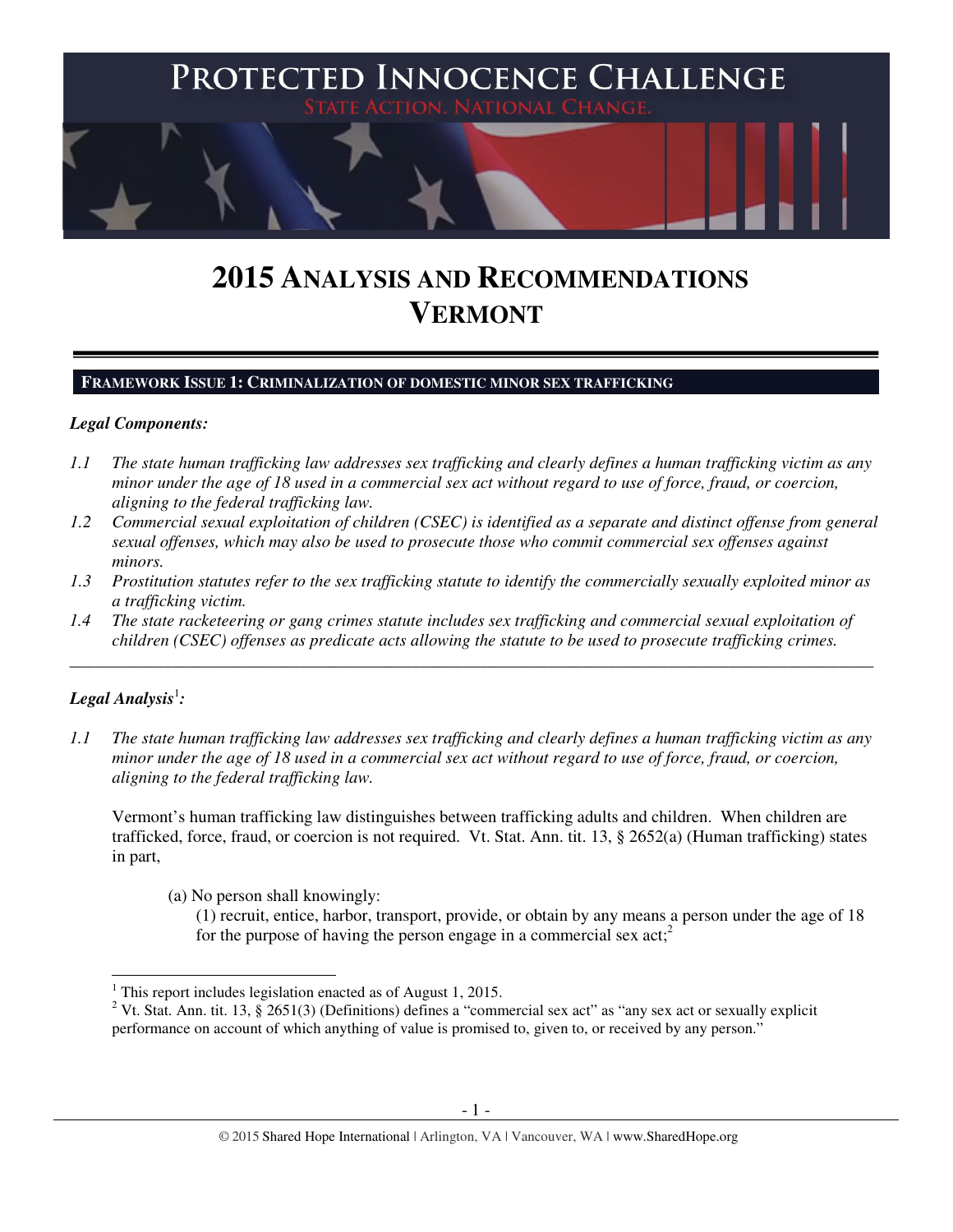$(2)$  recruit, entice, harbor, transport, provide, or obtain a person through force, fraud, or coercion<sup>3</sup> for the purpose of having the person engage in a commercial sex act;

(3) compel a person through force, fraud, or coercion to engage in a commercial sex act;

(4) benefit financially or by receiving anything of value from participation in a venture, knowing that force, fraud, or coercion was or will be used to compel any person to engage in a commercial sex act as part of the venture.<sup>4</sup>

. . . .

A conviction under Vt. Stat. Ann. tit. 13, § 2652(a)(1)–(4) is punishable as a felony<sup>5</sup> by imprisonment "for a term up to and including life," a fine not to exceed \$500,000, or both. Vt. Stat. Ann. tit. 13, §§ 1, 2652(b).

Vt. Stat. Ann. tit. 13, § 2653(a) (Aggravated human trafficking) imposes a heightened penalty if the victim of human trafficking is under the age of 18. Vt. Stat. Ann. tit. 13, § 2653(a) states,

(a) A person commits the crime of aggravated human trafficking if the person commits human trafficking in violation of section 2652 of this title under any of the following circumstances:

(1) the offense involves a victim of human trafficking who is a child under the age of 18;

(2) the person has previously been convicted of a violation of section 2652 of this title;

(3) the victim of human trafficking suffers serious bodily injury or death; or

(4) the actor commits the crime of human trafficking under circumstances which constitute the crime of sexual assault as defined in section 3252 of this title, aggravated sexual assault as defined in section 3253 of this title, or aggravated sexual assault of a child as defined in section 3253a of this title.

A conviction under Vt. Stat. Ann. tit. 13, § 2653(a) is punishable as a felony by imprisonment for 20 years to life, a fine up to \$100,000, or both. Vt. Stat. Ann. tit. 13, §§ 1, 2653(b). An attempt to commit either human

(A) threat of serious harm, including physical or financial harm, to or physical restraint against any person;

(B) any scheme, plan, or pattern intended to cause a person to believe that failure to perform an act would result in serious bodily or financial harm to or physical restraint of any person;

(G) blackmail;

l

notwithstanding any offense whose maximum term of imprisonment is more than two years, for life or which may be punished by death is a felony. Any other offense is a misdemeanor."

 $6$  Vt. Stat. Ann. tit. 13, § 2651(13) defines "victim of human trafficking" as "a victim of a violation of section 2652 [Human trafficking] of this title."

 $3$  Vt. Stat. Ann. tit. 13, § 2651(2) defines "coercion" as,

<sup>(</sup>C) the abuse or threatened abuse of law or the legal process;

<sup>(</sup>D) withholding, destroying, or confiscating any actual or purported passport, immigration document, or any other government identification document of another person;

<sup>(</sup>E) providing a drug, including alcohol, to another person with the intent to impair the person's judgment or maintain a state of chemical dependence;

<sup>(</sup>F) wrongfully taking, obtaining, or withholding any property of another person;

<sup>(</sup>H) asserting control over the finances of another person;

<sup>(</sup>I) debt bondage; or

<sup>(</sup>J) withholding or threatening to withhold food or medication.

 $4$  Vt. Stat. Ann. tit. 13, § 2651(12) defines "venture" as "any group of two or more individuals associated in fact, whether or not a legal entity."

<sup>&</sup>lt;sup>5</sup> Pursuant to Vt. Stat. Ann. tit. 13, § 1 (Felonies and misdemeanors defined), "Any other provision of law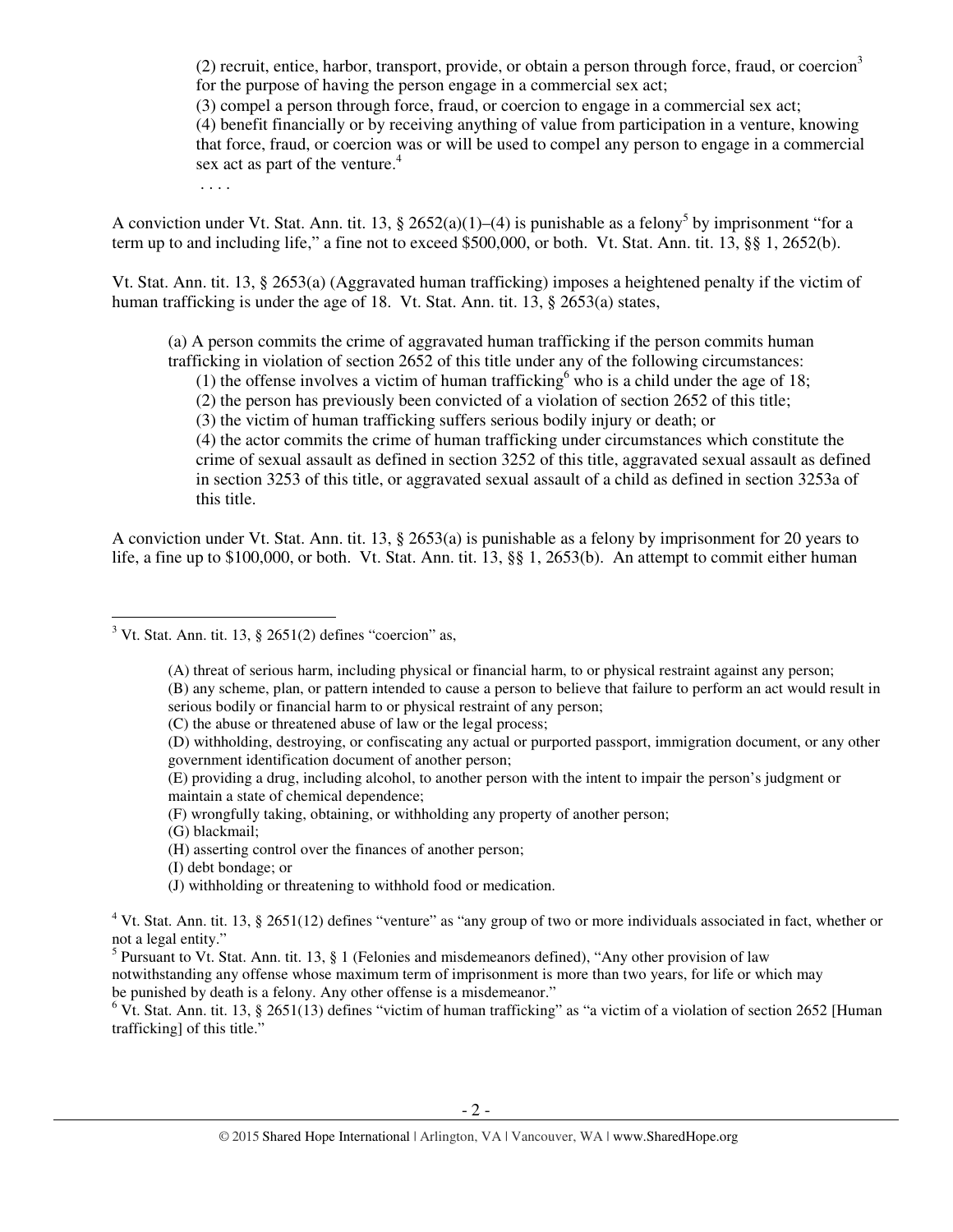trafficking or aggravated human trafficking is punishable to the same extent as the completed offense. Vt. Stat. Ann. tit 13, § 9(a).

Additionally, Vt. Stat. Ann. tit. 13, § 2654(a) (Patronizing or facilitating human trafficking) states,

No person shall knowingly:

(1) permit a place, structure, or building owned by the person or under the person's control to be used for the purpose of human trafficking; $\frac{7}{1}$ 

(2) receive or offer or agree to receive or offer a person into a place, structure, or building for the purpose of human trafficking; or

(3) permit a person to remain in a place, structure, building, or conveyance for the purpose of human trafficking.

A conviction under Vt. Stat. Ann. tit. 13, § 2654(a) is punishable as a felony by imprisonment up to 5 years, a fine not to exceed \$100,000, or both. Vt. Stat. Ann. tit. 13, §§ 1, 2654(b).

Lastly, Vt. Stat. Ann. tit. 13, § 2655(a) (Solicitation) makes it illegal for a person to "knowingly solicit a commercial sex act<sup>8</sup> from a victim of human trafficking." A conviction under Vt. Stat. Ann. tit. 13, § 2655(a) is punishable as a felony by imprisonment up to 5 years, a fine not to exceed \$100,000, or both. Vt. Stat. Ann. tit. 13, §§ 1, 2655(b).

*1.2 Commercial sexual exploitation of children (CSEC) is identified as a separate and distinct offense from general sexual offenses, which may also be used to prosecute those who commit commercial sex offenses against minors.* 

The following laws criminalize CSEC in Vermont:

1. Vt. Stat. Ann. tit. 13, § 2822(a) (Use of a child in a sexual performance) states, "No person shall, with knowledge of the character and content, promote<sup>9</sup> a sexual performance<sup>10</sup> by a child<sup>11</sup> or a performance which contains a lewd exhibition of the genitals, anus or breasts of a child, or hire, employ, procure, use, cause or induce a child to engage in such a performance." A first conviction under Vt. Stat. Ann. tit. 13, § 2822(a) is punishable as a felony by imprisonment up to 10 years, a fine not to exceed \$20,000, or both. Vt. Stat. Ann. tit. 13, §§ 1, 2825(a). If the offender has a prior conviction under Vt. Stat. Ann. tit. 13, § 2822(a), § 2823 (Consenting to a sexual performance), or § 2824(a) (Promoting a recording of sexual conduct), however, a conviction is punishable as a felony by imprisonment for 1–15 years, a fine not to exceed \$50,000, or both. Vt. Stat. Ann. tit. 13, §§ 1, 2825(b).

<sup>&</sup>lt;sup>7</sup> Vt. Stat. Ann. tit. 13, § 2651(6) defines "human trafficking" as the following: "(A) to subject a person to a violation of section 2652 [Human trafficking] of this title; or (B) 'severe form of trafficking' as defined by 21 U.S.C. § 7105."

<sup>8</sup> *See supra* note 2.

 $9$  Vt. Stat. Ann. tit. 13, § 2821(5) (Definitions) defines "promote" as "to procure, issue, manufacture, publish, sell, give, provide, lend, mail, deliver, distribute, disseminate, circulate, present, exhibit, advertise, or offer to do the same, by any means, including electronic transmission."

 $10$  Vt. Stat. Ann. tit. 13, § 2821(4) defines "sexual performance" as "any performance or any part of a performance, which includes sexual conduct by a child." Vt. Stat. Ann. tit. 13, § 2821(3) defines "performance" as "(A) an event which is photographed, filmed or visually recorded; or (B) a play, dance or other visual presentation or exhibition before an audience."

<sup>&</sup>lt;sup>11</sup> Vt. Stat. Ann. tit. 13, § 2821(1) defines "child" as "any person under the age of 16 years."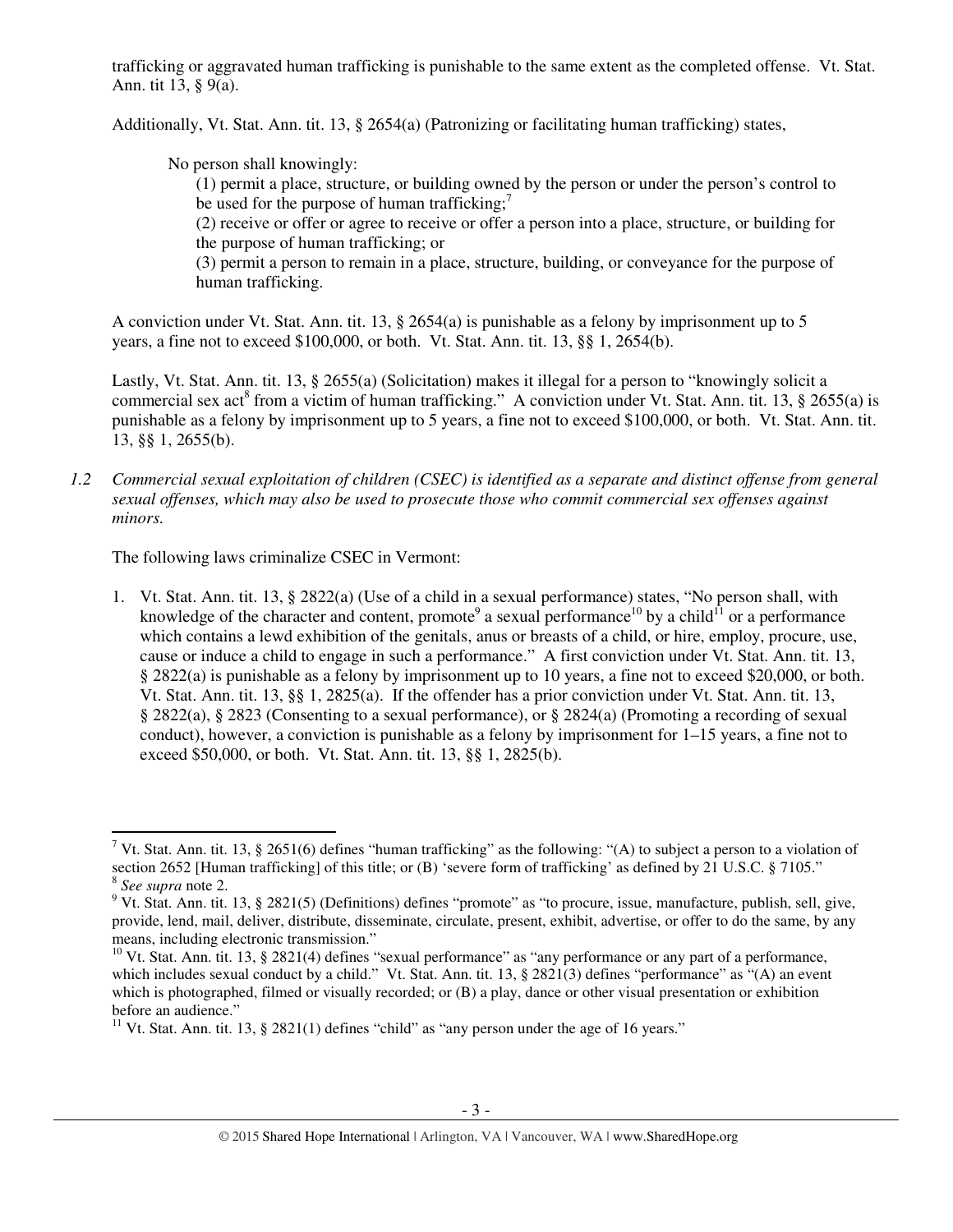2. Vt. Stat. Ann. tit. 13, § 2823 (Consenting to a sexual performance) states, "No person who is the parent, legal guardian, or custodian of a child<sup>12</sup> may, with knowledge of the character and content, consent to the participation of that child in a sexual performance<sup>13</sup> or a performance including a lewd exhibition of the genitals by that child." A first conviction under Vt. Stat. Ann. tit. 13, § 2823 is punishable as a felony by imprisonment up to 10 years, a fine not to exceed \$20,000, or both. Vt. Stat. Ann. tit. 13, §§ 1, 2825(a). If the offender has a prior conviction under Vt. Stat. Ann. tit. 13, § 2822(a), § 2823 (Consenting to a sexual performance), or § 2824(a) (Promoting a recording of sexual conduct), however, a conviction is punishable as a felony by imprisonment for 1–15 years, a fine not to exceed \$50,000, or both. Vt. Stat. Ann. tit. 13, §§ 1, 2825(b).

Other laws may be applicable to sexual exploitation of children although they do not specify commercial sexual exploitation:

1. Pursuant to Vt. Stat. Ann. tit. 13, § 2828 (Luring a child),

(a) No person shall knowingly solicit, lure, or entice, or to attempt to solicit, lure, or entice, a child under the age of 16 or another person believed by the person to be a child under the age of 16, to engage in a sexual act as defined in section  $3251$  [Definitions] of this title<sup>14</sup> or engage in lewd and lascivious conduct as defined in section 2602 [Lewd or lascivious conduct with child] of this title.<sup>15</sup> (b) This section applies to solicitation, luring, or enticement by any means, including in person, through written or telephonic correspondence or electronic communication. (c) This section shall not apply if the person is less than 19 years old, the child is at least 15 years old, and the conduct is consensual.

A conviction under Vt. Stat. Ann. tit. 13, § 2828(a) is punishable as a felony by imprisonment up to 5 years, a fine not to exceed \$10,000, or both. Vt. Stat. Ann. tit. 13, §§ 1, 2825(e).

2. Vt. Stat. Ann. tit. 13, § 2602(a) (Lewd or lascivious conduct with child) provides,

(1) No person shall willfully and lewdly commit any lewd or lascivious act upon or with the body, or any part or member thereof, of a child under the age of 16 years, with the intent of arousing, appealing to, or gratifying the lust, passions, or sexual desires of such person or of such child. (2) This section shall not apply if the person is less than 19 years old, the child is at least 15 years old, and the conduct is consensual.

A first conviction under Vt. Stat. Ann. tit. 13, § 2602(a) is punishable as a felony by imprisonment for 2–15 years and a possible fine not to exceed \$5,000, a second conviction is punishable by imprisonment for 5 years to life and a possible fine not to exceed \$25,000, and subsequent convictions are punishable by imprisonment for 10 years to life and a possible fine not to exceed \$25,000. Vt. Stat. Ann. tit. 13, §§ 1, 2602(b). Additionally, sentences for second and subsequent convictions "shall be served and may not be suspended, deferred, or served as a supervised sentence" and the offender "shall not be eligible for probation, parole, furlough, or any other type of early release until the expiration of the five-year or 10-year term of imprisonment." Vt. Stat. Ann. tit. 13, § 2602(c). The court may, however, depart from the 5 and

 $\overline{a}$ 

<sup>12</sup> *See supra* note 11.

<sup>13</sup> *See supra* note 10.

 $14$  Vt. Stat. Ann. tit. 13, § 3251(1) (Definitions) defines "sexual act" as "conduct between persons consisting of contact between the penis and the vulva, the penis and the anus, the mouth and the penis, the mouth and the vulva, or any intrusion, however slight, by any part of a person's body or any object into the genital or anal opening of another."

<sup>&</sup>lt;sup>15</sup> See infra Section 1.2 for the provisions of Vt. Stat. Ann. tit. 13, § 2602 (Lewd or lascivious conduct with child).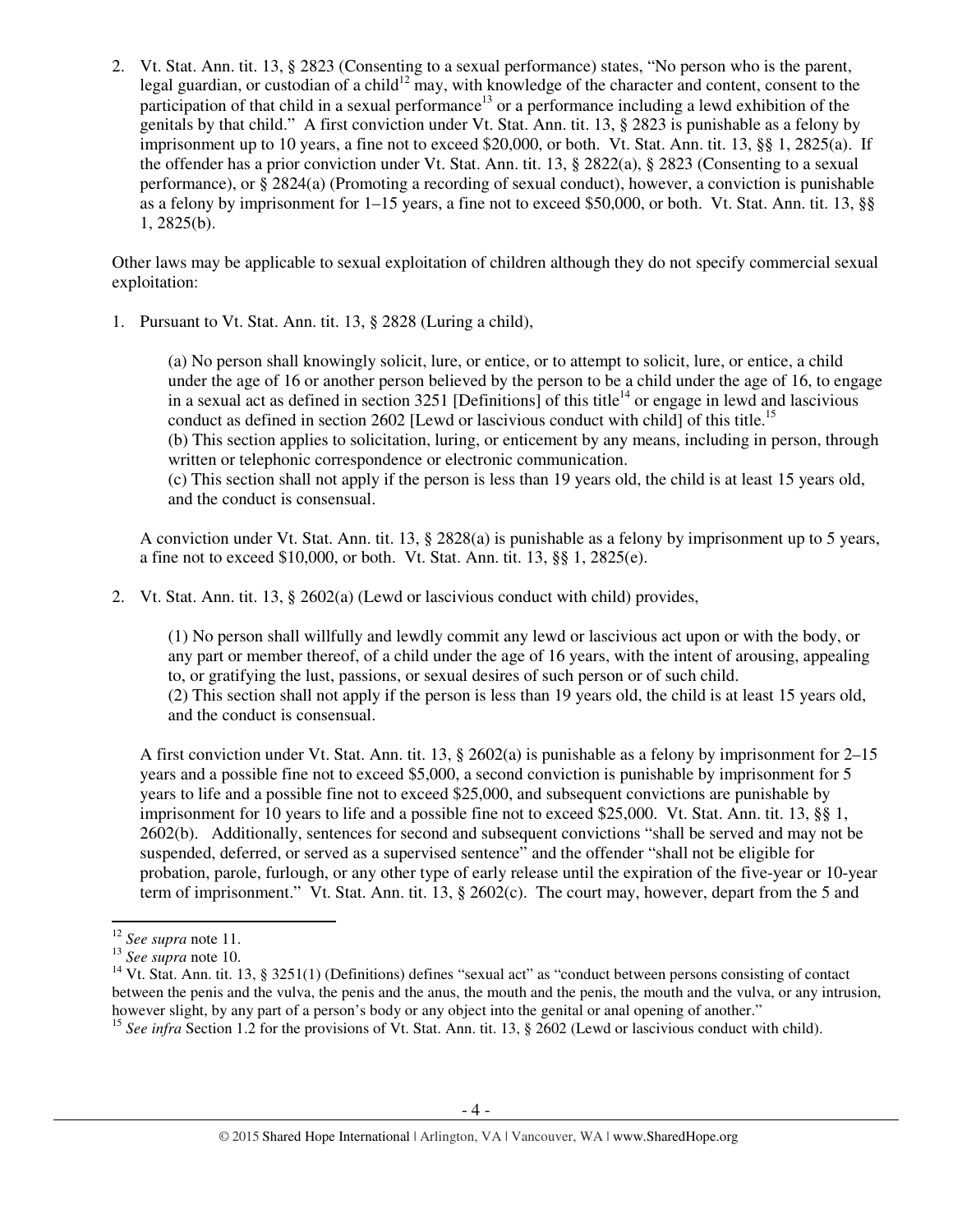10-year minimums required for second and subsequent convictions and may "impose a lesser term of incarceration if the court makes written findings on the record that the downward departure will serve the interests of justice and public safety." Vt. Stat. Ann. tit. 13, § 2602(c)(1), (2). Lastly, "A person convicted of violating subdivision (b)(2) or (3) of this section shall be sentenced under section 3271 [Indeterminate life sentence]<sup>16</sup> of this title" and "[a]ny prior conviction for sexual assault or aggravated sexual assault shall be considered a prior offense for purposes of sentencing enhancement." Vt. Stat. Ann. tit. 13, § 2602(d), (e).

- 3. Vt. Stat. Ann. tit. 13, § 3252(c) (Sexual assault) prohibits the following:
	- (c) No person shall engage in a sexual  $\arctan{17}$  with a child who is under the age of 16, except: (1) where the persons are married to each other and the sexual act is consensual; or (2) where the person is less than 19 years old, the child is at least 15 years old, and the sexual act is consensual.

A conviction under Vt. Stat. Ann. tit. 13, § 3252(c) is punishable as a felony by imprisonment up to 20 years and a possible fine not to exceed  $$10,000$ . Vt. Stat. Ann. tit. 13, §§ 1, 3252(f)(2).

4. Vt. Stat. Ann. tit. 13, § 3253(a) (Aggravated sexual assault of a child) states,

(a) A person commits the crime of aggravated sexual assault of a child if the actor is at least 18 years of age and commits sexual assault against a child under the age of 16 in violation of section 3252 [Sexual assault] of this title and at least one of the following circumstances exists:

(2) The actor is joined or assisted by one or more persons in physically restraining, assaulting, or sexually assaulting the victim.

(3) The actor commits the sexual act under circumstances which constitute the crime of kidnapping. (4) The actor has previously been convicted in this state of sexual assault under subsection 3252(a) or (b) of this title, aggravated sexual assault under section 3253 of this title, or aggravated sexual assault of a child under this section, or has been convicted in any jurisdiction in the United States or territories of an offense which would constitute sexual assault under subsection 3252(a) or (b) of this title, aggravated sexual assault under section 3253 of this title, or aggravated sexual assault of a child under this section if committed in this state.

. . . .

. . . .

A conviction under Vt. Stat. Ann. tit. 13, § 3253a(a) is punishable as a felony by imprisonment for 25 years to life and a possible fine not to exceed \$50,000. Vt. Stat. Ann. tit. 13, §§ 1, 3253a(b). Vt. Stat. Ann. tit.

<sup>17</sup> *See supra* note 14.

 $\overline{a}$ 

<sup>&</sup>lt;sup>16</sup> Vt. Stat. Ann. tit. 13, § 3271(b)–(d) (Indeterminate life sentence) states,

<sup>(</sup>b) If a person is sentenced under this section, the person's maximum sentence shall be imprisonment for life. (c) If a person sentenced under this section receives a sentence that is wholly or partially suspended, sex offender conditions and treatment shall be a condition of the person's probation agreement.

<sup>(</sup>d) If a person sentenced under this section receives a sentence for an unsuspended term of incarceration, the person shall not be released until the person successfully completes all sex offender treatment and programming required by the department of corrections, unless the department determines that the person poses a sufficiently low risk of reoffense to protect the community or that a program can be implemented which adequately supervises the person and addresses any risk the person may pose to the community.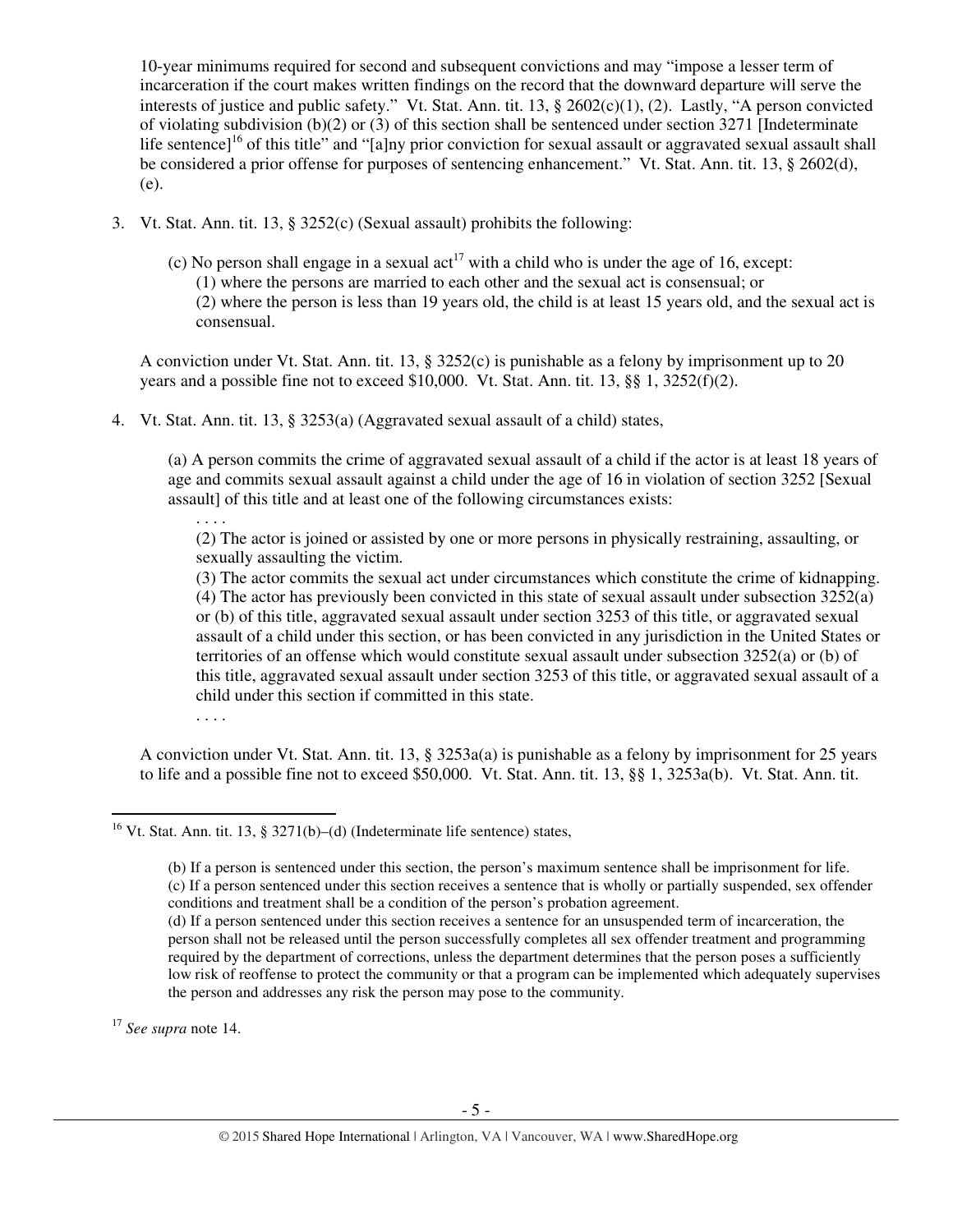13, § 3253a(b) further states, "The 25-year term of imprisonment . . . shall be served and may not be suspended, deferred, or served as a supervised sentence. The defendant shall not be eligible for probation, parole, furlough, or any other type of early release until the expiration of the 25-year term of imprisonment."

*1.3 Prostitution statutes refer to the sex trafficking statute to identify the commercially sexually exploited minor as a trafficking victim.* 

While Vermont's prostitution statute Vt. Stat. Ann. tit. 13, § 2632 (Prohibited acts) does not refer to the human trafficking statute when the person charged is minor, the human trafficking statute, does not allow minors to be prosecuted under the prostitution statute. Pursuant to Vt. Stat. Ann. tit. 13,  $\S 2652(c)(1)$  (Human trafficking),

(B) Notwithstanding any other provision of law, a person under the age of 18 shall be immune from prosecution in the criminal division of the superior court for a violation of section 2632 of this title (prohibited acts; prostitution), but may be treated as a juvenile under 33 V.S.A. chapter 52 [Delinquency provisions] or referred to the department for children and families for treatment under 33 V.S.A. chapter 53[Children in need of care or supervision].

*1.4 The state racketeering or gang crimes statute includes sex trafficking and commercial sexual exploitation of children (CSEC) offenses as predicate acts allowing the statute to be used to prosecute trafficking crimes.* 

Vermont has not enacted a racketeering or gang crimes statute.

1.4.1 Recommendation: Enact a racketeering statute that includes CSEC and trafficking offenses as predicate crimes and may be used to prosecute trafficking enterprises.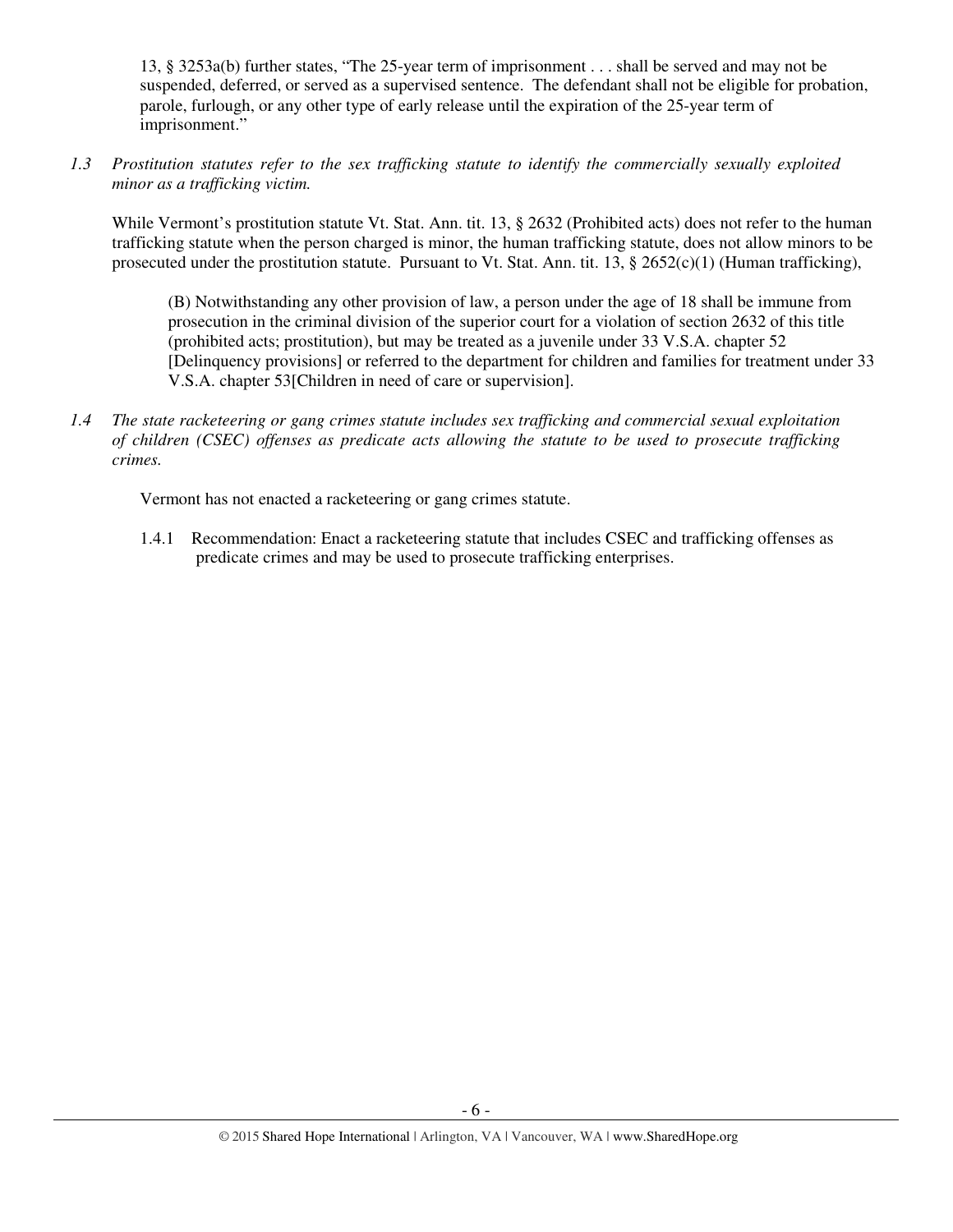#### **FRAMEWORK ISSUE 2: CRIMINAL PROVISIONS FOR DEMAND**

#### *Legal Components:*

- *2.1 The state sex trafficking law can be applied to the buyers of commercial sex acts with a victim of domestic minor sex trafficking.*
- *2.2 Buyers of commercial sex acts with a minor can be prosecuted under commercial sexual exploitation of children (CSEC) laws.*
- *2.3 Solicitation laws differentiate buying sex acts with an adult and buying sex acts with a minor under 18.*
- *2.4 Penalties for buyers of commercial sex acts with minors are as high as federal penalties.*
- *2.5 Using the Internet or electronic communications to lure, entice, or purchase, or attempt to lure, entice, or purchase commercial sex acts with a minor is a separate crime or results in an enhanced penalty for buyers.*
- *2.6 No age mistake defense is permitted for a buyer of commercial sex acts with any minor under 18.*
- *2.7 Base penalties for buying sex acts with a minor under 18 are sufficiently high and not reduced for older minors. 2.8 Financial penalties for buyers of commercial sex acts with minors are sufficiently high to make it difficult for*
- *buyers to hide the crime.*
- *2.9 Buying and possessing child pornography carries penalties as high as similar federal offenses.*
- *2.10 Convicted buyers of commercial sex acts with minors and child pornography are required to register as sex offenders.*

\_\_\_\_\_\_\_\_\_\_\_\_\_\_\_\_\_\_\_\_\_\_\_\_\_\_\_\_\_\_\_\_\_\_\_\_\_\_\_\_\_\_\_\_\_\_\_\_\_\_\_\_\_\_\_\_\_\_\_\_\_\_\_\_\_\_\_\_\_\_\_\_\_\_\_\_\_\_\_\_\_\_\_\_\_\_\_\_\_\_\_\_\_\_

# *Legal Analysis:*

l

*2.1 The state sex trafficking law can be applied to the buyers of commercial sex acts with a victim of domestic minor sex trafficking.* 

Vt. Stat. Ann. tit. 13, § 2655(a) (Solicitation), which is codified in the human trafficking chapter (Chapter 60, Human Trafficking), makes it illegal for a person to "knowingly solicit a commercial sex act<sup>18</sup> from a victim of human trafficking." In addition, Vt. Stat. Ann. tit. 13, § 2652(a)(1) (Human trafficking) makes it illegal to "obtain<sup>19</sup> by any means a person under the age of 18 for the purpose of having the person engage in a

<sup>&</sup>lt;sup>18</sup> See supra note 2 for the definition of "commercial sex act."

<sup>19</sup> *See United States v. Jungers*, 702 F.3d 1066 (8th Cir. 2013). In this case, the Eighth Circuit held that the federal sex trafficking law, 18 U.S.C. § 1591 (Sex trafficking of children or by force, fraud, or coercion) applies to buyers of sex with minors. Reversing a District of South Dakota ruling that Congress did not intend the string of verbs constituting criminal conduct under 18 U.S.C. § 1591(a)(1) ("recruits, entices, harbors, transports, provides, obtains, or maintains") to reach the conduct of buyers (United States v. Jungers, 834 F. Supp. 2d 930, 931 (D.S.D. 2011)), the Eighth Circuit concluded that 18 U.S.C. § 1591 does not contain "a latent exemption for purchasers" because buyers can "engage in at least some of the prohibited conduct." Jungers, 702 F. 3d 1066, 1072. Congress codified Jungers clarifying that the federal sex trafficking law is intended to apply to buyers in the Justice for Victims of Trafficking Act (JVTA) of 2015 Pub. L. No. 114-22, 129 Stat 227), enacted on May 29, 2015. The JVTA adds the terms "patronize" and "solicit" to the list of prohibited conduct and expressly states, "section 108 of this title amends section 1591 of title 18, United States Code, to add the words 'solicits or patronizes' to the sex trafficking statute making absolutely clear for judges, juries, prosecutors, and law enforcement officials that criminals who purchase sexual acts from human trafficking victims may be arrested, prosecuted, and convicted as sex trafficking offenders when this is merited by the facts of a particular case." Id. at Sec. 109. The Eighth Circuit decision in United States v. Jungers and the federal sex trafficking law as amended by the Justice for Victims of Trafficking Act establish persuasive authority when state courts interpret the string of verbs constituting prohibited conduct in state sex trafficking laws (in particular the term "obtains") to the extent such interpretation does not conflict with state case law.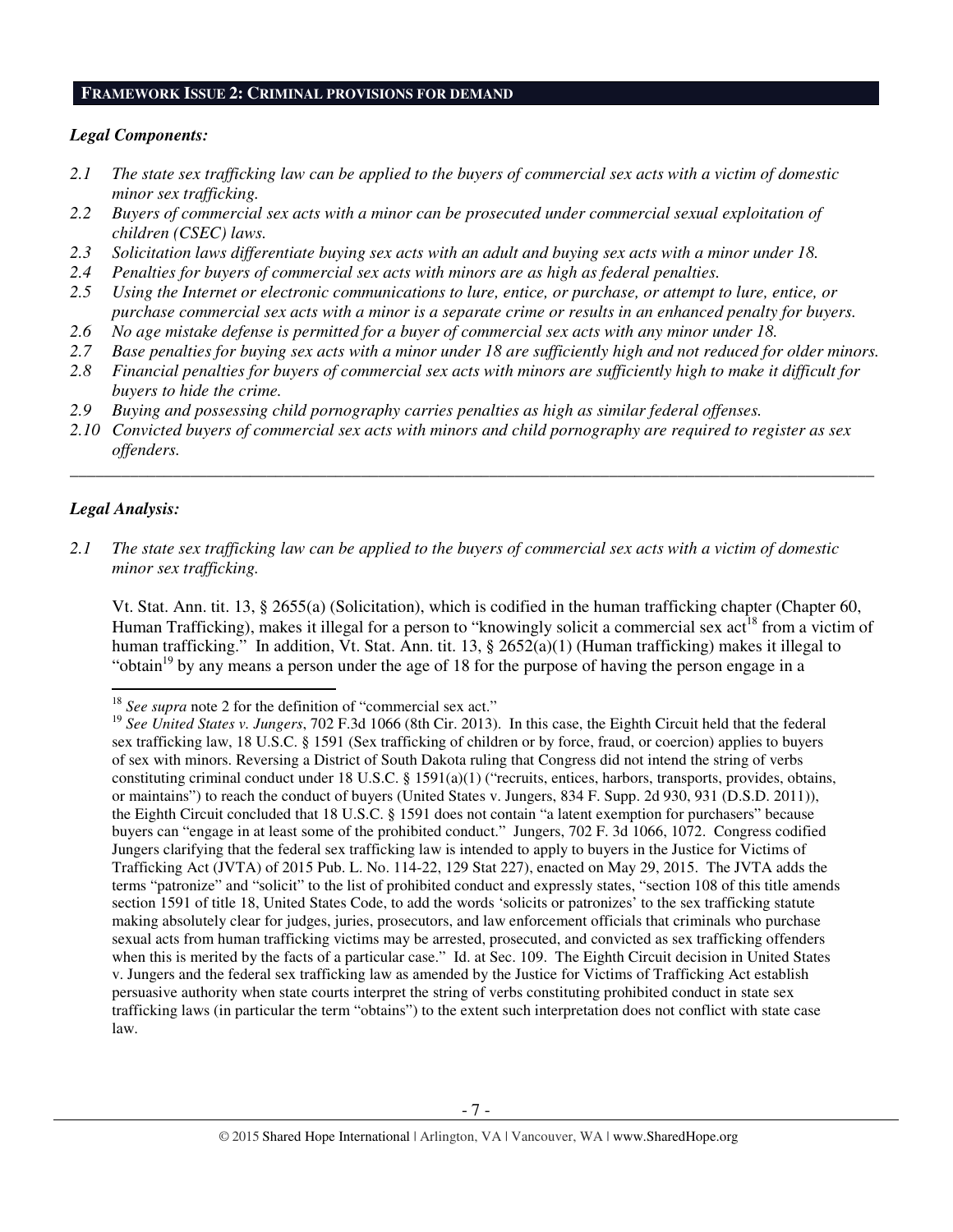commercial sex act." To the extent that buyers may be convicted under Vt. Stat. Ann. tit. 13,  $\S$  2652(a)(1) for obtaining commercial sex with a minor, buyers may also be convicted under  $\S$  2653(a) (Aggravated human trafficking). $^{20}$ 

2.1.1 Recommendation: Amend Vt. Stat. Ann. tit. 13, § 2652(a)(1) (Human trafficking) to clarify that buyer conduct is included as a violation of Vt. Stat. Ann. tit. 13, § 2652(a)(1) (Human trafficking).<sup>21</sup>

# *2.2 Buyers of commercial sex acts with a minor can be prosecuted under commercial sexual exploitation of children (CSEC) laws.*

While buyers of sex with minors face substantial penalties under Vt. Stat. Ann. tit. 13, § 2655(a) (Solicitation) in the human trafficking chapter, if the victim is not identified as a trafficking victim, no other CSEC law applies, leaving a buyer subject only to prosecution under Vermont's general prostitution law, Vt. Stat. Ann. tit. 13, § 2632(a) (Prohibited acts), which states,

(a) A person shall not:

. . .

 $\overline{a}$ 

(6) Procure or solicit or offer to procure or solicit a person for the purpose of prostitution,<sup>22</sup> lewdness<sup>23</sup> or assignation;<sup>24</sup>

(7) Reside in, enter or remain in a place, structure or building or enter or remain in a conveyance for the purpose of prostitution, lewdness or assignation;

- (8) Engage in prostitution, lewdness or assignation; or
- (9) Aid or abet prostitution, lewdness or assignation, by any means whatsoever.

A buyer's first conviction under Vt. Stat. Ann. tit. 13, § 2632(a) is punishable as a misdemeanor by imprisonment up to 1 year or a fine not to exceed \$100 while subsequent convictions are punishable as a felony by imprisonment up to 3 years. Vt. Stat. Ann. tit. 13, §§ 1, 2632(b).

*2.3 Solicitation laws differentiate buying sex acts with an adult and buying sex acts with a minor under 18.* 

Vermont's prostitution statute, Vt. Stat. Ann. tit. 13, § 2632(a)(6) (Prohibited acts), is age-neutral and does not differentiate between buying sex with an adult and buying sex with a minor. Instead, Vt. Stat. Ann. tit. 13, § 2632(a)(6) only makes it illegal for a person to "[p]rocure or solicit or offer to procure or solicit a person for the purpose of prostitution,<sup>25</sup> lewdness<sup>26</sup> or assignation."<sup>27</sup> Similarly, Vt. Stat. Ann. tit. 13, § 2655 (Solicitation) is

<sup>21</sup> See generally SHARED HOPE INTERNATIONAL, "Eliminating the Third Party Control Barrier to Identifying Juvenile Sex Trafficking Victims," JuST Response Policy Paper (2015), http://sharedhope.org/wpcontent/uploads/2015/08/Policy-Paper\_Eliminating-Third-Party-Control\_Final1.pdf (discussing need to include buyer conduct in core sex trafficking offense regardless of whether victim is under control of a third party and explaining negative impact on victims and victim-identification when buyers are excluded as sex trafficking offenders).

<sup>20</sup> *See supra* Section 1.1 for the substantive provisions of Vt. Stat. Ann. tit. 13, § 2653(a).

<sup>&</sup>lt;sup>22</sup> Pursuant to Vt. Stat. Ann. tit. 13, § 2631(1) (Definitions), "The term 'prostitution' shall be construed to include the offering or receiving of the body for sexual intercourse for hire and shall also be construed to include the offering or receiving of the body for indiscriminate sexual intercourse without hire."

 $^{23}$  Vt. Stat. Ann. tit. 13, § 2631(2) (Definitions) defines "lewdness" as "open and gross lewdness."

 $^{24}$  Pursuant to Vt. Stat. Ann. tit. 13, § 2631(3) (Definitions), "The term 'assignation' shall be construed to include the making of an appointment or engagement for prostitution or lewdness as defined in this section."

<sup>&</sup>lt;sup>25</sup> See supra note 22for the definition of "prostitution."

<sup>&</sup>lt;sup>26</sup> See supra note 23 for the definition of "lewdness."

<sup>&</sup>lt;sup>27</sup> See supra note 24 for the definition of "assignation."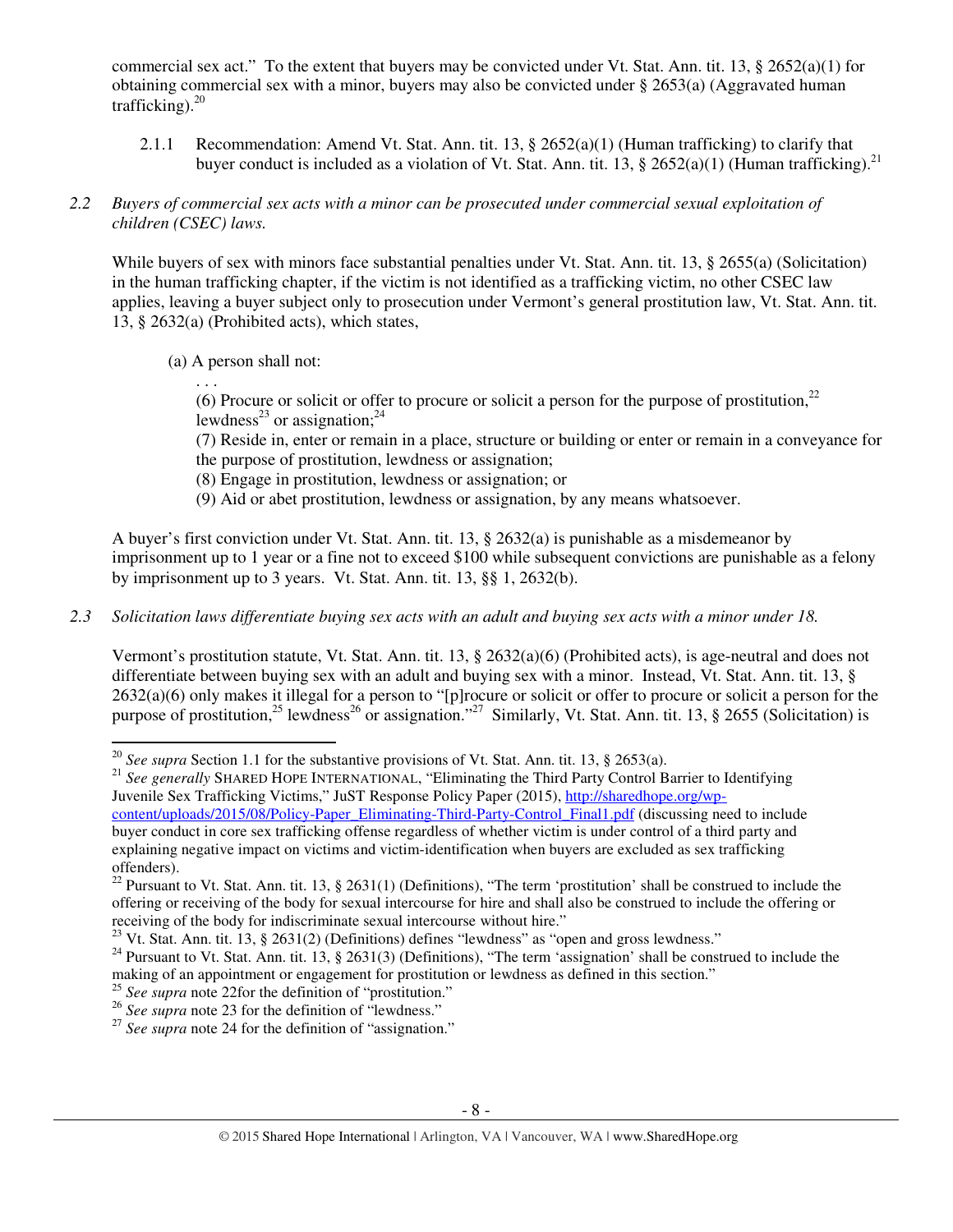also age-neutral and does not distinguish between soliciting commercial sex from an adult victim of human trafficking and a minor victim of human trafficking. Vt. Stat. Ann. tit. 13, § 2655(a) states only that "[n]o person shall knowingly solicit a commercial sex act from a victim of human trafficking." The definition of "victim of human trafficking" in Vt. Stat. Ann. tit. 13, § 2651(13), however, refers to Vt. Stat. Ann. tit. 13, § 2652, which does differentiate between minors and adults.

2.3.1 Recommendation: Revise Vt. Stat. Ann. tit. 13, § 2632(a)(6) (Prohibited acts) to clarify that when commercial sex acts are purchased with a minor under 18 years of age, heightened penalties apply and the case should be prosecuted under Vt. Stat. Ann. tit. 13, § 2655 (Solicitation) in the human trafficking chapter so that the statutes differentiate between buying sex with an adult and buying sex with a minor.

# *2.4 Penalties for buyers of commercial sex acts with minors are as high as federal penalties.*

Buyers face penalties under several of Vermont's statutes related to human trafficking and prostitution. A conviction under Vt. Stat. Ann. tit. 13, § 2652(a) (Human trafficking) is punishable as a felony by imprisonment "for a term up to and including life," a fine not to exceed \$500,000, or both. Vt. Stat. Ann. tit. 13, §§ 1, 2652(b). A conviction under Vt. Stat. Ann. tit. 13, § 2653(a) (Aggravated human trafficking) is a felony punishable by imprisonment for 20 years to life, a fine up to \$100,000, or both. Vt. Stat. Ann. tit. 13, §§ 1, 2653(b). Attempts to commit either human trafficking or aggravated human trafficking are punishable to the same extent as the completed offense. Vt. Stat. Ann. tit 13, § 9(a). A conviction under Vt. Stat. Ann. tit. 13, § 2655(a) (Solicitation) is punishable as a felony by imprisonment up to 5 years, a fine not to exceed \$100,000, or both. Vt. Stat. Ann. tit. 13, §§ 1, 2655(b). Lastly, a buyer's first conviction under Vt. Stat. Ann. tit. 13, § 2632(a) (Prohibited acts) is punishable by imprisonment up to 1 year or a fine up to \$100, while subsequent convictions are punishable by imprisonment up to 3 years. Vt. Stat. Ann. tit. 13, § 2632(b).

Several sexual offenses could be used to prosecute certain buyers of commercial sex acts with a minor but do not specifically criminalize the commercial sexual exploitation of a child and do not refer to the human trafficking statute to bring these criminal offenses within the ambit of human trafficking under Vt. Stat. Ann. tit. 13, 8 2653.<sup>28</sup>

In comparison, if the victim is under the age of 14, a conviction under the TVPA for child sex trafficking is punishable by 15 years to life imprisonment and a fine not to exceed \$250,000. 18 U.S.C. §§ 1591(b)(1), 3559(a)(1), 3571(b)(3). If the victim is between the ages of 14–17, a conviction is punishable by 10 years to life imprisonment and a fine not to exceed \$250,000. 18 U.S.C. §§ 1591(b)(2),  $3559(a)(1)$ ,  $3571(b)(3)$ . A conviction is punishable by mandatory life imprisonment, however, if the buyer has a prior conviction for a federal sex offense<sup>29</sup> against a minor. 18 U.S.C. § 3559(e)(1). To the

 $\overline{a}$ 

<sup>&</sup>lt;sup>28</sup> See supra Section 1.2 for a full description of the sexual offense laws that may be used to prosecute certain buyers.

<sup>&</sup>lt;sup>29</sup> Pursuant to 18 U.S.C. § 3559(e)(2), "federal sex offense" is defined as

an offense under section 1591 [18 USCS § 1591] (relating to sex trafficking of children), 2241 [18 USCS § 2241] (relating to aggravated sexual abuse), 2242 [18 USCS § 2242] (relating to sexual abuse),  $2244(a)(1)$  [18 USCS §  $2244(a)(1)$ ] (relating to abusive sexual contact),  $2245$  [18 USCS § 2245] (relating to sexual abuse resulting in death), 2251 [18 USCS § 2251] (relating to sexual exploitation of children), 2251A [18 USCS § 2251A] (relating to selling or buying of children), 2422(b) [18 USCS § 2422(b)] (relating to coercion and enticement of a minor into prostitution), or  $2423(a)$  [18 USCS § 2423(a)] (relating to transportation of minors).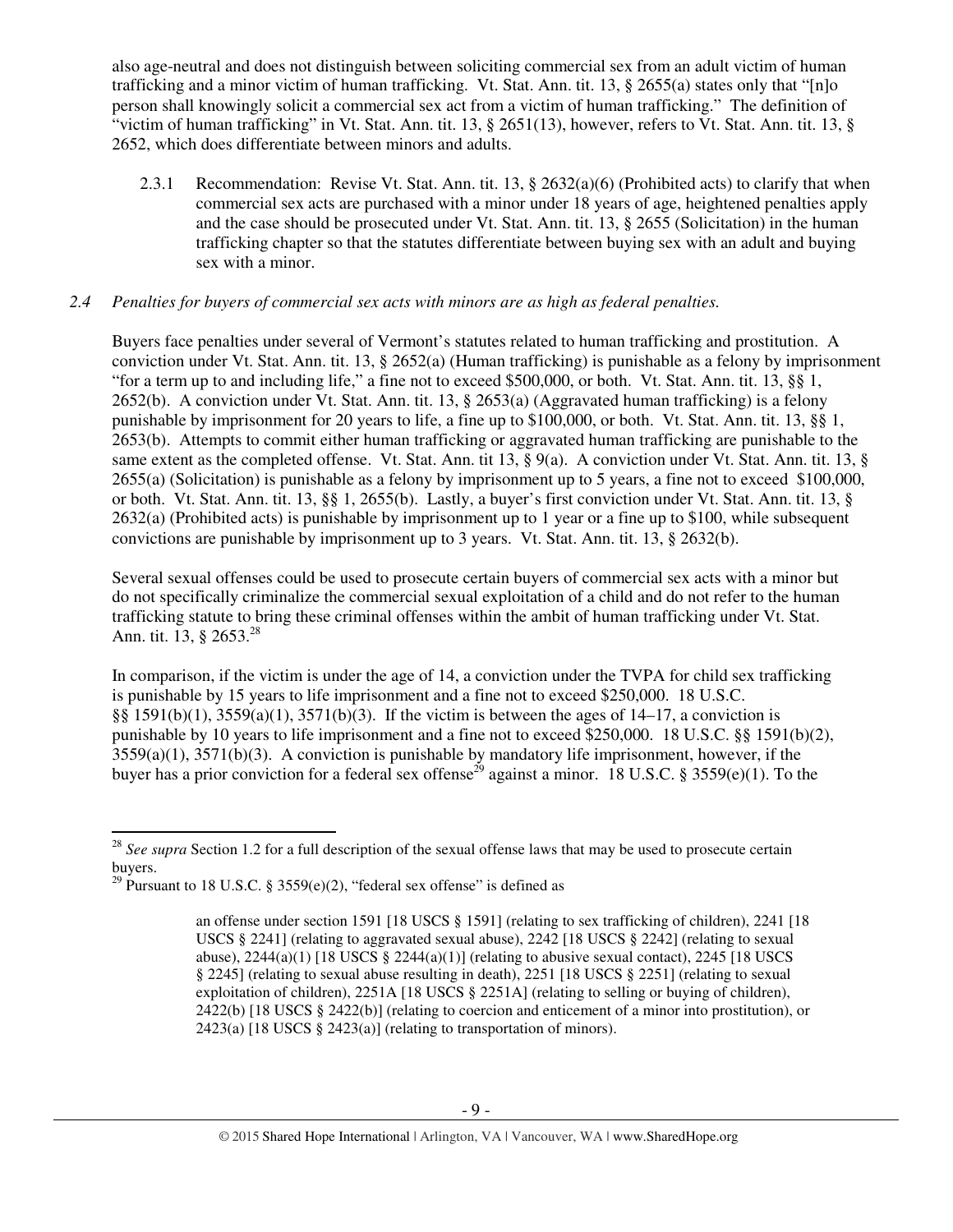extent buyers can be prosecuted under other federal CSEC laws,  $30^{\circ}$  a conviction is punishable by penalties ranging from a fine not to exceed \$250,000 to life imprisonment and a fine not to exceed \$250,000.<sup>31</sup>

*2.5 Using the Internet or electronic communications to lure, entice, or purchase, or attempt to lure, entice, or purchase commercial sex acts with a minor is a separate crime or results in an enhanced penalty for buyers.* 

Although Vt. Stat. Ann. tit. 13, § 2828 (Luring a child) is not expressly commercial or limited in application to offenses involving the use of the Internet or electronic communications, the statute may be used to convict a buyer who uses the Internet or electronic communications to lure, entice, recruit, or purchase commercial sex acts with a minor. Vt. Stat. Ann. tit. 13, § 2828 states,

(a) No person shall knowingly solicit, lure, or entice, or to attempt to solicit, lure, or entice, a child under the age of 16 or another person believed by the person to be a child under the age of 16, to engage in a sexual act as defined in section 3251 [Definitions]<sup>32</sup> of this title or engage in lewd and lascivious conduct as defined in section 2602 [Lewd or lascivious conduct with child] of this title.<sup>33</sup> (b) This section applies to solicitation, luring, or enticement by any means, including in person, through written or telephonic correspondence or electronic communication.

(c) This section shall not apply if the person is less than 19 years old, the child is at least 15 years old, and the conduct is consensual.

A conviction under Vt. Stat. Ann. tit. 13, § 2828(a) is punishable as a felony by imprisonment up to 5 years, a fine not to exceed \$10,000, or both. Vt. Stat. Ann. tit. 13, § 2825(e).

*2.6 No age mistake defense is permitted for a buyer of commercial sex acts with any minor under 18.* 

Vt. Stat. Ann. tit. 13, § 2652 (Human trafficking), § 2655(a) (Solicitation), and § 2653 (Aggravated human trafficking) do not expressly prohibit a mistake of age defense. Additionally, because a conviction under Vermont's age-neutral solicitation law, Vt. Stat. Ann. tit. 13, § 2632(a) (Prohibited acts), does not depend on the age of the person solicited, the defense of age mistake is irrelevant.

Vt. Stat. Ann. tit. 13, § 2827(c)(1) (Possession of child pornography),<sup>34</sup> however, does permit the use of an affirmative defense if "the defendant in good faith had a reasonable basis to conclude that the child in fact had attained the age of 16 when the depiction was made." Additionally, although not applicable to buyers, Vt. Stat. Ann. tit. 13, § 2822(b) (Use of a child in a sexual performance), states,

 $30\,$  18 U.S.C. §§ 2251A(b) (Selling or buying of children), 2251(a) (Sexual exploitation of children), 2423(a) (Transportation of a minor with intent for minor to engage in criminal sexual activity), 2422(a) (Coercion and

enticement), 2252(a)(2), (a)(4) (Certain activities relating to material involving the sexual exploitation of minors). <sup>31</sup> 18 U.S.C. §§ 2251A(b) (conviction punishable by imprisonment for 30 years to life and a fine), 2251(e) (conviction punishable by imprisonment for 15–30 years and a fine), 2423(a) (conviction punishable by imprisonment for 10 years to life and a fine), 2422(a) (conviction punishable by a fine, imprisonment up to 20 years, or both),  $2252(a)(2)$ , (4) (stating that a conviction under subsection (a)(2) is punishable by imprisonment for 5–20 years and a fine, while a conviction under subsection (a)(4) is punishable by imprisonment up to 10 years, a fine, or both); *see also* 18 U.S.C. §§ 3559(a)(1) (classifying all of the above listed offenses as felonies), 3571(b)(3) (providing a fine up to \$250,000 for any felony conviction).

See supra note 14 for the definition of "sexual act."

<sup>&</sup>lt;sup>33</sup> See supra Section 1.2 for the substantive provisions of Vt. Stat. Ann. tit. 13, § 2602(a).

<sup>&</sup>lt;sup>34</sup> See infra Section 2.9 for the substantive provisions of Vt. Stat. Ann. tit. 13, § 2827(c)(1).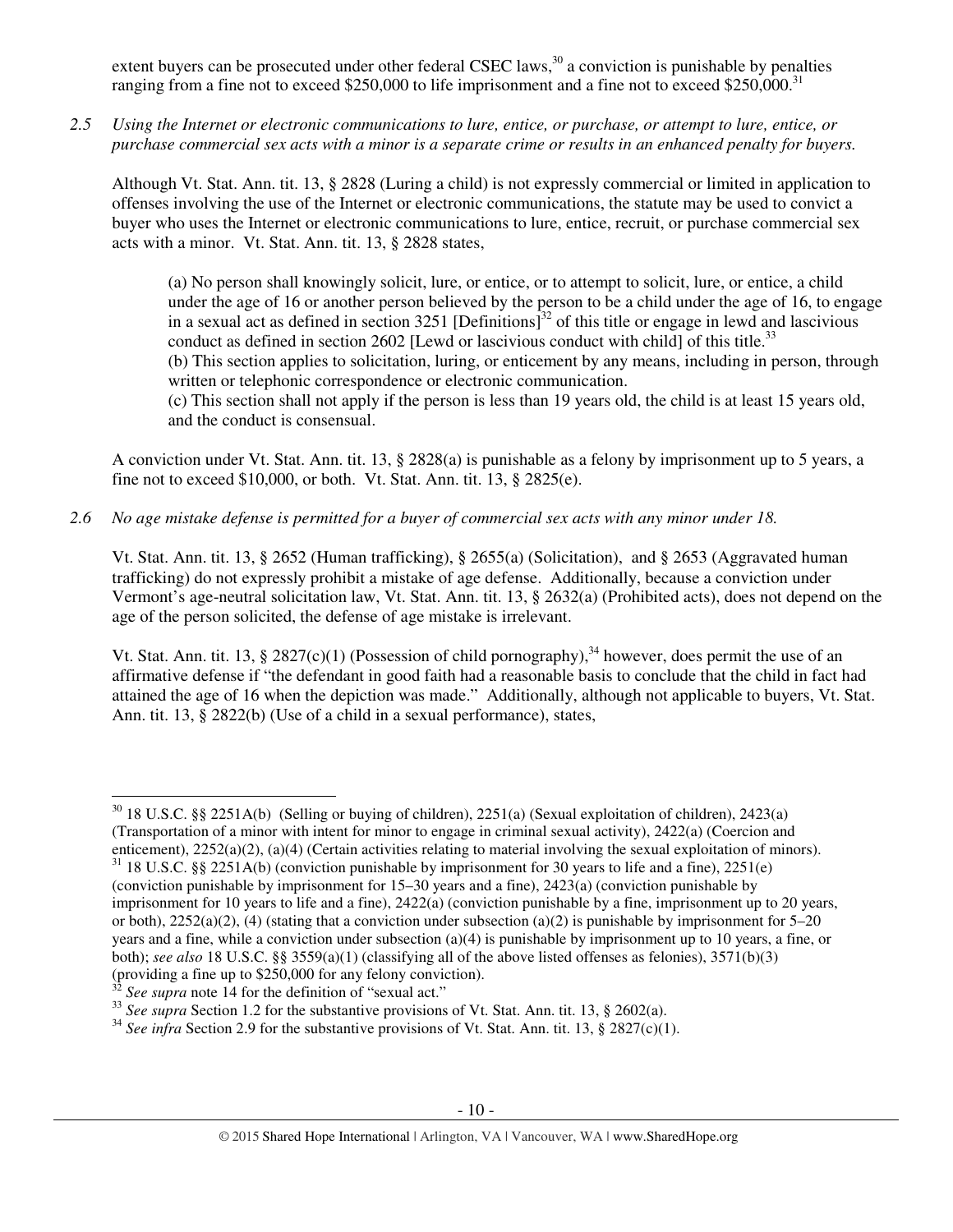In any prosecution arising under this section, the defendant may raise as an affirmative defense that before the child participated in the sexual performance, the defendant, in good faith, had a reasonable and factual basis to conclude that the child had in fact attained the age of 16; and the defendant did not rely solely upon the oral allegations or representations of the child as to his or her age.

Similarly, Vt. Stat. Ann. tit. 13, § 2824(b)(3) (Promoting a recording of sexual conduct)<sup>35</sup> allows the defendant to assert an affirmative defense when "the defendant in good faith had a reasonable basis to conclude that the child in fact had attained the age of 16 when the recording was made."

- 2.6.1 Recommendation: Amend Vt. Stat. Ann. tit. 13, § 2652 (Human trafficking), § 2653 (Aggravated human trafficking), and Vermont's CSEC laws to expressly prohibit the mistake of age defense.
- *2.7 Base penalties for buying sex acts with a minor under 18 are sufficiently high and not reduced for older minors.*

Vt. Stat. Ann. tit. 13, § 2652(b) (Human trafficking) and § 2653(b) (Aggravated human trafficking) do not reduce penalties for older minors. Vt. Stat. Ann. tit. 13, § 2655(a) (Solicitation) applies to buyers of sex with any "victim of trafficking." "Victim of trafficking" is defined in Vt. Stat. Ann. tit. 13, § 2651(13) by referring to § 2652, which differentiates between adults and minors under 18.

*2.8 Financial penalties for buyers of commercial sex acts with minors are sufficiently high to make it difficult for buyers to hide the crime.* 

Buyers of commercial sex with minors face fines, restitution, and civil penalties; however, buyers will not have to forfeit assets used in or acquired through a violation of Vermont's human trafficking or CSEC laws.

Buyers convicted under Vermont's CSEC laws are subject to possible fines not to exceed \$500,000. A buyer convicted under Vt. Stat. Ann. tit. 13, § 2652(a) (Human trafficking) may be required to pay a fine not to exceed \$ 500,000. Vt. Stat. Ann. tit. 13, § 2652(b). Buyers convicted under Vt. Stat. Ann. tit. 13, § 2655(a) (Solicitation) or § 2653(a) (Aggravated human trafficking) are subject to a possible fine not to exceed \$100,000. Vt. Stat. Ann. tit. 13, §§ 2653(b), 2655(b). Lastly, a buyer's conviction under Vt. Stat. Ann. tit. 13, § 2632(a) (Prohibited acts) is subject to a possible fine not to exceed \$100. Vt. Stat. Ann. tit. 13, § 2632(b).

Buyers convicted of violating Vt. Stat. Ann. tit. 13, § 2652(a), § 2653(a), or § 2655(a) shall be ordered to make restitution to their victim under Vt. Stat. Ann. tit. 13, § 2657 (Restitution), which states,

(a) A person convicted of a violation of this subchapter [Criminal acts] shall be ordered to pay restitution to the victim pursuant to section 7043 [Restitution] of this title.

(b) If the victim of human trafficking<sup>36</sup> to whom restitution has been ordered dies before restitution is paid, any restitution ordered shall be paid to the victim's heir or legal representative, provided that the heir or legal representative has not benefited in any way from the trafficking.

(c) The return of the victim of human trafficking to his or her home country or other absence of the victim from the jurisdiction shall not limit the victim's right to receive restitution pursuant to this section.

In a case involving a buyer convicted of any other offense, the court must consider restitution where the victim suffers a material loss. Vt. Stat. Ann. tit. 13, § 7043(a) states,

<sup>35</sup> *See infra* Section 3.2 for the substantive provisions of Vt. Stat. Ann. tit. 13, § 2824.

<sup>&</sup>lt;sup>36</sup> See supra note 6 for the definition of "victim of human trafficking."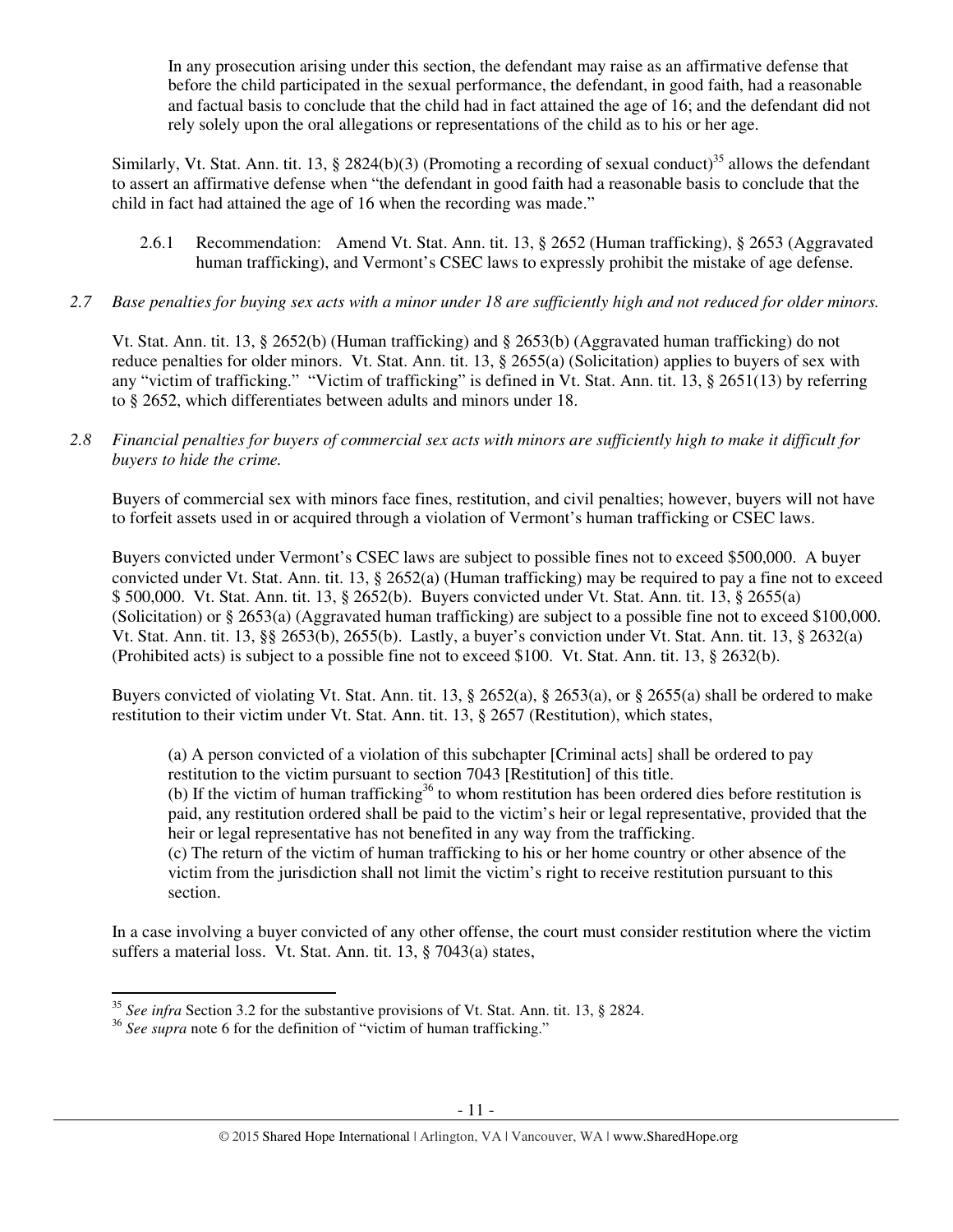(1) Restitution shall be considered in every case in which a victim of a crime, as defined in subdivision 5301(4) of this title,  $37$  has suffered a material loss.

(2) For purposes of this section, "material loss" means uninsured property loss, uninsured out-of-pocket monetary loss, uninsured lost wages, and uninsured medical expenses.

(3) In cases where restitution is ordered to the victim as a result of a human trafficking conviction under chapter 60 of this title, "material loss" shall also mean:

- (A) attorney's fees and costs; and
- (B) the greater of either:

(i) the gross income or value of the labor performed for the offender by the victim; or (ii) the value of the labor performed by the victim as guaranteed by the minimum wage and overtime provisions of 21 V.S.A. Section 385 [Administration].

Additionally, Vt. Stat. Ann. tit. 13, § 7043(h) states that "[r]estitution ordered under this section shall not preclude a person from pursuing an independent civil action for all claims not covered by the restitution order."

2.8.1 Recommendation: Enact a law requiring buyers who violate Vt. Stat. Ann. tit. 13, § 2652(a) (Human trafficking), § 2653(a) (Aggravated human trafficking), § 2655(a) (Solicitation), or Vermont's CSEC laws to forfeit property used in or acquired through the commission of the crime.

# *2.9 Buying and possessing child pornography carries penalties as high as similar federal offenses.*

Vermont's statutes penalize the possession of child pornography only if the depicted child is under the age of 16. Vt. Stat. Ann. tit. 13, § 2827(a) (Possession of child pornography) makes it illegal for a person "with knowledge of the character and content, [to] possess any photograph, film or visual depiction, including any depiction which is stored electronically, of sexual conduct<sup>38</sup> by a child<sup>39</sup> or of a clearly lewd exhibition of a child's genitals or anus." Pursuant to Vt. Stat. Ann. tit. 13, § 2825(c)(2) (Penalties), if the possessed child pornography depicts "sexual conduct by a child" a first conviction under Vt. Stat. Ann. tit. 13, § 2827(a) is punishable as a felony by imprisonment up to 5 years, a fine not to exceed \$10,000, or both, but if the child pornography depicts "a clearly lewd exhibition of a child's genitals or anus, other than a depiction of sexual conduct by a child," a first conviction is punishable as a misdemeanor by imprisonment up to 2 years, a fine not to exceed \$5,000, or both. Vt. Stat. Ann. tit. 13, §§ 1, 2825(c)(2). Subsequent convictions under Vt. Stat. Ann. tit. 13, § 2827(a) are punishable as felonies by imprisonment up to 10 years, a fine not to exceed \$50,000, or both. Vt. Stat. Ann. tit. 13, § 2825(d).

 $\overline{a}$ 

(F) sadomasochistic abuse for sexual purposes.

<sup>39</sup> *See supra* note 11 for the definition of "child."

 $37$  Vt. Stat. Ann. tit. 13, § 5301(4) states, "'Victim' means a person who sustains physical, emotional or financial injury or death as a direct result of the commission or attempted commission of a crime or act of delinquency and shall also include the family members of a minor, incompetent or a homicide victim."  $38$  Vt. Stat. Ann. tit. 13, § 2821(2) (Definitions) defines "sexual conduct" as,

<sup>(</sup>A) any conduct involving contact between the penis and the vulva, the penis and the penis, the penis and the anus, the mouth and the penis, the mouth and the anus, the vulva and the vulva or the mouth and the vulva; (B) any intrusion, however slight, by any part of a person's body or any object into the genital or anal opening of another with the intent of arousing, appealing to, or gratifying the lust, passions or sexual desire of any person; (C) any intentional touching, not through the clothing, of the genitals, anus or breasts of another with the intent of arousing, appealing to, or gratifying the lust, passions or sexual desire of any person; (D) masturbation;

<sup>(</sup>E) bestiality; or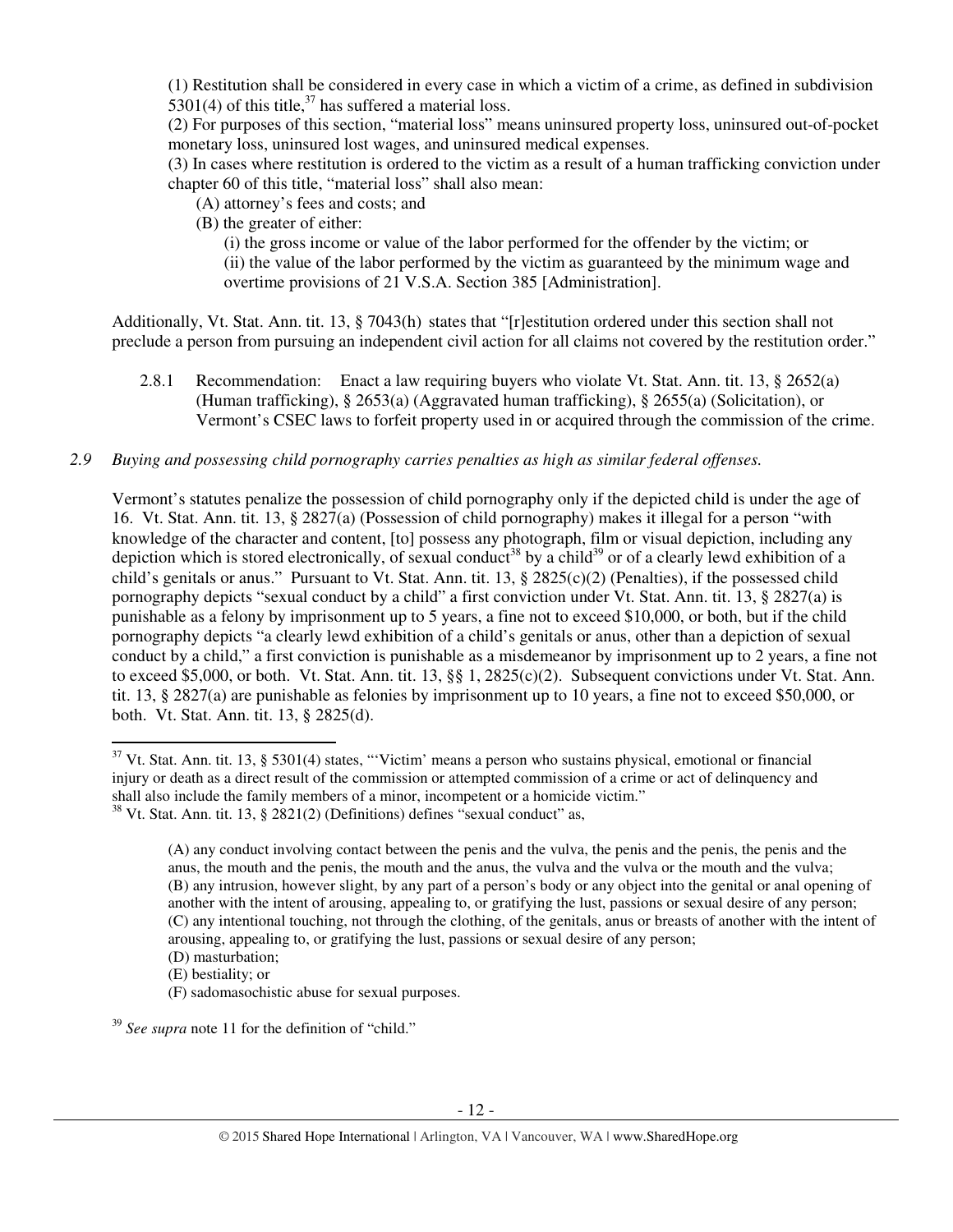In comparison, a federal conviction for possession of child pornography $40$  is generally punishable by imprisonment for 5–20 years and a fine not to exceed  $$250,000.<sup>41</sup>$  Subsequent convictions, however, are punishable by imprisonment up to 40 years and a fine not to exceed  $$250,000.<sup>42</sup>$ 

- 2.9.1 Recommendation: Amend the definition of "child" in Vt. Stat. Ann. tit. 13, § 2821(1) (Definitions) to include any person under the age of 18 in order to protect all minors from Vt. Stat. Ann. tit. 13, § 2827(a) (Possession of child pornography).
- 2.9.2 Recommendation: Increase the penalties under Vt. Stat. Ann. tit. 13, § 2827 (Possession of child pornography) to reflect the seriousness of the offense.

# *2.10 Convicted buyers of commercial sex acts with minors and child pornography are required to register as sex offenders.*

Buyers convicted under Vt. Stat. Ann. tit. 13, § 2652(a)(1)–(4) (Human trafficking), § 2653(a)(4) (Aggravated human trafficking), § 2632(a)(6) (Prohibited acts), when the person solicited is a minor, or § 2827(a) (Possession of child pornography) are required to register as sex offenders, but buyers convicted under Vt. Stat. Ann. tit. 13, § 2655(a) (Solicitation) are not expressly required to register. Vt. Stat. Ann. tit. 13, § 5402(a) (Sex offender registry) states that "[t]he department of public safety shall establish and maintain a sex offender registry, which shall consist of the information required to be filed under this subchapter." Vt. Stat. Ann. tit. 13, § 5407(a) (Sex offender's responsibility to report) states that "a sex offender shall report to the department." Vt. Stat. Ann. tit. 13,  $\S$  5401<sup>43</sup>(10)(A), (B) (Definitions) defines "sex offender" as

(A) A person who is convicted in any jurisdiction of the United States, including a state, territory, commonwealth, the District of Columbia, or military, federal, or tribal court of any of the following offenses:

(viii) human trafficking in violation of subdivisions  $2652(a)(1)–(4)$  of this title;  $f(x)$  aggravated human trafficking in violation of subdivision 2653(a)(4) of this title; and

. . . .

 $\overline{a}$ 

<sup>41</sup> 18 U.S.C. §§ 2252(b) (stating that a conviction under subsection (a)(2) is punishable by imprisonment for 5–20 years and a fine, while a conviction under subsection (a)(4) is punishable by imprisonment up to 10 years, a fine, or both), 2252A(b)(1) (a conviction is punishable by imprisonment for 5–20 years and a fine), 1466A(a), (b) (stating that a conviction under subsection (a) is "subject to the penalties provided in section  $2252A(b)(1)$ ," imprisonment for 5–20 years and a fine, while a conviction under subsection (b) is "subject to the penalties provided in section 2252A(b)(2)," imprisonment up to 10 years, a fine, or both); *see also* 18 U.S.C. §§ 3559(a)(1) (classifying all of the above listed offenses as felonies), 3571(b)(3) (providing a fine up to \$250,000 for any felony conviction). <sup>42</sup> 18 U.S.C. §§ 2252(b) (stating if a person has a prior conviction under subsection (a)(2), or a list of other statutes, a conviction is punishable by a fine and imprisonment for 15–40 years, but if a person has a prior conviction under subsection (a)(4), or a list of other statutes, a conviction is punishable by a fine and imprisonment for  $10-20$  years),  $2252A(b)(1)$  (stating if a person has a prior conviction under subsection (a)(2), (a)(3), or a list of other statutes, a conviction is punishable by a fine and imprisonment for  $15-40$  years),  $1466A(a)$ , (b) (stating that the penalty scheme for section 2252A(b) applies); *see also* 18 U.S.C. §§ 3559(a)(1) (classifying all of the above listed offenses as felonies), 3571(b)(3) (providing a fine up to \$250,000 for any felony conviction).

 $40$  18 U.S.C. §§ 2252(a)(2), (a)(4) (Certain activities relating to material involving the sexual exploitation of minors),  $2252A(a)(2)$ –(3) (Certain activities relating to material constituting or containing child pornography), 1466A(a), (b) (Obscene visual representations of the sexual abuse of children).

 $43$  Here and elsewhere in this report that Vt. Stat. Ann. tit. 13, § 5401 is quoted or cited, it has been updated to reflect the amendments added by the passage of Senate Bill 13. S. 13, 2015 Gen. Assemb., Leg. Sess. (Vt. 2015) (effective July 1, 2015).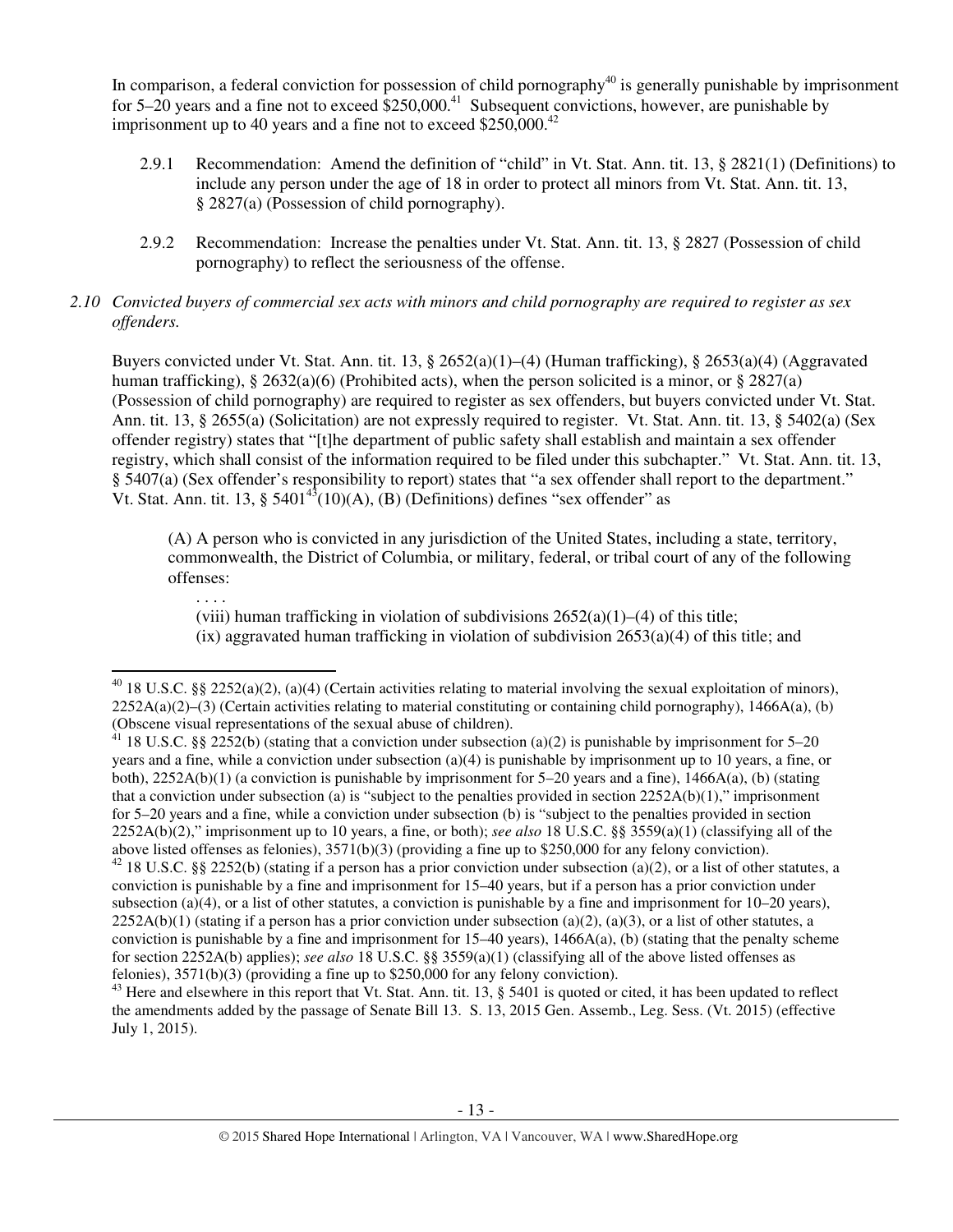(x) a federal conviction in federal court for any of the following offenses:

(I) Sex trafficking of children as defined in 18 U.S.C. § 1591.

(II) Aggravated sexual abuse as defined in 18 U.S.C. § 2241.

(III) Sexual abuse as defined in 18 U.S.C. § 2242.

(IV) Sexual abuse of a minor or ward as defined in 18 U.S.C. § 2243.

(V) Abusive sexual contact as defined in 18 U.S.C. § 2244.

(VII) Sexual exploitation of children as defined in 18 U.S.C. § 2251.

(VIII) Selling or buying of children as defined in 18 U.S.C. § 2251A.

(IX) Material involving the sexual exploitation of minors as defined in 18 U.S.C. § 2252.

(X) Material containing child pornography as defined in 18 U.S.C. § 2252A.

. . . .

. . . .

. . . .

(XIII) Coercion and enticement of a minor for illegal sexual activity as defined in 18 U.S.C. § 2422.

(XVI) Trafficking in persons as defined in 18 U.S.C. sections  $2251-2252(a)$ ,  $2260$ , or  $2421-$ 2423 if the violation included sexual abuse, aggravated sexual abuse, or the attempt to commit aggravated sexual abuse.

(xi) an attempt to commit any offense listed in this subdivision (A).

(B) A person who is convicted of any of the following offenses against a victim who is a minor, except that, for purposes of this subdivision, conduct which is criminal only because of the age of the victim shall not be considered an offense for purposes of the registry if the perpetrator is under the age of 18 and the victim is at least 12 years old:

(i) any offense listed in subdivision (A) of this subdivision (10).

. . . .

(v) sexual exploitation of children as defined in 13 V.S.A. chapter 64 [which includes Vt. Stat. Ann. tit. 13, § 2827(a) (Possession of child pornography)].

(vi) procurement or solicitation as defined in 13 V.S.A.  $\S$  2632(a)(6) [Prohibited acts]. . . . .

(viii) sex trafficking of children or sex trafficking by force, fraud, or coercion as defined in 13 V.S.A. § 2652

. . . .

(x) an attempt to commit any offense listed in this subdivision (B).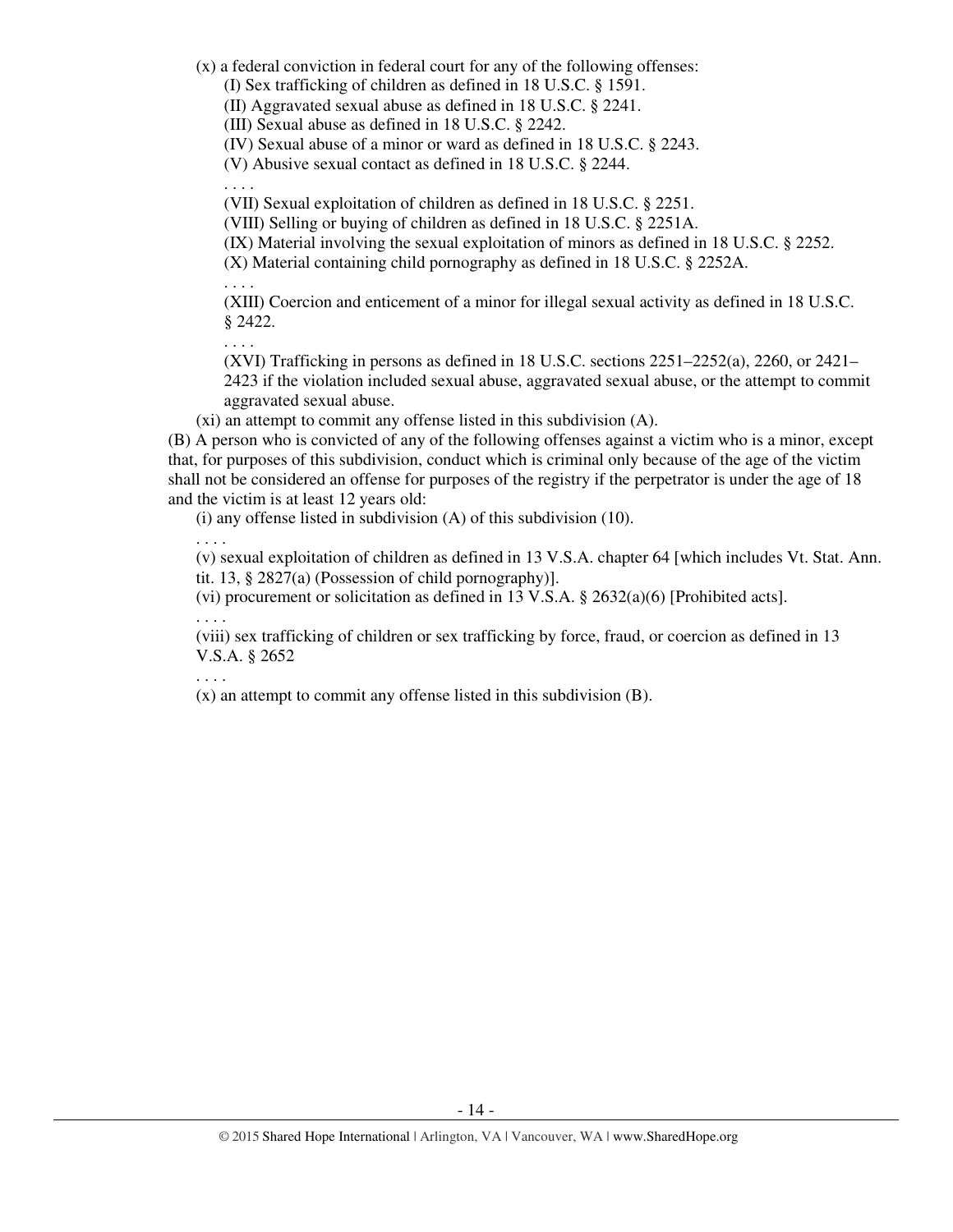# **FRAMEWORK ISSUE 3: CRIMINAL PROVISIONS FOR TRAFFICKERS**

#### *Legal Components:*

- *3.1 Penalties for trafficking a child for sexual exploitation are as high as federal penalties.*
- *3.2 Creating and distributing child pornography carries penalties as high as similar federal offenses.*
- *3.3 Using the Internet or electronic communications to lure, entice, recruit or sell commercial sex acts with a minor is a separate crime or results in an enhanced penalty for traffickers.*
- *3.4 Financial penalties for traffickers, including asset forfeiture, are sufficiently high.*
- *3.5 Convicted traffickers are required to register as sex offenders.*
- *3.6 Laws relating to termination of parental rights for certain offenses include sex trafficking or commercial sexual exploitation of children (CSEC) offenses in order to remove the children of traffickers from their control and potential exploitation.*

*\_\_\_\_\_\_\_\_\_\_\_\_\_\_\_\_\_\_\_\_\_\_\_\_\_\_\_\_\_\_\_\_\_\_\_\_\_\_\_\_\_\_\_\_\_\_\_\_\_\_\_\_\_\_\_\_\_\_\_\_\_\_\_\_\_\_\_\_\_\_\_\_\_\_\_\_\_\_\_\_\_\_\_\_\_\_\_\_\_\_\_\_\_\_* 

# *Legal Analysis:*

l

*3.1 Penalties for trafficking a child for sexual exploitation are as high as federal penalties.* 

Traffickers may be convicted under Vt. Stat. Ann. tit. 13, § 2652(a) (Human trafficking) or Vt. Stat. Ann. tit. 13, § 2653(a) (Aggravated human trafficking). A conviction under Vt. Stat. Ann. tit. 13, § 2652(a) is punishable as a felony by imprisonment "for a term up to and including life," a fine not to exceed \$500,000, or both, while a conviction under Vt. Stat. Ann. tit. 13, § 2653(a) is a felony punishable by imprisonment for 20 years to life, a fine up to \$100,000, or both. Vt. Stat. Ann. tit. 13, §§ 1, 2652(b), 2653(b). Attempts to commit either human trafficking or aggravated human trafficking are punishable to the same extent as the completed offense. Vt. Stat. Ann. tit 13, § 9(a).

A trafficker may also be convicted under Vt. Stat. Ann. tit. 13, § 2654(a) (Patronizing or facilitating human trafficking),<sup>44</sup> which is punishable as a felony by imprisonment up to 5 years, a fine not to exceed \$100,000, or both. Vt. Stat. Ann. tit. 13, §§, 1 2654(b).

Traffickers may be convicted under Vermont's CSEC laws. A conviction under either Vt. Stat. Ann. tit. 13, § 2822(a) (Use of a child in a sexual performance)<sup>45</sup>or Vt. Stat. Ann. tit. 13, § 2823 (Consenting to a sexual performance)<sup>46</sup> generally is punishable by imprisonment up to 10 years, a fine up to \$20,000, or both; however, if the offender has a prior conviction under Vt. Stat. Ann. tit. 13, § 2822(a), Vt. Stat. Ann. tit. 13, § 2823, or Vt. Stat. Ann. tit. 13, § 2824(a) (Promoting a recording of sexual conduct), a conviction under Vt. Stat. Ann. tit. 13, § 2822(a) or Vt. Stat. Ann. tit. 13, § 2823 is punishable by imprisonment for a term of 1–15 years, a fine up to \$50,000, or both. Vt. Stat. Ann. tit. 13, § 2825(a), (b).

In comparison, if the victim is under the age of 14, a conviction under the Trafficking Victims Protection Act  $(TVPA)^{47}$  for child sex trafficking is punishable by 15 years to life imprisonment and a fine not to exceed \$250,000. 18 U.S.C. §§ 1591(b)(1), 3559(a)(1), 3571(b)(3). If the victim is between the ages of 14–17, a conviction is punishable by 10 years to life imprisonment and a fine not to exceed \$250,000. 18 U.S.C.

<sup>44</sup> *See supra* Section 1.1 for the provisions of Vt. Stat. Ann. tit. 13, § 2654(a).

<sup>45</sup> *See supra* Section 1.2 for the provisions of Vt. Stat. Ann. tit. 13, § 2822(a).

<sup>46</sup> *See supra* Section 1.2 for the provisions of Vt. Stat. Ann. tit. 13, § 2823.

<sup>&</sup>lt;sup>47</sup> Trafficking Victims Protection Act (TVPA) of 2000, Pub. L. No. 106-386, 114 Stat. 1464, 1466 (codified in scattered sections of 18 and 22 U.S.C.)..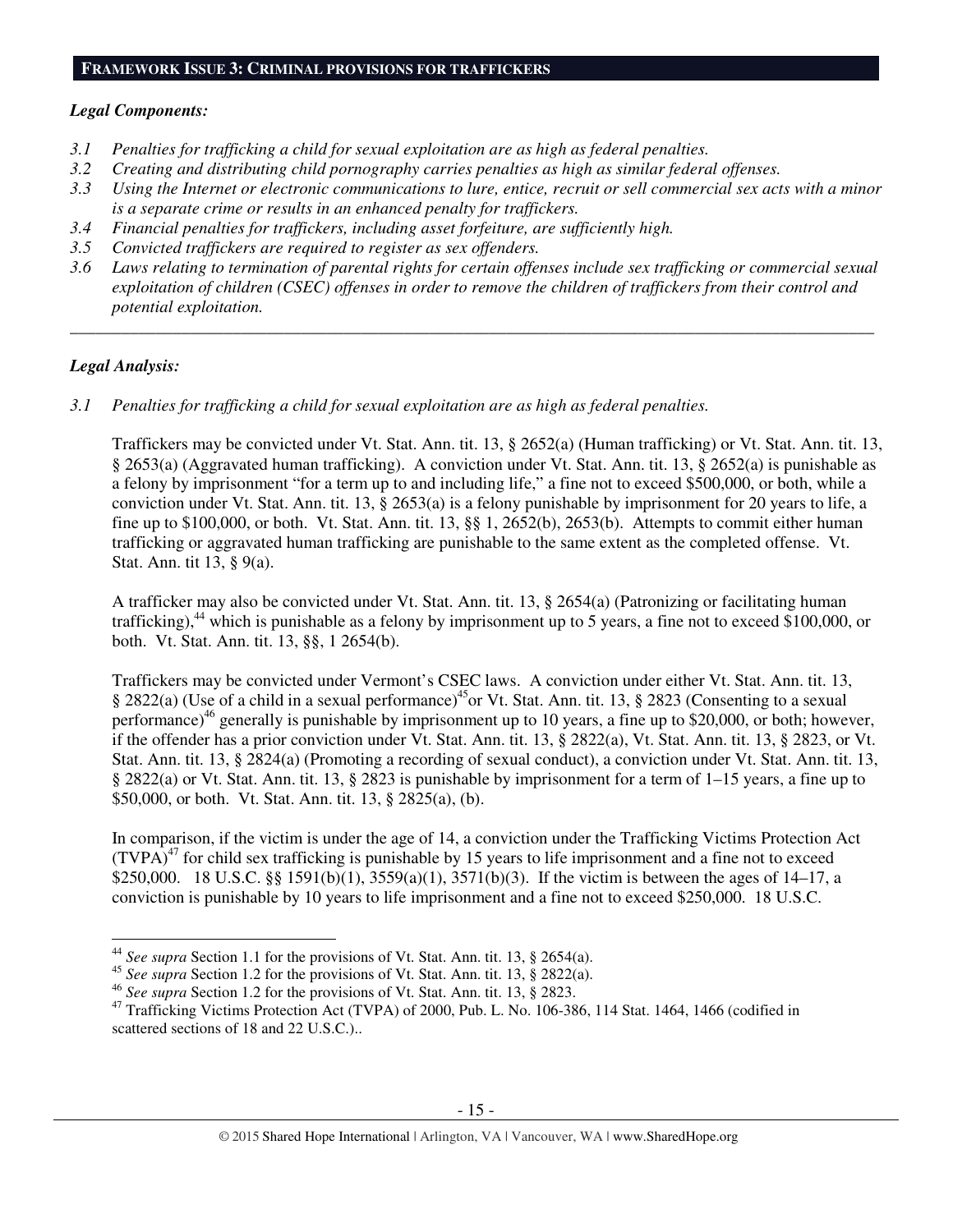§§ 1591(b)(2), 3559(a)(1), 3571(b)(3). A conviction is punishable by mandatory life imprisonment, however, if the trafficker has a prior conviction for a federal sex offense<sup>48</sup> against a minor.

# *3.2 Creating and distributing child pornography carries penalties as high as similar federal offenses.*

Vermont prohibits both the creation and distribution of child pornography. The creation of child pornography is prohibited under Vt. Stat. Ann. tit. 13, § 2822(a) (Use of a child in a sexual performance), which makes it illegal for a person to "promote a sexual performance by a child or a performance which contains a lewd exhibition of the genitals, anus or breasts of a child, or hire, employ, procure, use, cause or induce a child to engage in such a performance." A conviction under Vt. Stat. Ann. tit. 13, § 2822(a) is generally punishable as a felony by imprisonment up to 10 years, a fine not to exceed \$20,000, or both, but if the offender has a prior conviction under Vt. Stat. Ann. tit. 13, § 2822(a), § 2823 (Consenting to a sexual performance), or § 2824(a) (Promoting a recording of sexual conduct), a conviction is punishable as a felony by imprisonment for 1–15 years, a fine not to exceed \$50,000, or both. Vt. Stat. Ann. tit. 13, §§ 1, 2825(a), (b).

Vt. Stat. Ann. tit. 13, § 2824(a) prohibits the distribution of child pornography by making it illegal for a person, "with knowledge of the character and content, [to] promote any photograph, film or visual recording of sexual conduct by a child, or of a lewd exhibition of a child's genitals or anus." Vt. Stat. Ann. tit. 13, § 2821(5) (Definitions) defines "promote" as "to procure, issue, manufacture, publish, sell, give, provide, lend, mail, deliver, distribute, disseminate, circulate, present, exhibit, advertise, or offer to do the same, by any means, including electronic transmission." A conviction under Vt. Stat. Ann. tit. 13, § 2824(a) is punishable in the same manner as Vt. Stat. Ann. tit. 13, § 2822 described above. Vt. Stat. Ann. tit. 13, § 2825(a), (b).

Lastly, Vt. Stat. Ann. tit. 13, § 2823 may be used to convict a trafficker who is the parent, legal guardian, or custodian of a child used in child pornography. Specifically, Vt. Stat. Ann. tit. 13, § 2823 makes it illegal for a "parent, legal guardian, or custodian of a child . . . [to], with knowledge of the character and content, consent to the participation of that child in a sexual performance or a performance including a lewd exhibition of the genitals by that child." A conviction under Vt. Stat. Ann. tit. 13, § 2823 is punishable in the same manner as Vt. Stat. Ann. tit. 13, § 2822 described above. Vt. Stat. Ann. tit. 13, § 2825(a), (b).

In comparison, if the victim is under the age of 14, a conviction under the TVPA for child sex trafficking is punishable by 15 years to life imprisonment and a fine not to exceed \$250,000. 18 U.S.C. §§ 1591(b)(1),  $3559(a)(1)$ ,  $3571(b)(3)$ . If the victim is between the ages of  $14-17$ , a conviction is punishable by 10 years to life imprisonment and a fine not to exceed \$250,000. 18 U.S.C. §§ 1591(b)(2), 3559(a)(1), 3571(b)(3). A conviction is punishable by mandatory life imprisonment, however, if the trafficker has a prior conviction for a federal sex offense<sup>49</sup> against a minor. Additionally, a federal conviction for distribution of child pornography<sup>50</sup> is generally punishable by imprisonment for  $5-20$  years and a fine not to exceed \$250,000.<sup>51</sup> Subsequent convictions, however, are punishable by imprisonment up to 40 years and a fine not to exceed \$250,000.<sup>52</sup>

 $\overline{a}$ 

<sup>48</sup> *See supra* note 29.

<sup>49</sup> *See supra* note 29.

<sup>&</sup>lt;sup>50</sup> 18 U.S.C. §§ 2252(a)(1), (a)(2), (a)(3) (Certain activities relating to material involving the sexual exploitation of minors),  $2252A(a)(2)$ , (a)(3) (Certain activities relating to material constituting or containing child pornography), 1466A(a) (Obscene visual representations of the sexual abuse of children).

<sup>&</sup>lt;sup>51</sup> 18 U.S.C. §§ 2252(b) (stating that a conviction under subsection (a)(1), (a)(2), or (a)(3) is punishable by imprisonment for 5–20 years and a fine), 2252A(b)(1) (a conviction is punishable by imprisonment for 5–20 years and a fine), 1466A(a), (b) (stating that a conviction under subsection (a) is "subject to the penalties provided in section 2252A(b)(1)," imprisonment for 5–20 years and a fine, while a conviction under subsection (b) is "subject to the penalties provided in section 2252A(b)(2)," imprisonment up to 10 years, a fine, or both); *see also* 18 U.S.C.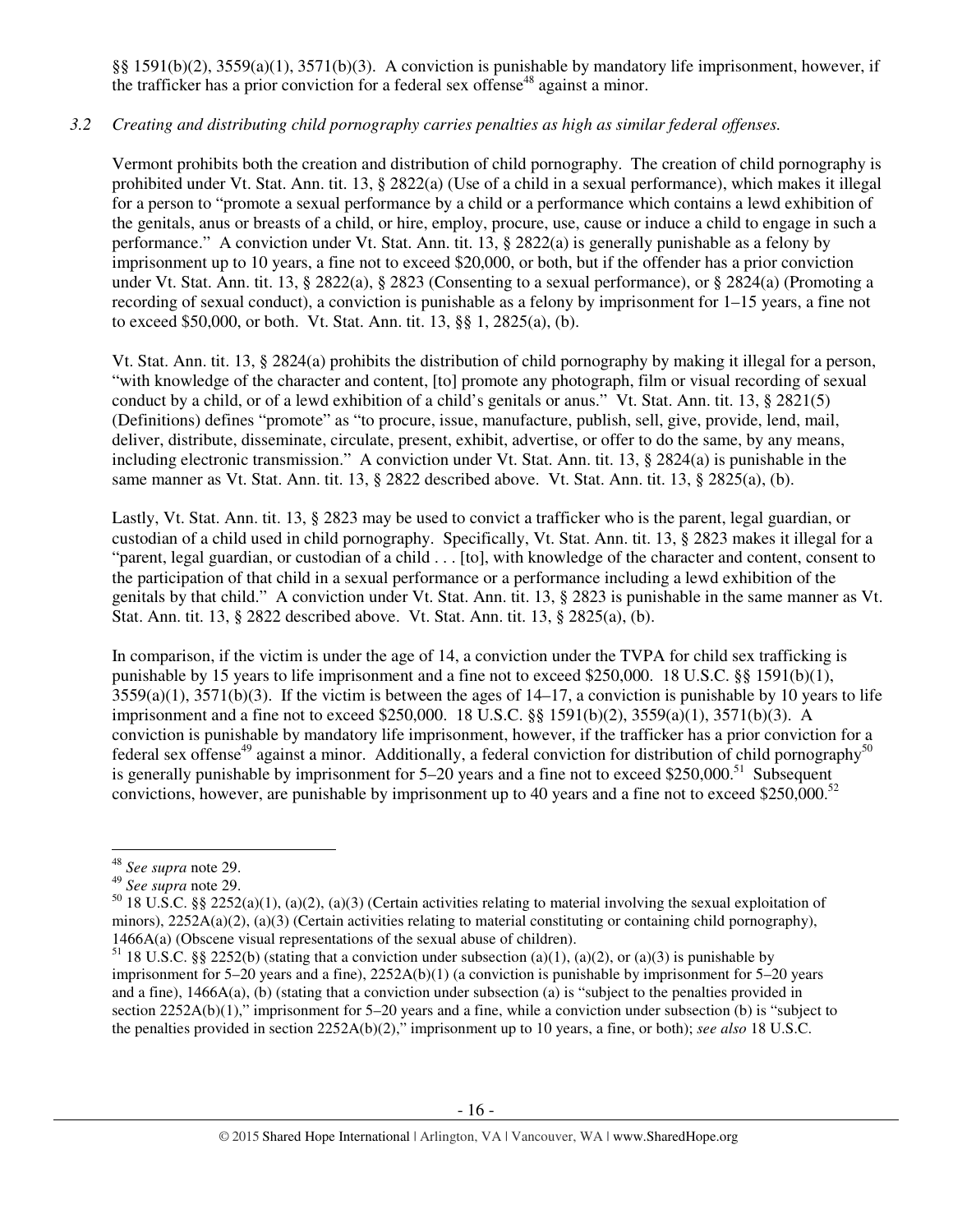*3.3 Using the Internet or electronic communications to lure, entice, recruit or sell commercial sex acts with a minor is a separate crime or results in an enhanced penalty for traffickers.* 

Although Vt. Stat. Ann. tit. 13, § 2828 (Luring a child) is not expressly commercial or limited in application to offenses involving the use of the Internet or electronic communications, the statute may be used to convict a trafficker who uses the Internet or electronic communications to lure, entice, recruit, or purchase a minor for commercial sex acts. Vt. Stat. Ann. tit. 13, § 2828 states,

(a) No person shall knowingly solicit, lure, or entice, or to attempt to solicit, lure, or entice, a child under the age of 16 or another person believed by the person to be a child under the age of 16, to engage in a sexual act as defined in section  $3251$  of this title<sup>53</sup> or engage in lewd and lascivious conduct as defined in section 2602 [Lewd or lascivious conduct with child] of this title.

(b) This section applies to solicitation, luring, or enticement by any means, including in person, through written or telephonic correspondence or electronic communication.

(c) This section shall not apply if the person is less than 19 years old, the child is at least 15 years old, and the conduct is consensual.

A conviction under Vt. Stat. Ann. tit. 13, § 2828(a) is punishable as a felony by imprisonment up to 5 years, a fine not to exceed \$10,000, or both. Vt. Stat. Ann. tit. 13, §§ 1, 2825(e).

*3.4 Financial penalties for traffickers, including asset forfeiture, are sufficiently high.* 

Traffickers of commercial sex with minors face fines, restitution, and civil penalties; however, assets used in or acquired as a result of the commercial sexual exploitation of a child will not be seized.

Traffickers convicted under Vermont's human trafficking, CSEC, and statutes related to prostitution may be required to pay fines. Traffickers convicted under Vt. Stat. Ann. tit. 13,  $\S$  2652(a)(1) (Human trafficking) are subject to a possible fine not to exceed \$500,000, while those convicted under § 2653(a)(1) (Aggravated human trafficking), if the victim is under the age of 18, or  $\S 2654(a)$  (Patronizing or facilitating human trafficking) are subject to a possible fine not to exceed \$100,000. Vt. Stat. Ann. tit. 13, §§ 2652(b), 2653(b), 2654(b). A trafficker convicted under either Vt. Stat. Ann. tit. 13, § 2822(a) (Use of a child in a sexual performance) or § 2823 (Consenting to a sexual performance) is subject to a possible fine not to exceed \$20,000, but the possible fine range increases to \$50,000 if the offender has a prior conviction under § 2822(a), § 2823, or § 2824(a) (Promoting a recording of sexual conduct). Vt. Stat. Ann. tit. 13, § 2825(a), (b).

Traffickers convicted under Vt. Stat. Ann. tit. 13, § 2652(a), § 2653(a), or § 2654(a) are required to make restitution to their victim under Vt. Stat. Ann. tit. 13, § 2657 (Restitution), which states,

(a) A person convicted of a violation of this subchapter [Criminal acts] shall be ordered to pay

<sup>§§ 3559(</sup>a)(1) (classifying all of the above listed offenses as felonies),  $3571(b)(3)$  (providing a fine up to \$250,000 for any felony conviction).

 $52$  18 U.S.C. §§ 2252(b) (stating if a person has a prior conviction under subsection (a)(1), (a)(2), or (a)(3) or a list of other statutes, a conviction is punishable by a fine and imprisonment for 15–40 years), 2252A(b)(1) (stating if a person has a prior conviction under subsection (a)(2), (a)(3), or a list of other statutes, a conviction is punishable by a fine and imprisonment for 15–40 years),  $1466A(a)$ , (b) (stating that the penalty scheme for section 2252A(b) applies); *see also* 18 U.S.C. §§ 3559(a)(1) (classifying all of the above listed offenses as felonies), 3571(b)(3) (providing a fine up to \$250,000 for any felony conviction).

See supra note 14 for the definition of "sexual act."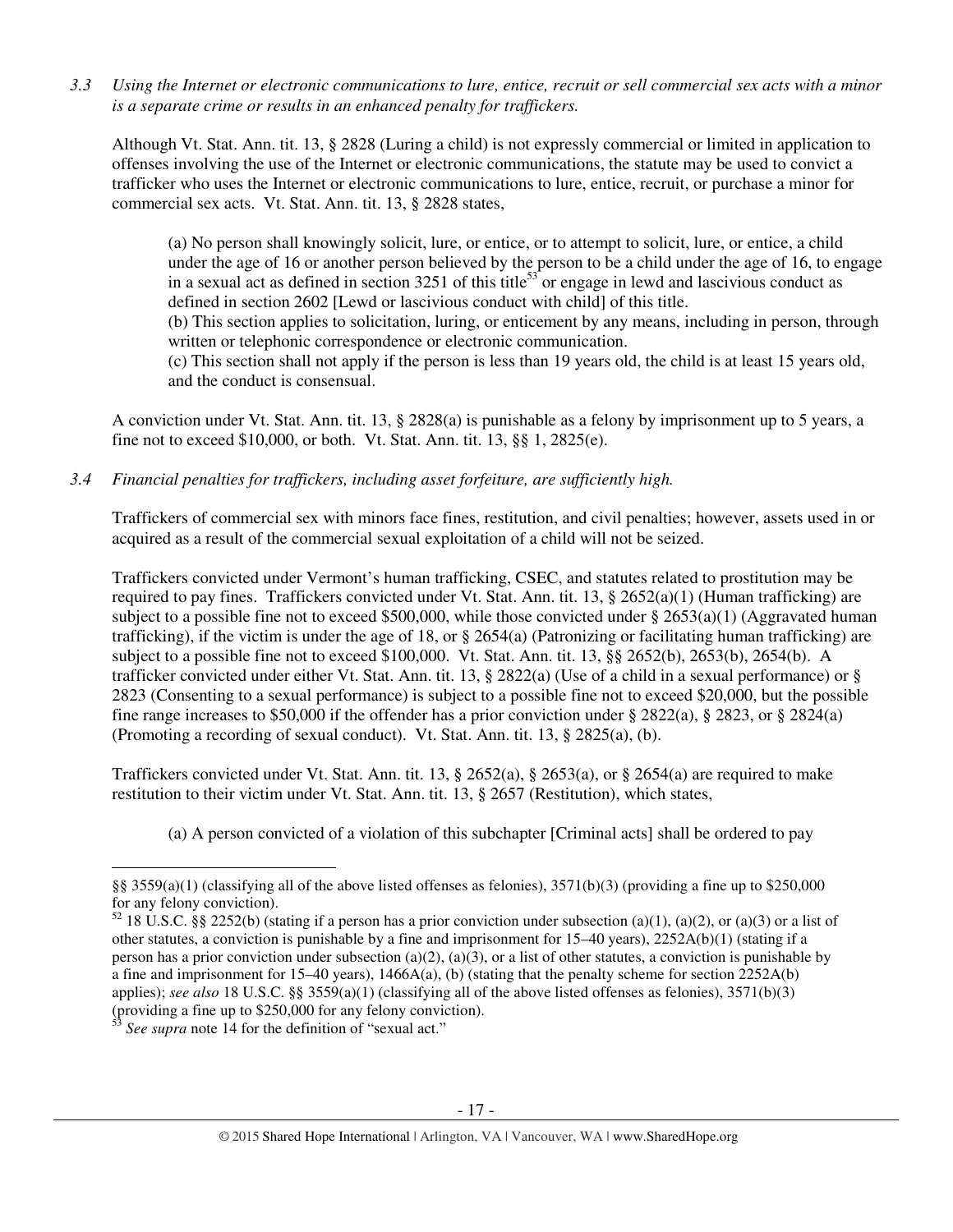restitution to the victim pursuant to section 7043 [Restitution] of this title.

(b) If the victim of human trafficking<sup>54</sup> to whom restitution has been ordered dies before restitution is paid, any restitution ordered shall be paid to the victim's heir or legal representative, provided that the heir or legal representative has not benefited in any way from the trafficking.

(c) The return of the victim of human trafficking to his or her home country or other absence of the victim from the jurisdiction shall not limit the victim's right to receive restitution pursuant to this section.

In a case involving a trafficker convicted of any other offense, the court must consider restitution where the victim suffers a material loss. Vt. Stat. Ann. tit. 13, § 7043(a) states,

(1) Restitution shall be considered in every case in which a victim of a crime, as defined in subdivision  $5301(4)$  of this title,<sup>55</sup> has suffered a material loss.

(2) For purposes of this section, "material loss" means uninsured property loss, uninsured out-of-pocket monetary loss, uninsured lost wages, and uninsured medical expenses.

(3) In cases where restitution is ordered to the victim as a result of a human trafficking conviction under chapter 60 of this title, "material loss" shall also mean:

- (A) attorney's fees and costs; and
- (B) the greater of either:

(i) the gross income or value of the labor performed for the offender by the victim; or (ii) the value of the labor performed by the victim as guaranteed by the minimum wage and overtime provisions of 21 V.S.A. Section 385 [Administration].

Additionally, Vt. Stat. Ann. tit. 13, § 7043(h) provides that "[r]estitution ordered under this section shall not preclude a person from pursuing an independent civil action for all claims not covered by the restitution order."

3.4.1 Recommendation: Enact a law requiring traffickers who violate Vt. Stat. Ann. tit. 13, § 2652(a) (Human trafficking), § 2653(a) (Aggravated human trafficking), § 2654(a) (Patronizing or facilitating human trafficking), or Vermont's CSEC laws to forfeit property used in or acquired through the commission of the crime.

# *3.5 Convicted traffickers are required to register as sex offenders.*

Vt. Stat. Ann. tit. 13, § 5402(a) (Sex offender registry) states, "The department of public safety shall establish and maintain a sex offender registry, which shall consist of the information required to be filed under this subchapter." Vt. Stat. Ann. tit. 13, § 5407(a) (Sex offender's responsibility to report) mandates that "a sex offender [as defined in Vt. Stat. Ann. tit. 13, §  $5401^{56}(10)(A)$ , (B) (Definitions)<sup>57</sup>] shall report to the department" and register as a sex offender. Therefore, traffickers convicted under Vt. Stat. Ann. tit. 13, § 2652(a)(1)–(4) (Human trafficking), § 2653(a)(4) (Aggravated human trafficking), § 2822(a) (Use of a child in a sexual performance), § 2823 (Consenting to a sexual performance), § 2824(a) (Promoting a recording of sexual conduct), or  $\S 2632(a)(6)$  (Prohibited acts), if victim is a minor, are required to register as sex offenders. Vt. Stat. Ann. tit. 13, § 5401(10)(A), (B).

 $\overline{a}$ 

<sup>54</sup> *See supra* note 6 for the definition of "victim of human trafficking."

<sup>&</sup>lt;sup>55</sup> See supra note 37 for the definition of "victim" under Vt. Stat. Ann. tit. 13, § 5301(4).

<sup>56</sup> *See Supra* note 43.

 $\frac{57}{3}$  *See supra* Section 2.10 for the provisions of Vt. Stat. Ann. tit. 13, § 5401(1)(A), (B).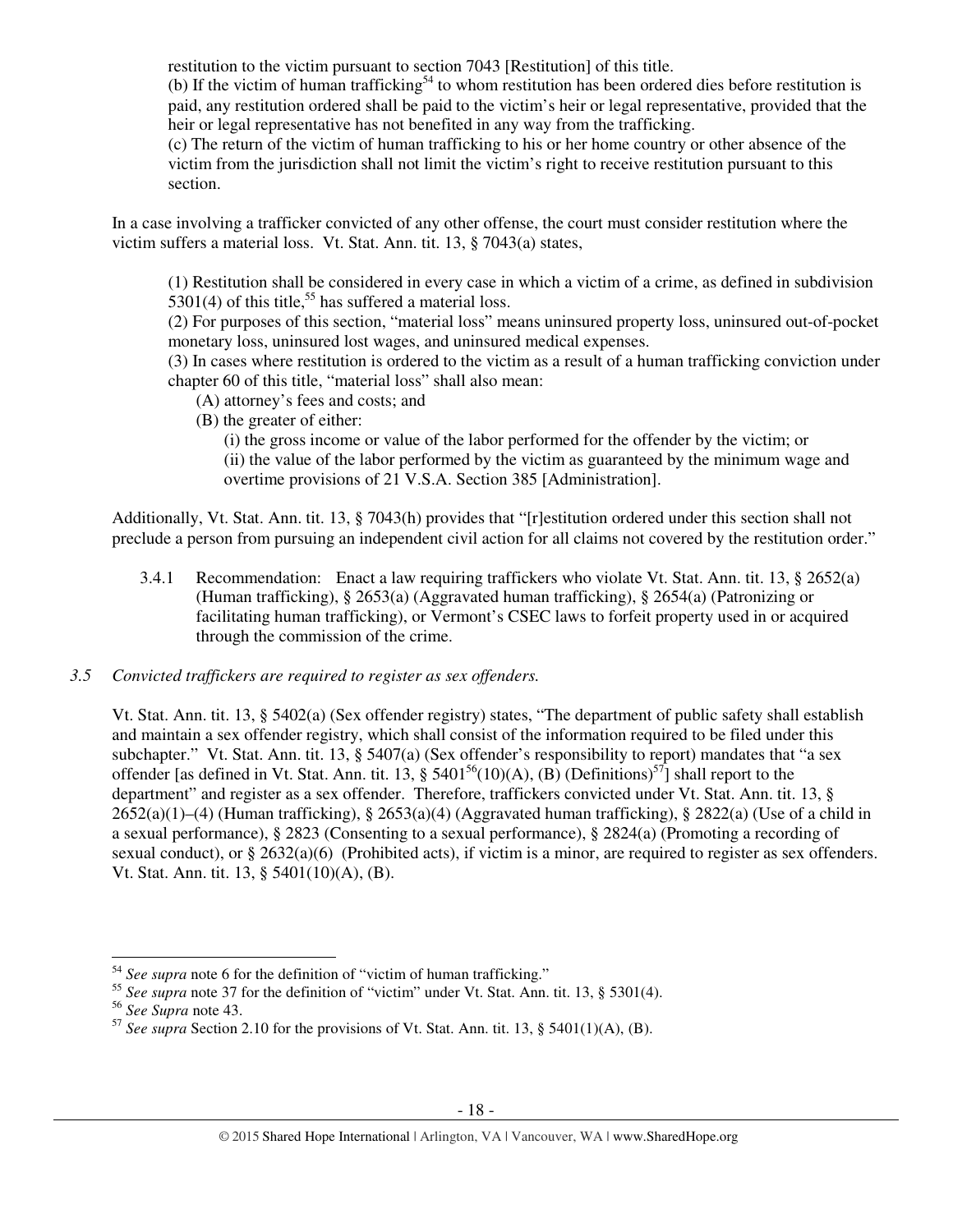*3.6 Laws relating to termination of parental rights for certain offenses include sex trafficking or commercial sexual exploitation of children (CSEC) offenses in order to remove the children of traffickers from their control and potential exploitation.* 

Vermont does not specifically include a violation of Vt. Stat. Ann. tit. 13, § 2652(a) (Human trafficking), § 2653(a) (Aggravated human trafficking), or any of Vermont's other human trafficking or CSEC laws as grounds for terminating parental rights. Vt. Stat. Ann., tit. 15A, § 3-504(a)(3) (Grounds for terminating relationship of parent and child) states that parental rights shall be terminated if it is in the best interest of the child and, among other things, the parent has been convicted of a violent crime. Vt. Stat. Ann. tit. 15A, § 3- 504(a)(3) states,

(a) . . . . If the court finds, upon clear and convincing evidence, that any one of the following grounds exists and that termination is in the best interest of the minor,<sup>58</sup> the court shall order the termination of any parental relationship of the respondent to the minor:

(3) The respondent has been convicted of a crime of violence<sup>59</sup> or has been found by a court of competent jurisdiction to have committed an act of violence which violated a restraining or protective order, and the facts of the crime or violation indicate that the respondent is unfit to maintain a relationship of parent and child with the minor.

3.6.1 Recommendation: Amend Vt. Stat. Ann. tit. 15A, § 3-504(a)(3) (Grounds for terminating relationship of parent and child) to specify that convictions under Vt. Stat. Ann. tit. 13,

 $58$  Pursuant to Vt. Stat. Ann. tit. 33, § 5114(a),

. . . .

l

(a) At the time of a permanency review under section 5321 of this title, a modification hearing under section 5113 of this title, or at any time a petition or request to terminate all residual parental rights of a parent without limitation as to adoption is filed by the commissioner or the attorney for the child, the court shall consider the best interests of the child in accordance with the following:

(1) The interaction and interrelationship of the child with his or her parents, siblings, foster parents, if any, and any other person who may significantly affect the child's best interests.

(2) The child's adjustment to his or her home, school, and community.

(3) The likelihood that the parent will be able to resume or assume parental duties within a reasonable period of time.

(4) Whether the parent has played and continues to play a constructive role, including personal contact and demonstrated emotional support and affection, in the child's welfare.

<sup>59</sup> Vt. Stat. Ann. tit. 13, § 11a(d) (Violent career criminals) defines "felony crime of violence" as,

. . . (7) kidnapping as defined in section 2405 of this title or its predecessor as it was defined in section 2401 of this title;

(8) maiming as defined in section 2701 of this title;

(9) sexual assault as defined in subdivision  $3252(a)(1)$  or (2) of this title or its predecessor as it was defined in section 3201 of this title;

(10) aggravated sexual assault as defined in section 3253 of this title;

(11) first degree unlawful restraint as defined in section 2407 of this title;

(12) first degree aggravated domestic assault as defined in section 1043 of this title where the defendant causes serious bodily injury to another person;

(13) lewd or lascivious conduct with a child as defined in section 2602 of this title where the child is under the age of 13 years and the defendant is 18 years of age or older.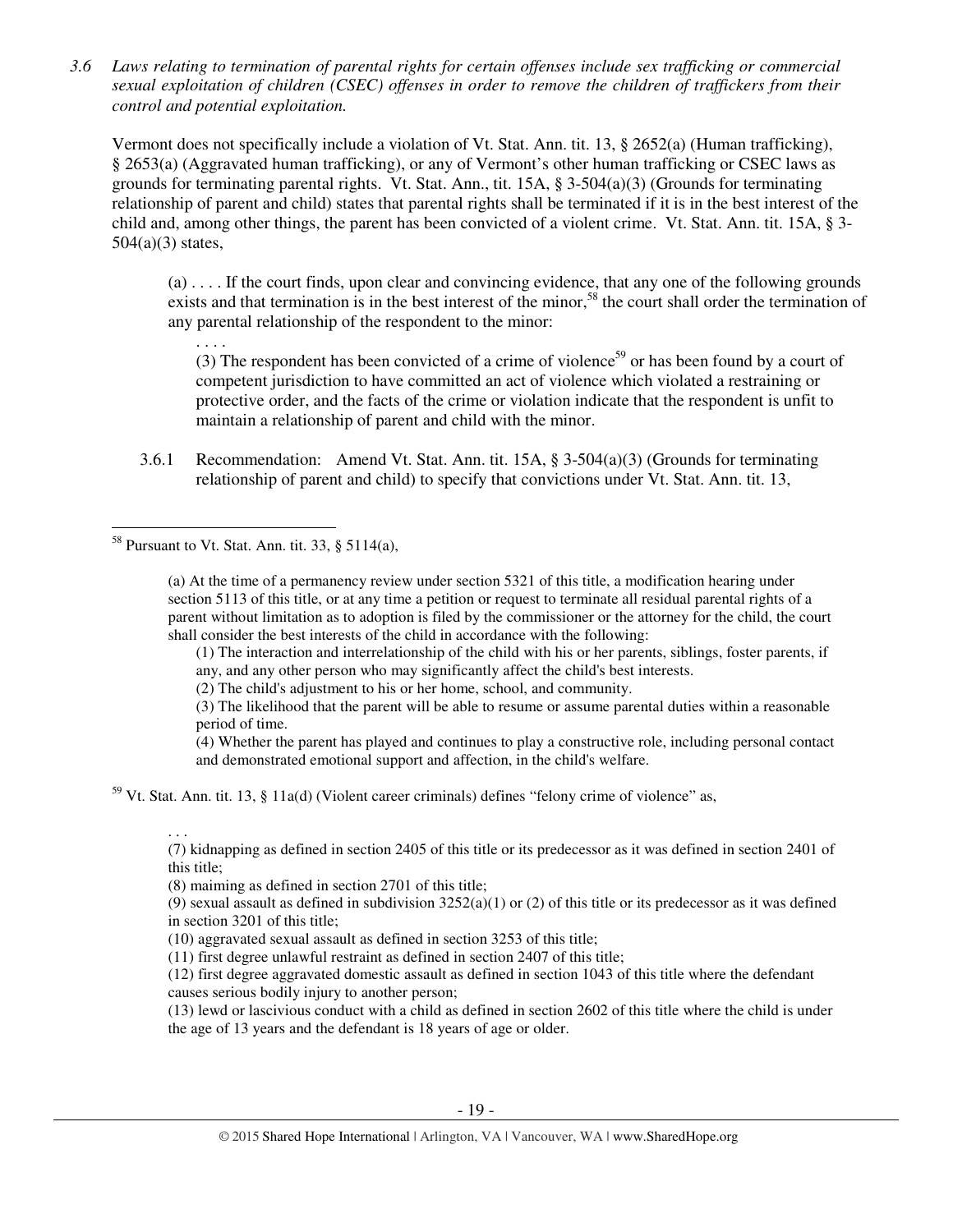§ 2652(a)(1)–(4), (b) (Human trafficking), § 2653 (Aggravated human trafficking), or Vermont's other human trafficking and CSEC laws are grounds for terminating parental rights.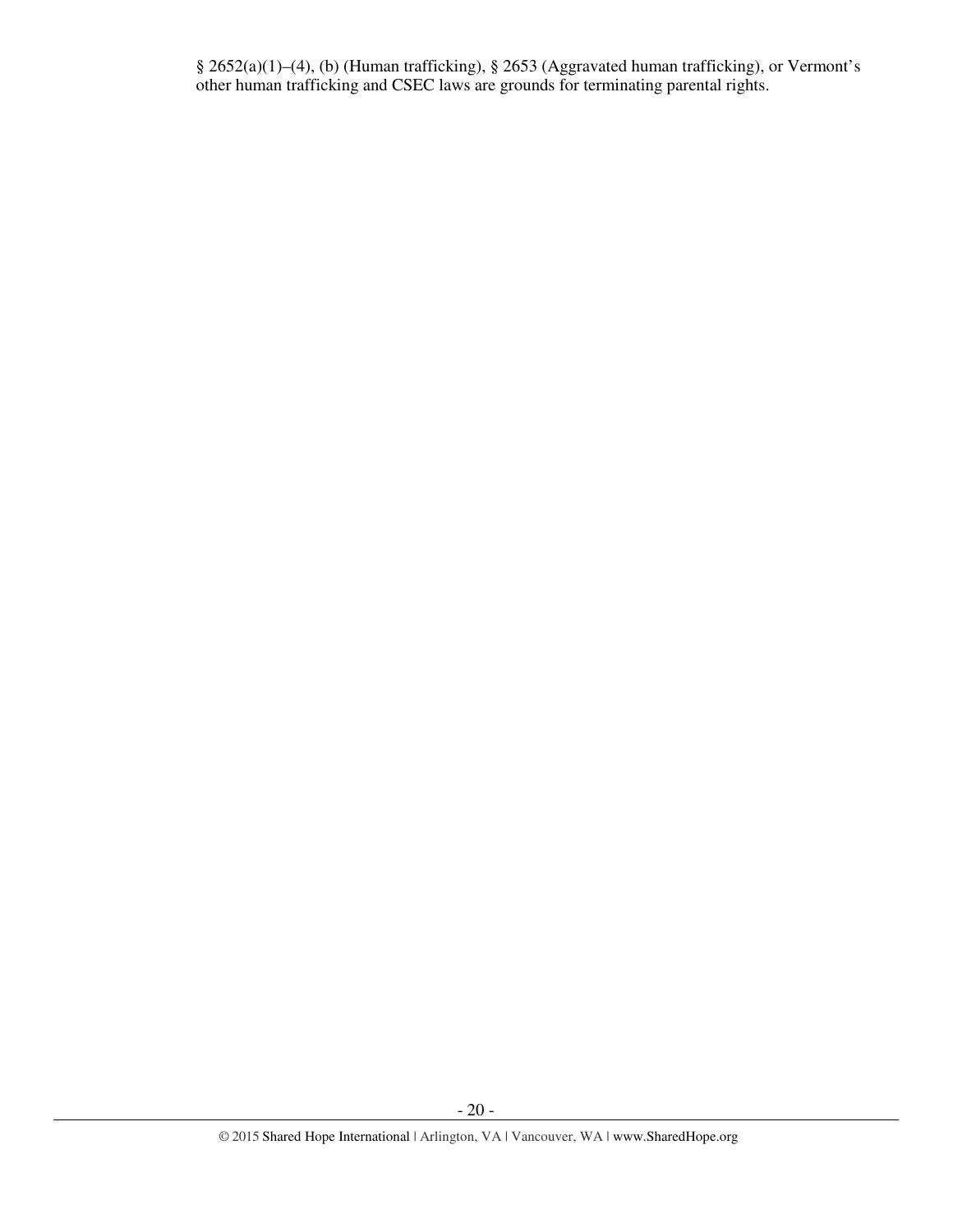#### **FRAMEWORK ISSUE 4: CRIMINAL PROVISIONS FOR FACILITATORS**

#### *Legal Components:*

- *4.1 The acts of assisting, enabling, or financially benefitting from child sex trafficking are included as criminal offenses in the state sex trafficking statute.*
- *4.2 Financial penalties, including asset forfeiture laws, are in place for those who benefit financially from or aid and assist in committing domestic minor sex trafficking.*

*\_\_\_\_\_\_\_\_\_\_\_\_\_\_\_\_\_\_\_\_\_\_\_\_\_\_\_\_\_\_\_\_\_\_\_\_\_\_\_\_\_\_\_\_\_\_\_\_\_\_\_\_\_\_\_\_\_\_\_\_\_\_\_\_\_\_\_\_\_\_\_\_\_\_\_\_\_\_\_\_\_\_\_\_\_\_\_\_\_\_\_\_\_\_* 

- *4.3 Promoting and selling child sex tourism is illegal.*
- *4.4 Promoting and selling child pornography is illegal.*

# *Legal Analysis:*

l

*4.1 The acts of assisting, enabling, or financially benefitting from child sex trafficking are included as criminal offenses in the state sex trafficking statute.* 

Vermont's human trafficking laws make it a separate crime for a person to financially benefit from sex trafficking. Vt. Stat. Ann. tit. 13, § 2652(a)(4) makes it illegal for a person to "benefit financially or by receiving anything of value from participation in a venture, knowing that force, fraud, or coercion was or will be used to compel any person to engage in a commercial sex act as part of the venture." Additionally, Vt. Stat. Ann. tit. 13, § 2652(a)(1) (Human trafficking) may apply to some facilitators, including those who knowingly "harbor, [or] transport . . . a person under the age of 18 for the purpose of having the person engage in a commercial sex act." To the extent a facilitator violates Vt. Stat. Ann. tit. 13, § 2652(a)(1) or (4) when the victim of human trafficking is a minor or the circumstances of the trafficking also constitute sexual assault, the facilitator may be convicted under Vt. Stat. Ann. tit. 13, § 2653(a) (Aggravated human trafficking), which is punishable as a felony by imprisonment for 20 years to life, a fine not to exceed \$100,000, or both. Vt. Stat. Ann. tit. 13, §§ 1, 2653(b). A facilitator may also be convicted under Vt. Stat. Ann. tit. 13, § 2654(a) (Patronizing or facilitating human trafficking), $60$  which is punishable as a felony by imprisonment up to 5 years, a fine not to exceed \$100,000, or both. Vt. Stat. Ann. tit. 13, §§ 1, 2654(b).

Pursuant to Vt. Stat. Ann. tit. 13, § 2656 (Human trafficking by a business entity; dissolution), additional penalties may also apply if the facilitator is a business entity. Vt. Stat. Ann. tit. 13, § 2656 states,

If a business entity, including a corporation, partnership, association, or any other legal entity, is convicted of violating this chapter, the attorney general may commence a proceeding in the civil division of the superior court to dissolve the entity pursuant to 11A V.S.A. § 14.30–14.33.

*4.2 Financial penalties, including asset forfeiture laws, are in place for those who benefit financially from or aid and assist in committing domestic minor sex trafficking.* 

Facilitators of commercial sex with minors face fines, restitution, and civil penalties; however, assets used in or acquired as a result of the commercial sexual exploitation of a child will not be seized.

Facilitators convicted under Vermont's human trafficking, CSEC, and statutes related to prostitution may be required to pay fines. Facilitators convicted under Vt. Stat. Ann. tit. 13, § 2652(a)(1) (Human trafficking) are subject to a possible fine not to exceed \$500,000, while those convicted under Vt. Stat. Ann. tit. 13, §

<sup>60</sup> *See supra* Section 1.1 for the relevant provisions of Vt. Stat. Ann. tit. 13, § 2654(a).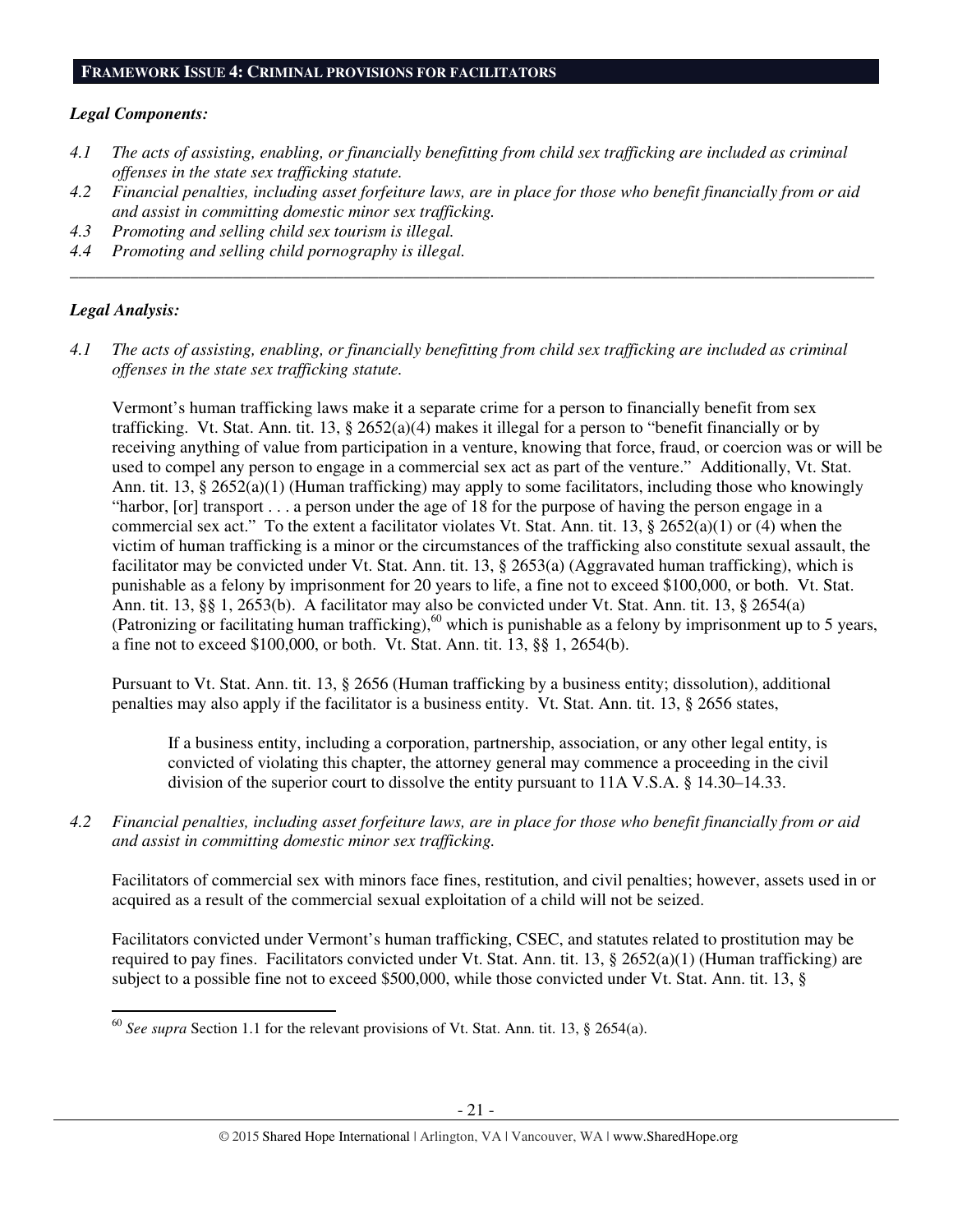$2653(a)(1)$  (Aggravated human trafficking) or § 2654(a) (Patronizing or facilitating human trafficking) are subject to a possible fine not to exceed \$100,000. Vt. Stat. Ann. tit. 13, §§ 2652(b), 2653(b), 2654(b). A facilitator convicted under Vt. Stat. Ann. tit. 13, § 2822(a) (Use of a child in a sexual performance)<sup>61</sup> is subject to a possible fine not to exceed \$20,000, but the possible fine range increases to \$50,000 if the offender has a prior conviction under Vt. Stat. Ann. tit. 13, § 2822(a), Vt. Stat. Ann. tit. 13, § 2823 (Consenting to a sexual performance), or Vt. Stat. Ann. tit. 13, § 2824(a) (Promoting a recording of sexual conduct). Vt. Stat. Ann. tit. 13, § 2825(a), (b).

Facilitators convicted under Vt. Stat. Ann. tit. 13, § 2652(a), § 2653(a), or § 2654(a) are required to make restitution to their victim under Vt. Stat. Ann. tit. 13, § 2657 (Restitution), which states,

(a) A person convicted of a violation of this subchapter [Criminal acts] shall be ordered to pay restitution to the victim pursuant to section 7043 [Restitution] of this title.

(b) If the victim of human trafficking<sup>62</sup> to whom restitution has been ordered dies before restitution is paid, any restitution ordered shall be paid to the victim's heir or legal representative, provided that the heir or legal representative has not benefited in any way from the trafficking.

(c) The return of the victim of human trafficking to his or her home country or other absence of the victim from the jurisdiction shall not limit the victim's right to receive restitution pursuant to this section.

In a case involving a facilitator convicted of any other offense, the court must consider restitution where the victim suffers a material loss. Vt. Stat. Ann. tit. 13, § 7043(a) states,

(1) Restitution shall be considered in every case in which a victim of a crime, as defined in subdivision  $5301(4)$  of this title,<sup>63</sup> has suffered a material loss.

(2) For purposes of this section, "material loss" means uninsured property loss, uninsured out-of-pocket monetary loss, uninsured lost wages, and uninsured medical expenses.

(3) In cases where restitution is ordered to the victim as a result of a human trafficking conviction under chapter 60 of this title, "material loss" shall also mean:

- (A) attorney's fees and costs; and
- (B) the greater of either:

(i) the gross income or value of the labor performed for the offender by the victim; or (ii) the value of the labor performed by the victim as guaranteed by the minimum wage and overtime provisions of 21 V.S.A. Section 385 [Administration].

Facilitators convicted under Vt. Stat. Ann. tit. 13, § 2652(a), § 2653(a), or § 2654(a) may also face civil liability. Vt. Stat. Ann. tit. 13, § 2662 (Private cause of action)<sup>64</sup> expressly authorizes victims of human trafficking to bring a civil claim against their offenders.

4.2.1 Recommendation: Enact a law requiring facilitators who violate Vt. Stat. Ann. tit. 13, § 2652(a) (Human trafficking), § 2653(a) (Aggravated human trafficking), § 2654(a) (Patronizing or facilitating human trafficking), or Vermont's CSEC laws to forfeit property used in or acquired through the commission of the crime.

<sup>61</sup> *See supra* Section 1.2 for the provisions of Vt. Stat. Ann. tit. 13, § 2822(a).

<sup>&</sup>lt;sup>62</sup> See supra note 6 for the definition of "victim of human trafficking."

<sup>&</sup>lt;sup>63</sup> See supra note 37 for the definition of "victim" under Vt. Stat. Ann. tit. 13, § 5301(4).

<sup>64</sup> *See supra* Section 2.8 for the provisions of Vt. Stat. Ann. tit. 13, § 2662.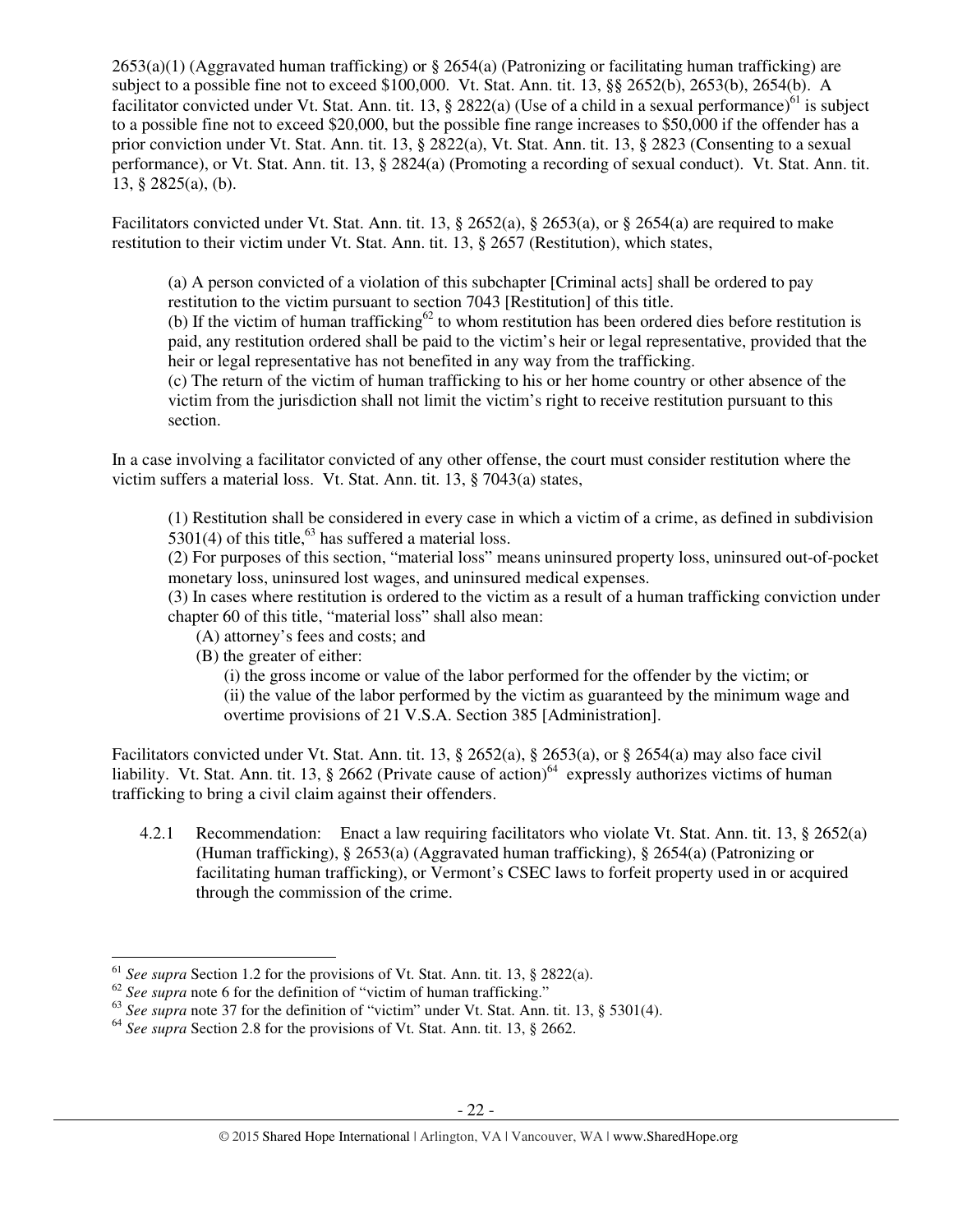#### *4.3 Promoting and selling child sex tourism is illegal.*

Vermont has no statute specifically related to sex tourism.

4.3.1 Recommendation: Enact a law that prohibits selling or offering to sell travel services that include or facilitate travel in or outside of Vermont for the purpose of engaging in commercial sexual exploitation of a minor under the age of 18.

# *4.4 Promoting and selling child pornography is illegal.*

Vermont prohibits both the promotion and selling of child pornography. Vt. Stat. Ann. tit. 13, § 2821(5) (Definitions) defines "promote" as "to procure, issue, manufacture, publish, sell, give, provide, lend, mail, deliver, distribute, disseminate, circulate, present, exhibit, advertise, or offer to do the same, by any means, including electronic transmission." Vt. Stat. Ann. tit. 13, § 2822(a) makes it illegal for a person, "with knowledge of the character and content, [to] promote a sexual performance<sup>65</sup> by a child<sup>66</sup> or a performance which contains a lewd exhibition of the genitals, anus or breasts of a child . . . ." Additionally, Vt. Stat. Ann. tit. 13, § 2824(a) makes it unlawful for a person, "with knowledge of the character and content, [to] promote any photograph, film or visual recording of sexual conduct by a child, or of a lewd exhibition of a child's genitals or anus." A first conviction under either Vt. Stat. Ann. tit. 13,  $\S 2822(a)$  or  $\S 2824(a)$  is punishable as a felony by imprisonment up to 10 years, a fine not to exceed \$20,000, or both. Vt. Stat. Ann. tit. 13, §§ 1, 2825(a). If the offender has a prior conviction under Vt. Stat. Ann. tit. 13, § 2822(a), § 2823 (Consenting to a sexual performance), or § 2824(a) (Promoting a recording of sexual conduct), however, a conviction is punishable as a felony by imprisonment for 1–15 years, a fine not to exceed \$50,000, or both. Vt. Stat. Ann. tit. 13, §§ 1, 2825(b).

<sup>65</sup> *See supra* note 10.

<sup>66</sup> *See supra* note 11.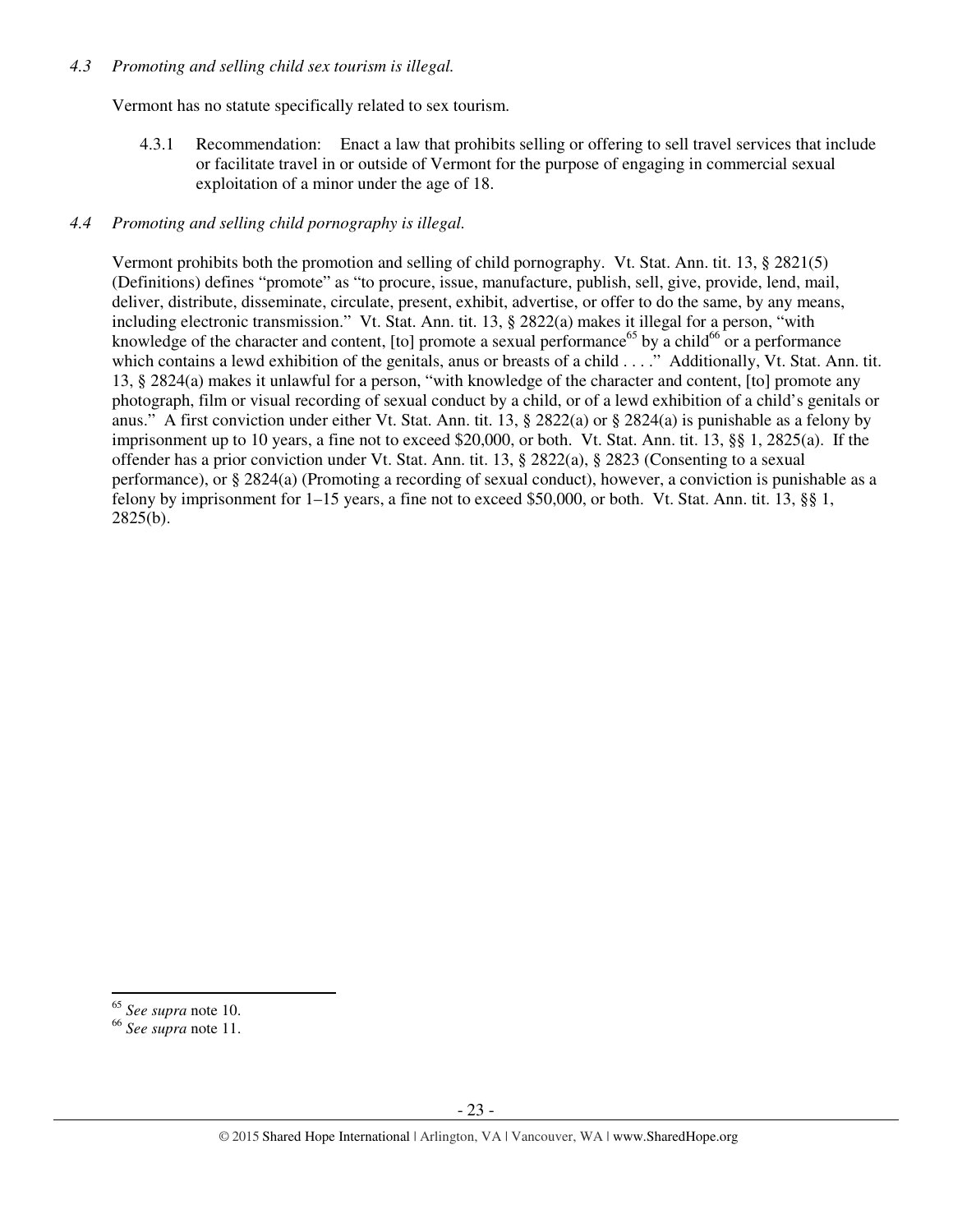#### **FRAMEWORK ISSUE 5: PROTECTIVE PROVISIONS FOR THE CHILD VICTIMS**

#### *Legal Components:*

- *5.1 A victim of domestic minor sex trafficking or CSEC is defined as a victim for purposes of qualifying for crime victims' compensation and other victim benefits.*
- *5.2 The state sex trafficking statute expressly prohibits a defendant from raising consent of the minor to the commercial sex acts as a defense.*
- *5.3 Prostitution laws apply only to adults, preventing criminalization of minors under 18 for prostitution offenses.*
- *5.4 State law provides a non-punitive avenue to specialized services through one or more points of entry.*
- *5.5 Commercial sexual exploitation is identified as a type of abuse and neglect within child protection statutes.*
- *5.6 The definition of "caregiver" or another related term in the child welfare statutes is not a barrier to a sex trafficked child accessing the protection of child welfare.*
- *5.7 Crime victims' compensation is specifically available to a child victim of sex trafficking or commercial sexual exploitation of children (CSEC) without regard to ineligibility factors.*
- *5.8 Victim-friendly procedures and protections are provided in the trial process for minors under 18.*
- *5.9 Expungement or sealing of juvenile delinquency records resulting from arrests or adjudications for prostitution-related offenses committed as a result of, or in the course of, the commercial sexual exploitation of a minor is available within a reasonable time after turning 18.*
- *5.10 Victim restitution and civil remedies for victims of domestic minor sex trafficking or commercial sexual exploitation of children (CSEC) are authorized by law.*
- *5.11 Statutes of limitations for civil and criminal actions for child sex trafficking or commercial sexual exploitation of children (CSEC) offenses are eliminated or lengthened sufficiently to allow prosecutors and victims a realistic opportunity to pursue criminal action and legal remedies.*

*\_\_\_\_\_\_\_\_\_\_\_\_\_\_\_\_\_\_\_\_\_\_\_\_\_\_\_\_\_\_\_\_\_\_\_\_\_\_\_\_\_\_\_\_\_\_\_\_\_\_\_\_\_\_\_\_\_\_\_\_\_\_\_\_\_\_\_\_\_\_\_\_\_\_\_\_\_\_\_\_\_\_\_\_\_\_\_\_\_\_\_\_\_* 

# *Legal Analysis:*

*5.1 Statutorily-mandated victim services define "victim" to specifically include victims of domestic minor sex trafficking or commercial sexual exploitation of children (CSEC) to ensure prompt identification and access to victims' rights and services.* 

Under Vt. Stat. Ann. tit. 15, § 1151 (Definitions),<sup>67</sup> "'[h]uman trafficking' means conduct prohibited by 13 V.S.A. § 2652 [Human trafficking] or § 2653 [Aggravated human trafficking], and includes a threat of such, regardless of whether the conduct or threat of conduct have been reported to law enforcement officers." Additionally, Vt. Stat. Ann. tit. 13, § 5301(4) (Definitions) defines "victim" as "a person who sustains physical, emotional or financial injury or death as a direct result of the commission or attempted commission of a crime or act of delinquency and shall also include the family members of a minor, incompetent or a homicide victim."

For purposes of Vermont's crime victims' compensation statutes, Vt. Stat. Ann. tit. 13, § 5351(7) (Definitions) defines "victim" as

 $(A)$  a person who sustains injury<sup>68</sup> or death as a direct result of the commission or attempted commission of a crime; $^{69}$  or

<sup>67</sup>*See supra* note 72.

<sup>&</sup>lt;sup>68</sup> Under Vt. Stat. Ann. tit. 13, § 5351(4), "injury" is defined as "actual bodily harm or pregnancy, or emotional harm resulting from the crime."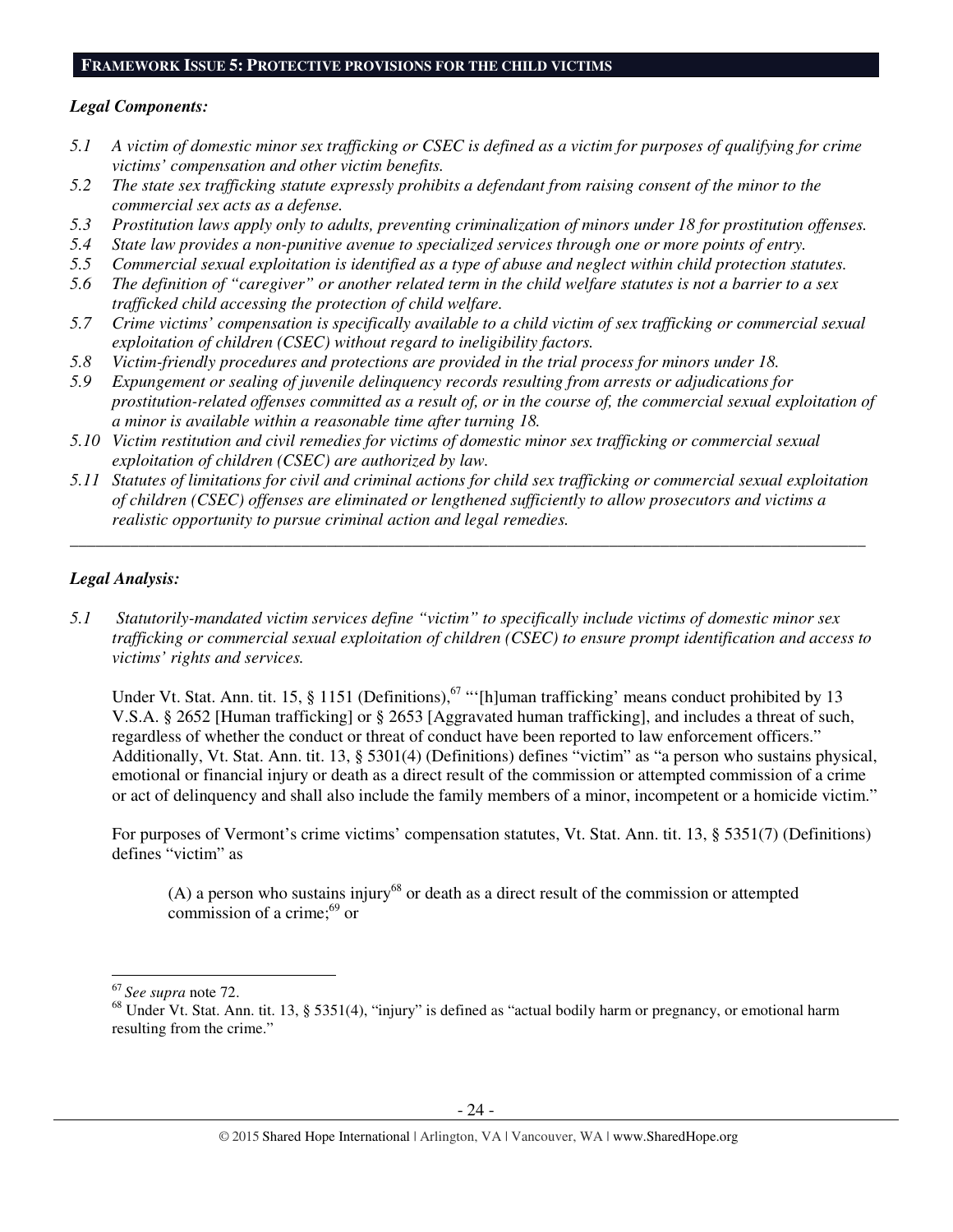(B) an intervenor who is injured or killed in an attempt to assist the person described in subdivision (A) of this subdivision (7) or the police; or

(C) a surviving immediate family member of a homicide victim, including a spouse, domestic partner, parent, sibling, child, grandparent, or other survivor who may suffer severe emotional harm as a result of the victim's death as determined on a case-by-case basis in the discretion of the board; or (D) a resident of this state who is injured or killed as the result of a crime committed outside the United States.

*5.2 The state sex trafficking statute expressly prohibits a defendant from raising consent of the minor to the commercial sex acts as a defense.* 

A victim's consent is immaterial to a violation of Vt. Stat. Ann. tit. 13, § 2652(a) (Human trafficking) or § 2653(a)(1) (Aggravated human trafficking). Vt. Stat. Ann. tit. 13, § 2652(d) states, "In a prosecution for a violation of this section, the victim's alleged consent to the human trafficking is immaterial and shall not be admitted." Vt. Stat. Ann. tit. 13, § 2654(a) (Patronizing or facilitating human trafficking), § 2655(a) (Solicitation), § 2822(a) (Use of a child in a sexual performance), and § 2823 (Consenting to a sexual performance), however, are silent regarding whether a minor's consent to a commercial sex act may be used as a defense to the crime.

# *5.3 Prostitution laws apply only to adults, preventing criminalization of minors under 18 for prostitution offenses.*

Vt. Stat. Ann. tit. 13, § 2652(c)(1) (Human trafficking) protects victims of domestic minor sex trafficking from prosecution for crimes "committed as a victim of sex trafficking." Specifically, Vt. Stat. Ann. tit. 13, § 2652(c) states,

 $(1)(A)$  A person who is a victim of sex trafficking in violation of subdivisions  $2652(a)(1)–(4)$  of this title shall not be found in violation of or be the subject of a delinquency petition based on chapter 59 (lewdness and prostitution) or 63 (obscenity) of this title for any conduct committed as a victim of sex trafficking.

(B) Notwithstanding any other provision of law, a person under the age of 18 shall be immune from prosecution in the criminal division of the superior court for a violation of section 2632 of this title (prohibited acts; prostitution), but may be treated as a juvenile under chapter 52 of Title 33 [Delinquency provisions] or referred to the department for children and families for treatment under chapter 53 of Title 33 [Children in need of care or supervision].

(2) If a person who is a victim of sex trafficking in violation of subdivisions  $2652(a)(1)–(4)$  of this title is prosecuted for any offense or is the subject of any delinquency petition other than a violation of chapter 59 (lewdness and prostitution) or 63 (obscenity) of this title which arises out of the sex trafficking or benefits the sex trafficker, the person may raise as an affirmative defense that he or she committed the offense as a result of force, fraud, or coercion by a sex trafficker.

 $\overline{a}$ 

 $^{69}$  Pursuant to Vt. Stat. Ann. tit. 13, § 5351(3) "crime" is defined to include "delinquent acts and an act of terrorism, as defined in section 2331 of Title 18, United States Code, committed outside the United States against a resident of this state."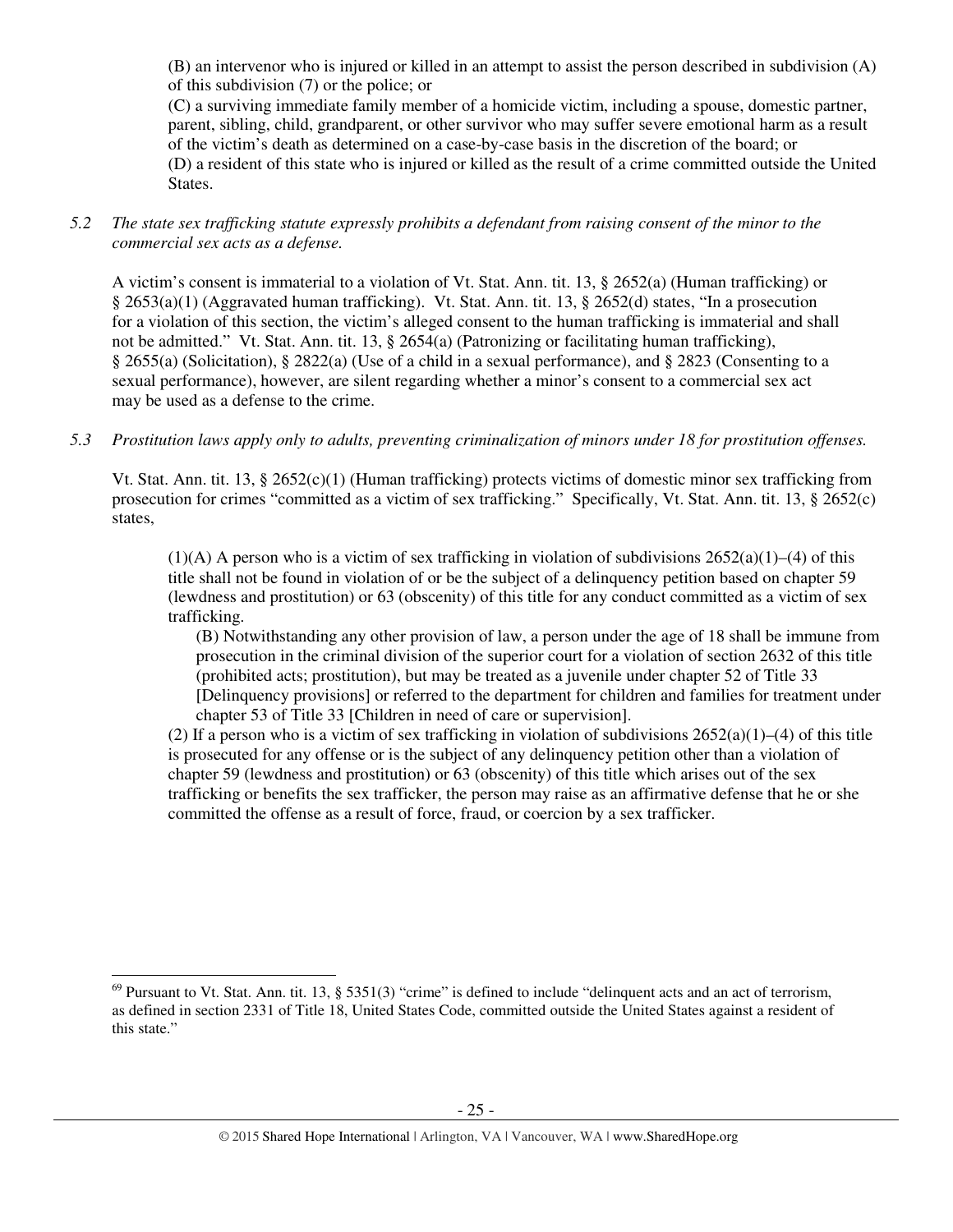# **Child Identified as in Need of Care or Supervision (Abused/Abandoned)**

Pursuant to Vt. Stat. Ann. tit. 33, § 4912(1),  $(15)^{70}$ , a sexually exploited child is likely to be identified as abused or abandoned. If a child is identified as abused or abandoned, the definition of "care provider" under § Vt. Stat. Ann. tit. 33, § 5102(1)<sup>71</sup> is sufficiently broad to involve Child Protective Services in investigations where the child is in the custody or control of a non-family trafficker.

Vt. Stat. Ann. tit. 13, § 2652(e) (Human trafficking) states, "If a person who is a victim of human trafficking is under 18 years of age at the time of the offense, the state may treat the person as the subject of a child in need of care or supervision proceeding."

Vt. Stat. Ann. tit. 33, § 5102(3) (Definitions and provisions of general application) defines a "child in need of care or supervision (CHINS)" as one who

(A) has been abandoned or abused by the child's parent, guardian, or custodian. A person is considered to have abandoned a child<sup>72</sup> if the person is: unwilling to have physical custody of the child; unable, unwilling, or has failed to make appropriate arrangements for the child's care; unable to have physical custody of the child and has not arranged or cannot arrange for the safe and appropriate care of the child; or has left the child with a care provider and the care provider is unwilling or unable to provide care or support for the child, the whereabouts of the person are unknown, and reasonable efforts to locate the person have been unsuccessful.

(B) is without proper parental care or subsistence, education, medical, or other care necessary for his or her well-being;

(C) is without or beyond the control of his or her parent, guardian, or custodian; or

(D) is habitually and without justification truant from compulsory school attendance.

*I. Initial Custody:* 

l

a. Authority for initial custody

Vt. Stat. Ann. tit. 33, § 5301 (Taking into custody) governs when law enforcement may take a CHINS into custody. Vt. Stat. Ann. tit. 33, § 5301 states,

A child may be taken into custody:

(1) pursuant to an order of the family division of the superior court under the provisions of this chapter.

<sup>&</sup>lt;sup>70</sup> Here and elsewhere in this report that Vt. Stat. Ann. tit. 33, § 4912 is quoted or cited, it has been updated to reflect the amendments added by the passage of Senate Bill 9. S. 9, 2015 Gen. Assemb., Leg. Sess. (Vt. 2015) (effective July 1, 2015). See *infra* section 5.5 for a full analysis of the definition of "abuse" as it relates to identification of sexually exploited children.

<sup>&</sup>lt;sup>71</sup> See *infra* section 5.6 for a full analysis of the definition of "caregiver."

<sup>&</sup>lt;sup>72</sup> Notably, Vt. Stat. Ann. tit. 33, § 5102(2)(B)(ii) defines a "child" to include,

<sup>[</sup>A]n individual who is between the ages of 16 to 17.5, is a child in need of care or supervision as defined in subdivision (3)(C) of this section (beyond parental control), and who is at high risk of serious harm to himself or herself or others due to problems such as substance abuse, prostitution, or homelessness.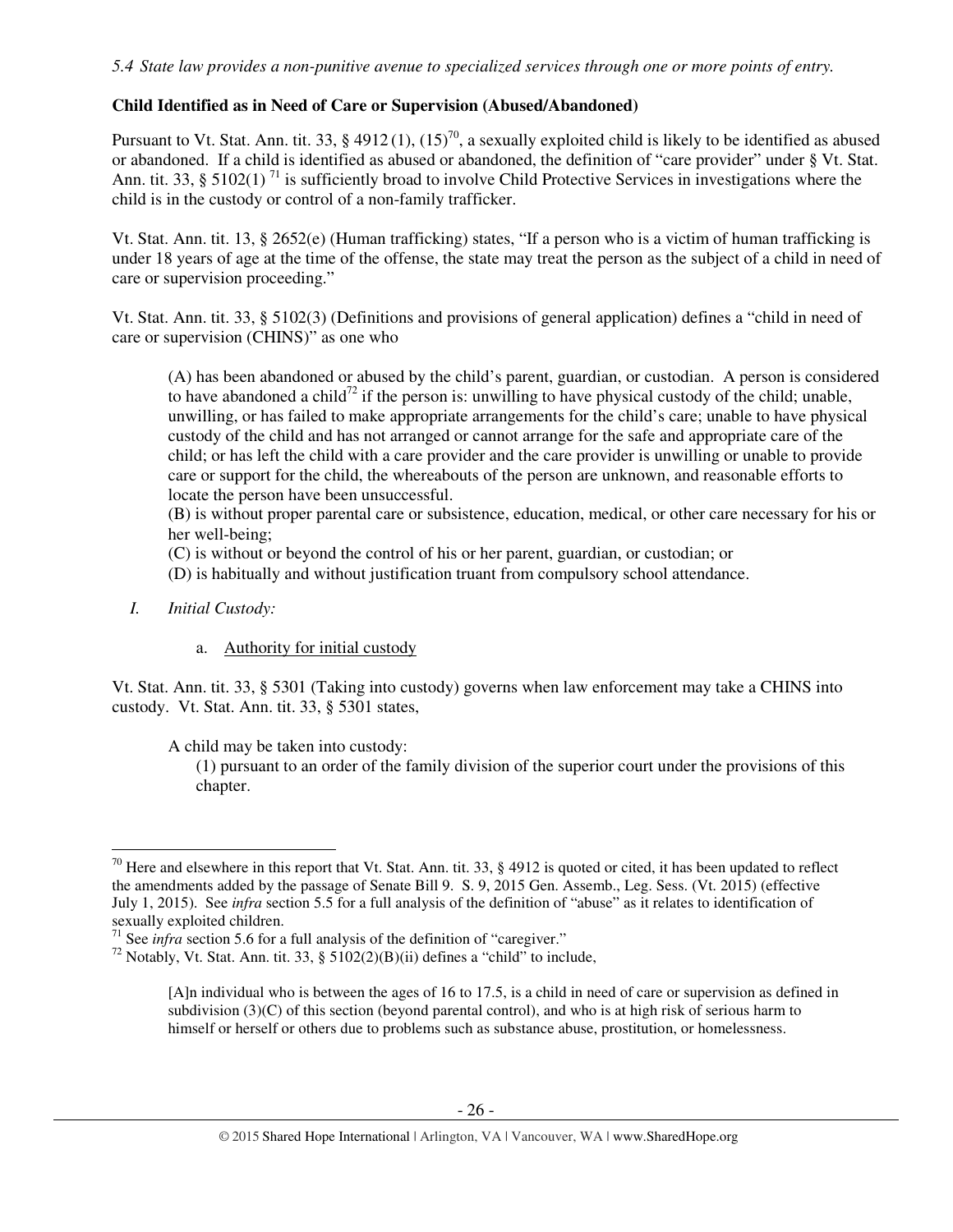(2) by an officer when the officer has reasonable grounds to believe that the child is in immediate danger from his or her surroundings and that removal from the child's current home is necessary for the child's protection.

b. Placement:

Pursuant to Vt. Stat. Ann. tit. 33, § 5302(a) (Request for emergency care order), after an officer takes a child into custody under 5301(1) or (2), "the officer shall immediately notify the child's custodial parent, guardian, or custodian and release the child to the care of the child's custodial parent, guardian, or custodian unless the officer determines that the child's immediate welfare requires the child's continued absence from the home." If the officer determines that the removal of the child from the child's home is necessary, Vt. Stat. Ann. tit. 33, § 5302(b) (Request for emergency care order) states that the officer shall

(1) Remove the child from the child's surroundings, contact the [Department for Children and Families], and deliver the child to a location designated by the department. The department shall have the authority to make reasonable decisions concerning the child's immediate placement, safety and welfare pending the issuance of an emergency care order.

(2) Prepare an affidavit in support of a request for an emergency care order and provide the affidavit to the state's attorney. . .

. . . .

# *II. Process following initial custody:*

After the officer has provided an affidavit to the state's attorney, the state's attorney must then request for an emergency care order. Vt. Stat. Ann. tit. 33, §5302(c). If the request is denied, the child must be returned to the child's home. Vt. Stat. Ann. tit. 33, §5302(d). Pursuant to Vt. Stat. Ann. tit. 33, § 5305(a), however, "If the court determines that the child's continued residence in the home is contrary to the child's welfare, the court may issue an emergency care order transferring temporary custody of the child to the department pending a temporary care hearing."

# *III. Placement process pending adjudication/ investigation:*

If the court issues an emergency care order, Vt. Stat. Ann. tit. 33, § 5307 (Temporary care hearing) states that the court shall hold a temporary care hearing "within 72 hours of the issuance of an emergency care order."

At the temporary care hearing, the court must determine whether to return the child to the child's home or retain custody over the child. Vt. Stat. Ann. tit. 33, § 5308(a) (Temporary care order) states,

(a) The court shall order that legal custody be returned to the child's custodial parent, guardian, or custodian unless the court finds by a preponderance of the evidence that a return home would be contrary to the child's welfare because any one of the following exists:

(1) A return of legal custody could result in substantial danger to the physical health, mental health, welfare, or safety of the child.

(2) The child or another child residing in the same household has been physically or sexually abused by a custodial parent, guardian, or custodian, or by a member of the child's household, or another person known to the custodial parent, guardian, or custodian.

(3) The child or another child residing in the same household is at substantial risk of physical or sexual abuse by a custodial parent, guardian, or custodian, or by a member of the child's household, or another person known to the custodial parent, guardian, or custodian. It shall constitute prima facie evidence that a child is at substantial risk of being physically or sexually abused if: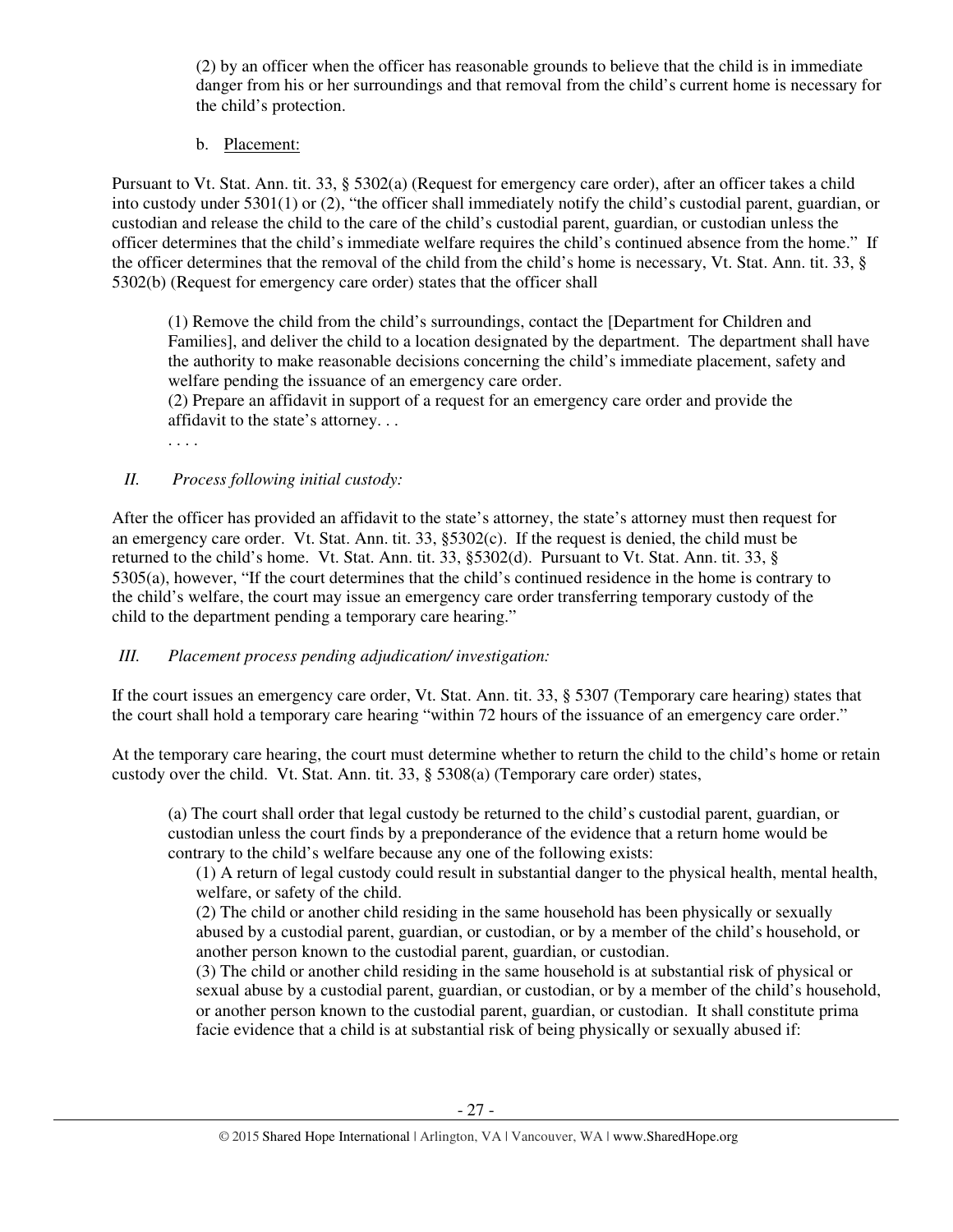(A) a custodial parent, guardian, or custodian receives actual notice that a person has committed or is alleged to have committed physical or sexual abuse against a child; and (B) a custodial parent, guardian, or custodian knowingly or recklessly allows the child to be in the physical presence of the alleged abuser after receiving such notice.

. . . .

Pursuant to Vt. Stat. Ann. tit. 33, § 5308(b), if the court finds that any of the conditions listed in Vt. Stat. Ann. tit. 33, § 5308(a) exist, "the court may issue such temporary orders related to the legal custody of the child as it deems necessary and sufficient to protect the welfare and safety of the child," which includes ordering any of the following, in order of preference: return legal custody to the parent or custodian, transfer temporary custody to a non-custodial parent, transfer temporary custody to a relative, transfer temporary custody to a person with a significant relationship with the child, or transfer custody to the Commissioner of the Department for Children and Families.

# *IV. Adjudication*

The court will hold a hearing on the merits of the petition pursuant to Vt. Stat. Ann. tit. 33, § 5315 (Merits adjudication). If the court finds by clear and convincing evidence "that the allegations made in the petition have been established," the court "shall order the [Department for Children and Families] to prepare a disposition case plan within 28 days of the merits hearing and shall set the matter for a disposition hearing." Vt. Stat. Ann. tit. 33,  $\S$  5315(g).

# *V. Outcomes*

Pursuant to Vt. Stat. Ann. tit. 33, § 5318(a) (Disposition order), the outcomes of a dispositional hearing may include the following:

(1) An order continuing or returning legal custody to the custodial parent, guardian, or custodian. . . . (2) When the goal is reunification with a custodial parent, guardian, or custodian an order transferring temporary custody to a noncustodial parent, a relative, or a person with a significant relationship with the child. The order may provide for parent-child contact. . . .

(3) An order transferring legal custody to a noncustodial parent and closing the juvenile proceeding. . . . (4) An order transferring legal custody to the [Commissioner of the Department for Children and Families].

(5) An order terminating all rights and responsibilities of a parent by transferring legal custody and all residual parental rights to the commissioner without limitation as to adoption.

(6) An order of permanent guardianship pursuant to 14 V.S.A. § 2664.

(7) An order transferring legal custody to a relative or another person with a significant relationship with the child. . . .

Vt. Stat. Ann. tit. 33, § 5318(c) further provides that if a 16–17.5 year old child "is transferred to the department pursuant to a petition filed under subsection 5309(d) [Filing of a petition] of this title services to the child and to his or her family shall be provided through a coordinated effort by the agency of human services, the department of education, and community-based interagency teams."

Vt. Stat. Ann. tit. 33, § 5322 (Placement of a child in a facility used for treatment of delinquent children) states, "A child found by the court to be a [CHINS] shall not be placed in or transferred to an institution used solely for the treatment or rehabilitation of delinquent children unless the child has been charged with or adjudicated as having committed a delinquent act."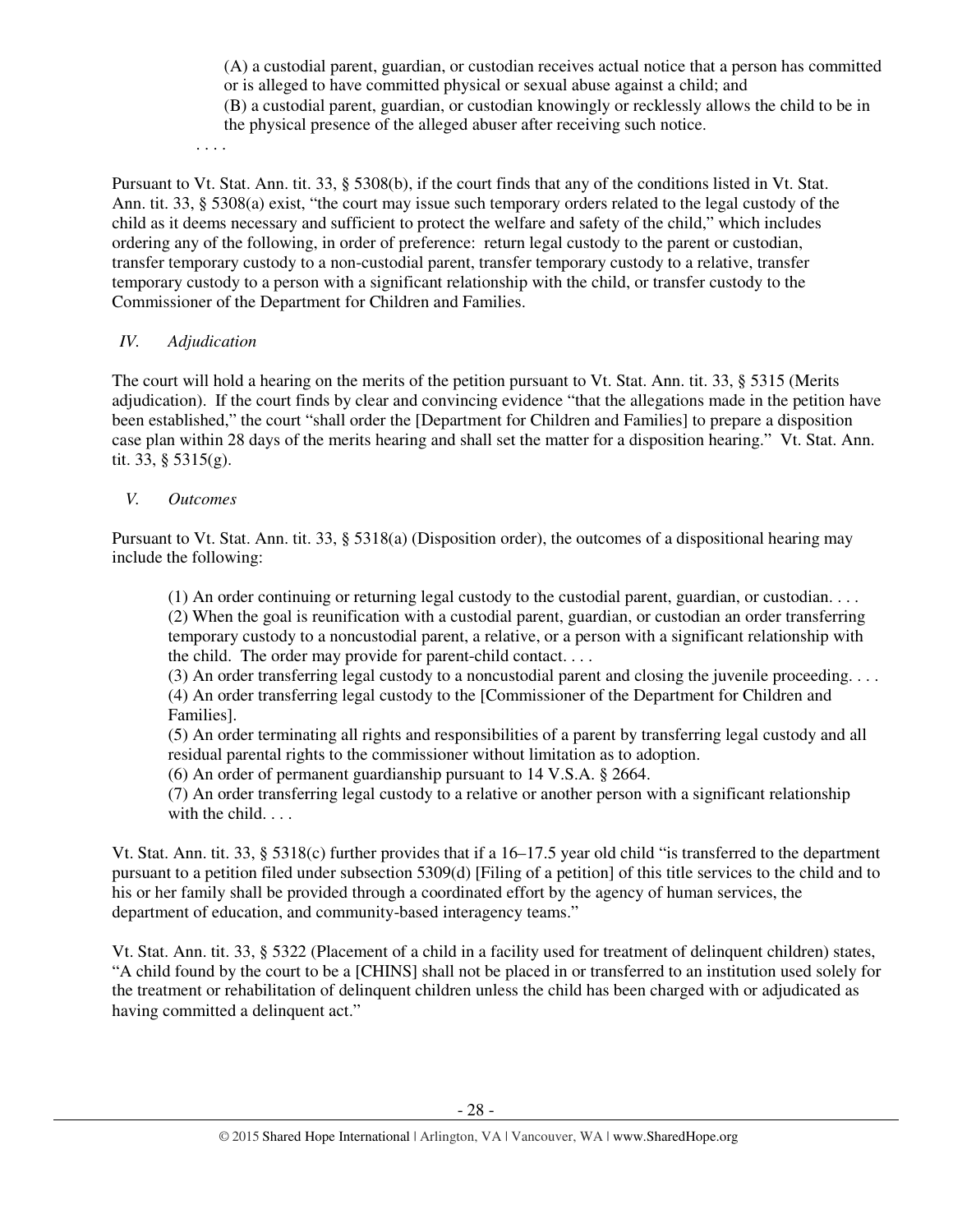# **Child Identified as in Need of Care or Supervision (Runaways)**

A sexually exploited child may be identified as a runaway under Vermont law. If a child is identified as a runaway, they will be directed through the CHINS process.

- *I. Initial Custody:* 
	- a. Authority for initial custody
- Vt. Stat. Ann. tit. 33, § 5301 states,

A child may be taken into custody:

… (3) By an officer when the officer has reasonable grounds to believe that the child has run away from a custodial parent, a foster parent, a guardian, a custodian, a noncustodial parent lawfully exercising parent-child contact, or care provider.

*b.* Placement:

Pursuant to Vt. Stat. Ann. tit. 33, § 5303(a) (Procedure for runaway children),

If an officer takes a child into custody pursuant to subdivision 5301(3) of this title, the officer shall deliver the child to:

(1) the child's custodial parent, foster parent, guardian, custodian, or noncustodial parent lawfully exercising parent-child contact; or

(2) a shelter designated by the department pursuant to section 5304 of this title as qualified to assist children who have run away for the purpose of reuniting them with their parents, guardian, or legal custodian.

*II. Process following initial custody:* 

Once a child has been placed in a shelter designated for runaway children, the parents of the child must be notified, and reasonable efforts to mediate must be attempted.<sup>73</sup>

After a child has been placed, Vt. Stat. Ann. tit. 33, § 5303(c) provides that a child may only remain at a designated shelter for seven days. Vt. Stat. Ann. tit. 33, § 5303(d) states,

- Upon expiration of the seven-day period or sooner at the request of the child or the custodial parent: (1) the child shall be released to his or her custodial parent, foster parent, guardian, custodian, or noncustodial parent lawfully exercising parent-child contact; or
	- (2) an officer shall seek an emergency care order pursuant to section 5302 of this title.

The state's attorney must request an emergency care order. Vt. Stat. Ann. tit. 33, §5302(c). If the request is denied, the child must be returned to the child's home. Vt. Stat. Ann. tit. 33, §5302(d). Pursuant to Vt. Stat. Ann. tit. 33, § 5305(a), however, "If the court determines that the child's continued residence in the home is contrary to the child's welfare, the court may issue an emergency care order transferring temporary custody of the child to the department pending a temporary care hearing."

<sup>73</sup> *See* Vt. Stat. Ann. tit. 33, § 5301(b).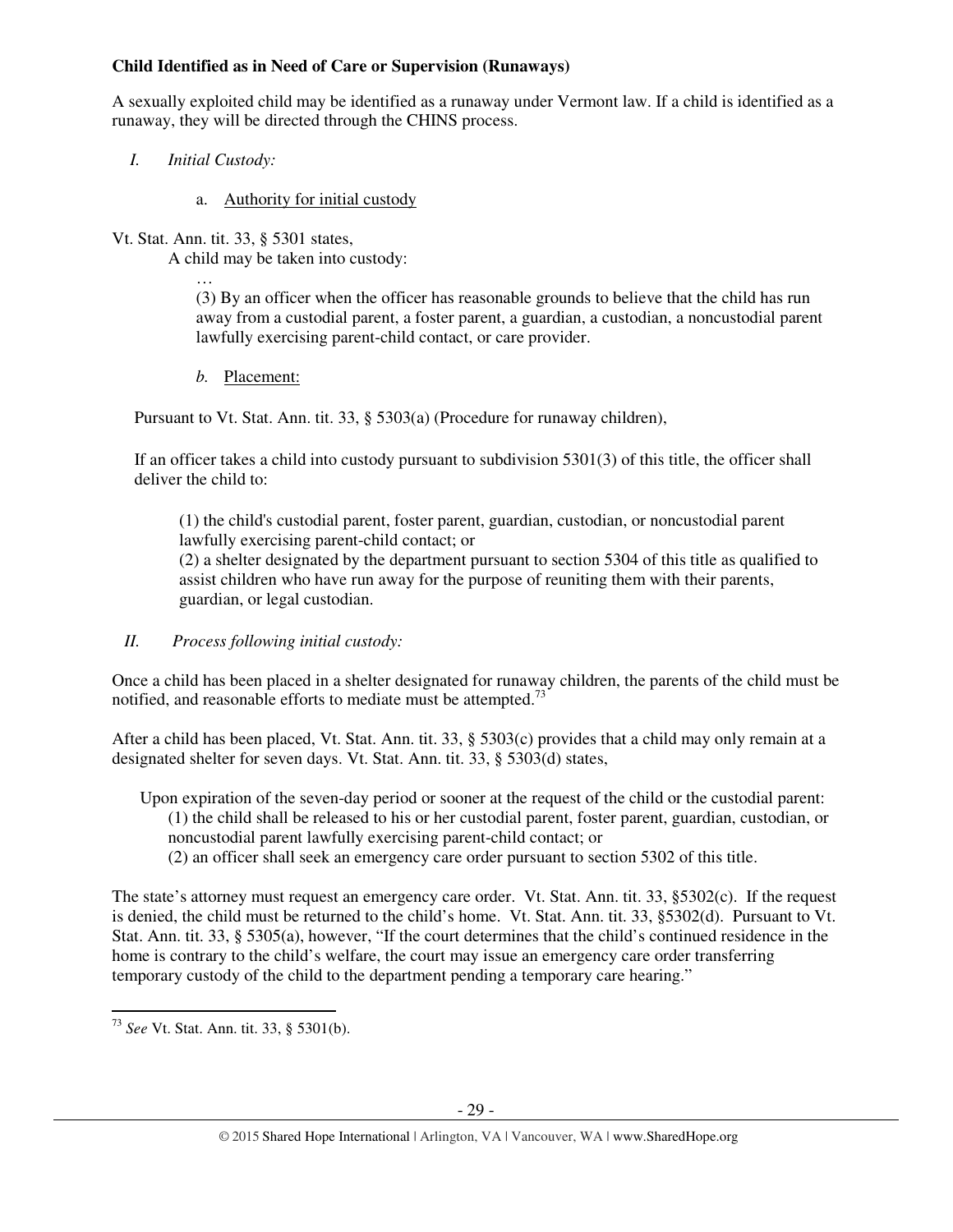If the court issues an emergency care order, Vt. Stat. Ann. tit. 33, § 5307 (Temporary care hearing) states that the court shall hold a temporary care hearing "within 72 hours of the issuance of an emergency care order."

At the temporary care hearing, the court must determine whether to return the child to the child's home or retain custody over the child. Vt. Stat. Ann. tit. 33, § 5308(a) (Temporary care order) states,

(a) The court shall order that legal custody be returned to the child's custodial parent, guardian, or custodian unless the court finds by a preponderance of the evidence that a return home would be contrary to the child's welfare because any one of the following exists:

(1) A return of legal custody could result in substantial danger to the physical health, mental health, welfare, or safety of the child.

(2) The child or another child residing in the same household has been physically or sexually abused by a custodial parent, guardian, or custodian, or by a member of the child's household, or another person known to the custodial parent, guardian, or custodian.

(3) The child or another child residing in the same household is at substantial risk of physical or sexual abuse by a custodial parent, guardian, or custodian, or by a member of the child's household, or another person known to the custodial parent, guardian, or custodian. It shall constitute prima facie evidence that a child is at substantial risk of being physically or sexually abused if:

(A) a custodial parent, guardian, or custodian receives actual notice that a person has committed or is alleged to have committed physical or sexual abuse against a child; and

(B) a custodial parent, guardian, or custodian knowingly or recklessly allows the child to be in

the physical presence of the alleged abuser after receiving such notice.

. . . .

Pursuant to Vt. Stat. Ann. tit. 33, § 5308(b), if the court finds that any of the conditions listed in Vt. Stat. Ann. tit. 33, § 5308(a) exist, "the court may issue such temporary orders related to the legal custody of the child as it deems necessary and sufficient to protect the welfare and safety of the child," which includes ordering any of the following, in order of preference: return legal custody to the parent or custodian, transfer temporary custody to a non-custodial parent, transfer temporary custody to a relative, transfer temporary custody to a person with a significant relationship with the child, or transfer custody to the Commissioner of the Department for Children and Families.

# *IV. Adjudication*

The court will hold a hearing on the merits of the petition pursuant to Vt. Stat. Ann. tit. 33, § 5315 (Merits adjudication). If the court finds by clear and convincing evidence "that the allegations made in the petition have been established," the court "shall order the [Department for Children and Families] to prepare a disposition case plan within 28 days of the merits hearing and shall set the matter for a disposition hearing." Vt. Stat. Ann. tit. 33, § 5315(g).

# *V. Outcomes (Final permanent placement)*

Pursuant to Vt. Stat. Ann. tit. 33, § 5318(a) (Disposition order), the outcomes of a dispositional hearing may include the following:

(1) An order continuing or returning legal custody to the custodial parent, guardian, or custodian. . . .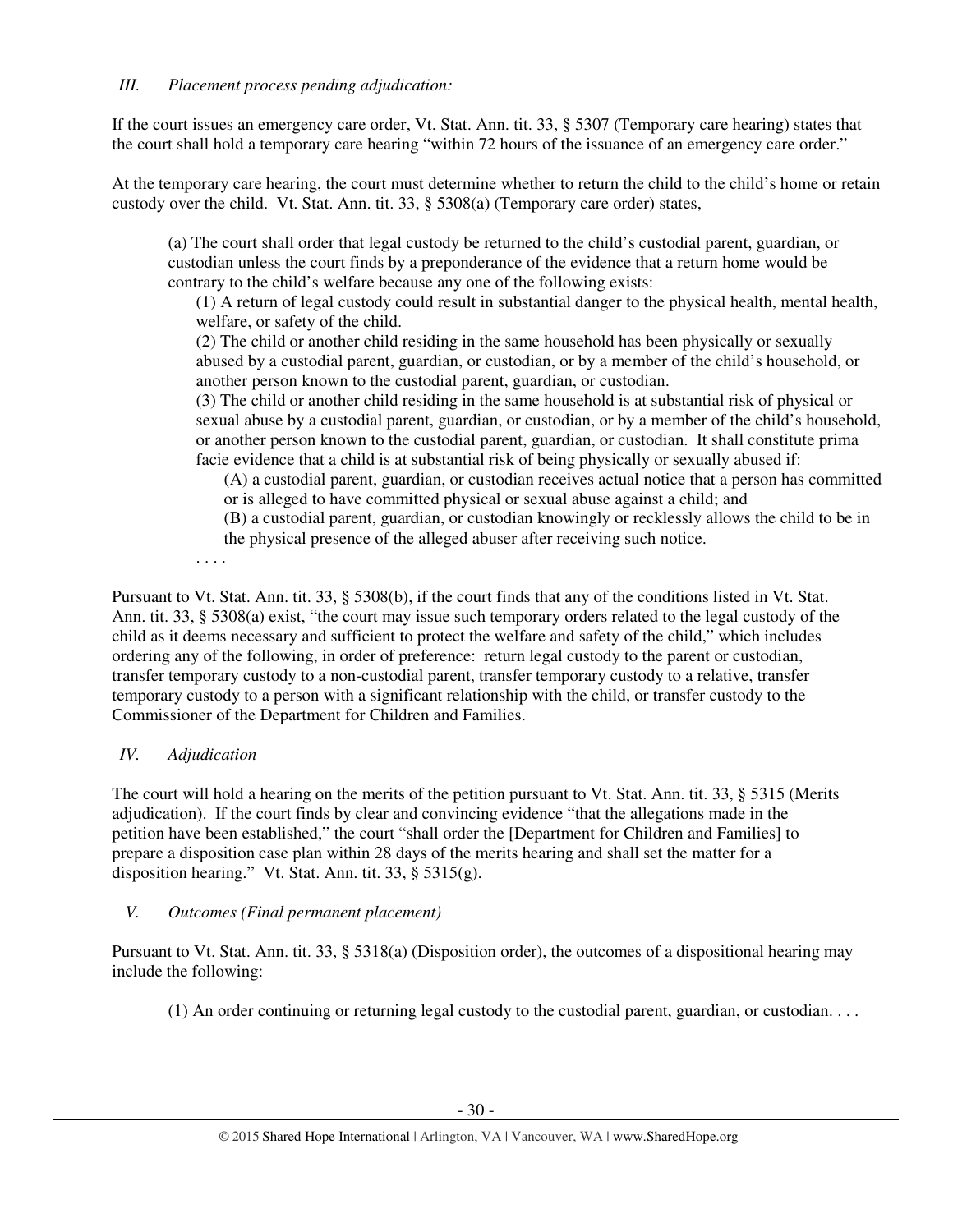(2) When the goal is reunification with a custodial parent, guardian, or custodian an order transferring temporary custody to a noncustodial parent, a relative, or a person with a significant relationship with the child. The order may provide for parent-child contact. . . .

(3) An order transferring legal custody to a noncustodial parent and closing the juvenile proceeding. . . . (4) An order transferring legal custody to the [Commissioner of the Department for Children and Families].

(5) An order terminating all rights and responsibilities of a parent by transferring legal custody and all residual parental rights to the commissioner without limitation as to adoption.

(6) An order of permanent guardianship pursuant to 14 V.S.A. § 2664.

(7) An order transferring legal custody to a relative or another person with a significant relationship with the child. . . .

Vt. Stat. Ann. tit. 33, § 5318(c) further provides that if a 16–17.5 year old child "is transferred to the department pursuant to a petition filed under subsection 5309(d) [Filing of a petition] of this title services to the child and to his or her family shall be provided through a coordinated effort by the agency of human services, the department of education, and community-based interagency teams."

Vt. Stat. Ann. tit. 33, § 5322 (Placement of a child in a facility used for treatment of delinquent children) states, "A child found by the court to be a [CHINS] shall not be placed in or transferred to an institution used solely for the treatment or rehabilitation of delinquent children unless the child has been charged with or adjudicated as having committed a delinquent act."

# **Child Identified as Delinquent**

- *I. Initial Custody:* 
	- a. Authority for initial custody

For the purposes of delinquency proceedings, Vt. Stat. Ann. tit. 33, § 5251(3) (Taking into custody) authorizes a law enforcement officer to take a child into custody "when the officer has reasonable grounds to believe that the child has committed a delinquent  $\arctan^{74}$  and that the child's immediate welfare or the protection of the community, or both, require the child's removal from the child's current home."

Alternatively, pursuant to Vt. Stat. Ann. tit. 33, § 5221 (Citation and notice to appear at preliminary hearing),

If an officer has probable cause to believe that a child has committed or is committing a delinquent  $\arctan^{75}$  and the circumstances do not warrant taking the child into custody pursuant to subchapter 3 of this chapter, the officer may issue a citation to appear before a judicial officer in lieu of arrest.

*b.* Placement:

After taking the child into custody, the officer must "immediately notify the child's custodial parent, guardian, or custodian and release the child to the care of child's custodial parent, guardian, or custodian

<sup>&</sup>lt;sup>74</sup> Vt. Stat. Ann. tit. 33, § 5102(9) (Definitions and provisions of general application) defines a "delinquent act" as "an act designated a crime under the laws of this state, or of another state if the act occurred in another state, or under federal law."

<sup>75</sup> *See supra* note 80.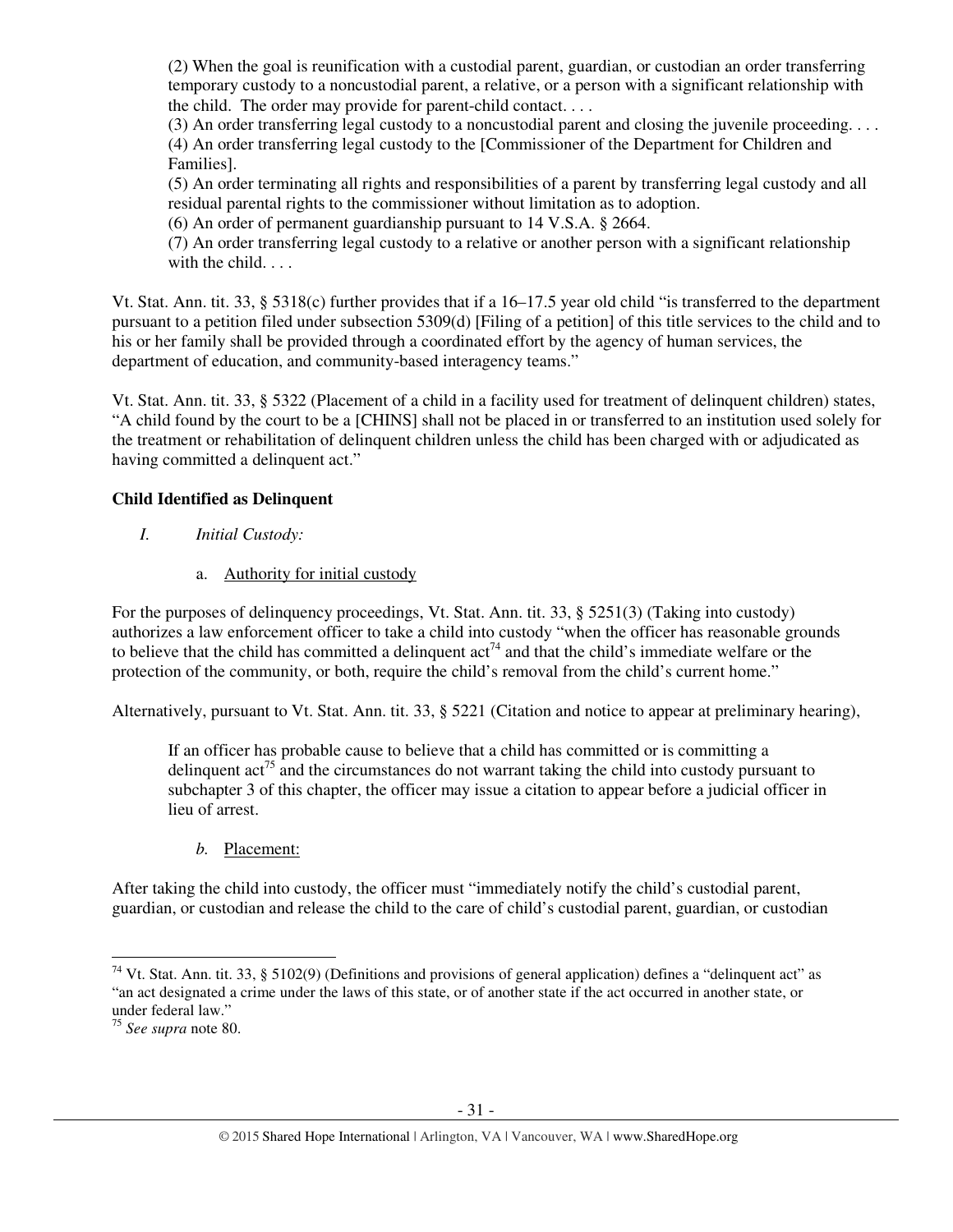unless the officer determines that the child's immediate welfare or the protection of the community, or both, require the child's continued removal from the home." Vt. Stat. Ann. tit. 33, § 5252(a).

Vt. Stat. Ann. tit. 33, § 5293 (Disposition of minors adjudicated as adult offenders; separation of persons under 18 years from adults) imposes additional limitations on where minors may be detained. Vt. Stat. Ann. tit.  $33$ ,  $\S$   $5293(a)(1)$  prohibits the state of Vermont from placing minors who are detained while awaiting trial "in a facility for adult offenders unless a felony charge has been filed in the criminal division" and Vt. Stat. Ann. tit. 33 § 5293(a)(2)(A) further specifies that minors arrested for misdemeanors must "be released to his or her custodial parent, guardian, or custodian; or . . . be delivered to the criminal division of the superior court." Vt. Stat. Ann. tit. 33, § 5293(a)(2)(B)(i) explains that a minor in supervision of the criminal division may not be held in a facility for adult offenders.

# *II. Process following initial custody:*

Under Vt. Stat. Ann. tit. 33, § 5252(b) (Request for emergency care order), if the officer determines that the child must be removed from his or her home, the officer is required to take the child into custody while awaiting "the issuance of an emergency care order or direction from the state's attorney to release the child," "[p]repare an affidavit in support of a request for an emergency care order," and "provide the affidavit to the state's attorney." Vt. Stat. Ann. tit. 33, § 5252(b). The state's attorney will then request that the court issue an emergency care order. Vt. Stat. Ann. tit. 33, § 5252(c). If denied, the child must be released and returned to his or her custodial parent, guardian, or custodian. Vt. Stat. Ann. tit. 33, § 5252(d).

Vt. Stat. Ann. tit. 33, §  $5253(a)(1)$  (Emergency care order; conditional custody order) states that the court may grant an emergency care order if it determines that

- (A) there is probable cause that the child has committed a delinquent act; and
- (B) continued residence in the home is contrary to the child's welfare because:
	- (i) the child cannot be controlled at home and is at risk of harm to self or others; or (ii) continued residence in the home will not safeguard the well-being of the child and the safety of the community because of the serious and dangerous nature of the act the juvenile is alleged to have committed.

If an officer has issued a citation without taking the child into custody, the state's attorney must file a petition alleging the child's delinquency within 10 days of the preliminary hearing specified in the citation. Vt. Stat. Ann. tit. 33, § 5223(a). "Prior to the preliminary hearing, the child shall be afforded an opportunity to undergo a risk and needs screening, which shall be conducted by the department or by a community provider that has contracted with the department to provide risk and need screenings for children alleged to have committed delinquent acts. If the child participates in such a screening, the department or the community provider shall report the risk level result of the screening to the state's attorney. If a charge is brought in the family division, the risk level result shall be provided to the child's attorney. Except on agreement of the parties, the results shall not be provided to the court until after a merits finding has been made." Vt. Stat. Ann. tit. 33, § 5225(b).

*III. Placement process pending adjudication:* 

A temporary care hearing must be held within 72 hours of the court's issuance of an emergency care order. Vt. Stat. Ann. tit. 33, § 5255(a). At the preliminary hearing the child may either deny or admit<sup>76</sup> l

<sup>&</sup>lt;sup>76</sup> Under Vt. Stat. Ann. tit. 33, § 5225(e), "If the juvenile enters an admission, the disposition case plan required by section 5230 of this title may be waived and the court may proceed directly to disposition, provided that the juvenile, the custodial parent, the state's attorney, the guardian ad litem, and the department agree." *See supra* note 81.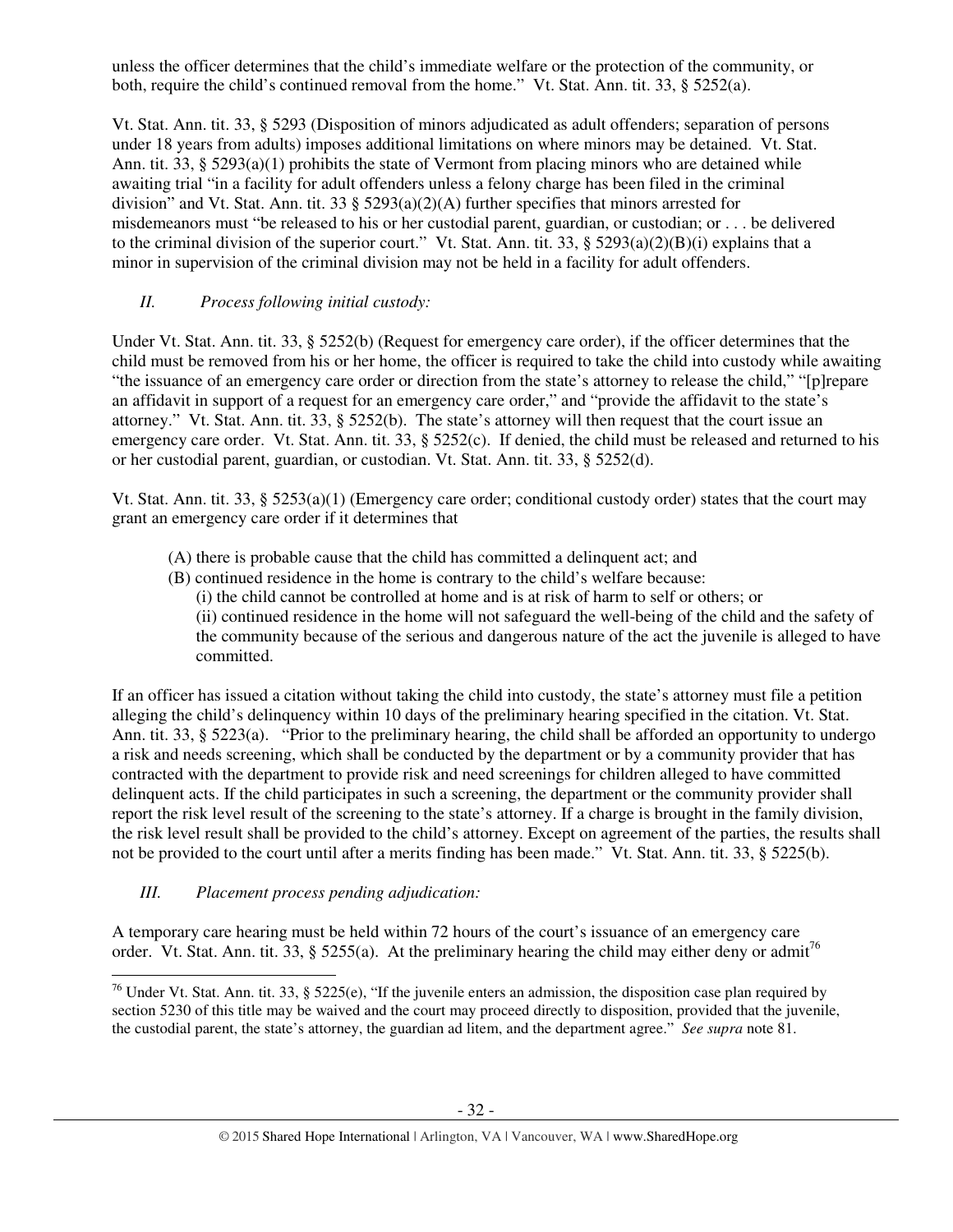the allegations and the court "may order the child to abide by conditions of release pending a merits or disposition hearing." Vt. Stat. Ann. tit. 33, § 5225(e), (f).

Pursuant to Vt. Stat. Ann. tit. 33, § 5256(a), (b) (Temporary care order) at the hearing, the court may proceed as follows:

(a) The court shall order that custody be returned to the child's custodial parent, guardian, or custodian unless the court finds by a preponderance of the evidence that return to the home would be contrary to the welfare of the child because of any of the following:

(1) The child cannot be controlled at home and is at risk of harm to self or others.

(2) Continued residence in the home will not protect the community because of the serious and dangerous nature of the act the child is alleged to have committed.

(3) The child's welfare is otherwise endangered.

(b) Upon a finding that any of the conditions set forth in subsection (a) of this section exists, the court may issue such temporary orders related to the custody of the child as it deems necessary and sufficient to protect the welfare and safety of the child, and the safety of the community, including:

(1) A conditional custody order returning custody of the child to the custodial parent, guardian, or custodian, subject to such conditions and limitation as the court may deem necessary and sufficient to protect the child and the community.

(2) An order transferring temporary custody of the child to a noncustodial parent or a relative.

(3) A temporary care order transferring temporary custody of the child to the commissioner.

*IV. Adjudication or referral to alternate process:* 

a. Adjudication:

At a merits hearing, conducted in accordance with Vt. Stat. Ann. tit. 33, § 5229 (Merits adjudication), the court will determine whether the allegations against the child have been "established beyond a reasonable doubt." If the court determines "beyond a reasonable doubt that the child has committed a delinquent act, the court shall order the department to prepare a disposition case plan within 28 days of the merits adjudication and shall set the matter for a disposition hearing" within 35 days of finding the child to be delinquent. Vt. Stat. Ann. tit. 33, § 5229(g).

To the extent that a domestic minor sex trafficking victim commits an offense other than one under Vt. Stat. Ann. tit. 13, ch. 59 (Lewdness and prostitution)<sup>77</sup> or ch. 63 (Obscenity), when a delinquency petition is filed for an act that "arises out of the sex trafficking or benefits the sex trafficker," Vt. Stat. Ann. tit. 13,  $§$  2652(c)(2) (Human trafficking) allows a sex trafficking victim to "raise as an affirmative defense that he or she committed the offense as a result of force, fraud, or coercion by a sex trafficker."

b. Diversion:

l

As an alternative, a juvenile diversion program may be available through Vt. Stat. Ann. tit. 3, § 163(a), (b) (Juvenile court diversion project) and is encouraged to be available at the local level. Vt. Stat. Ann. tit. 3, §  $163(a)$ , (b) states,

(a) The attorney general shall develop and administer a juvenile court diversion project for the purpose of assisting juveniles charged with delinquent acts. . . .

<sup>&</sup>lt;sup>77</sup> Chapter 59 includes Vt. Stat. Ann. tit. 13,  $\S$  2632(a) (Prohibited acts).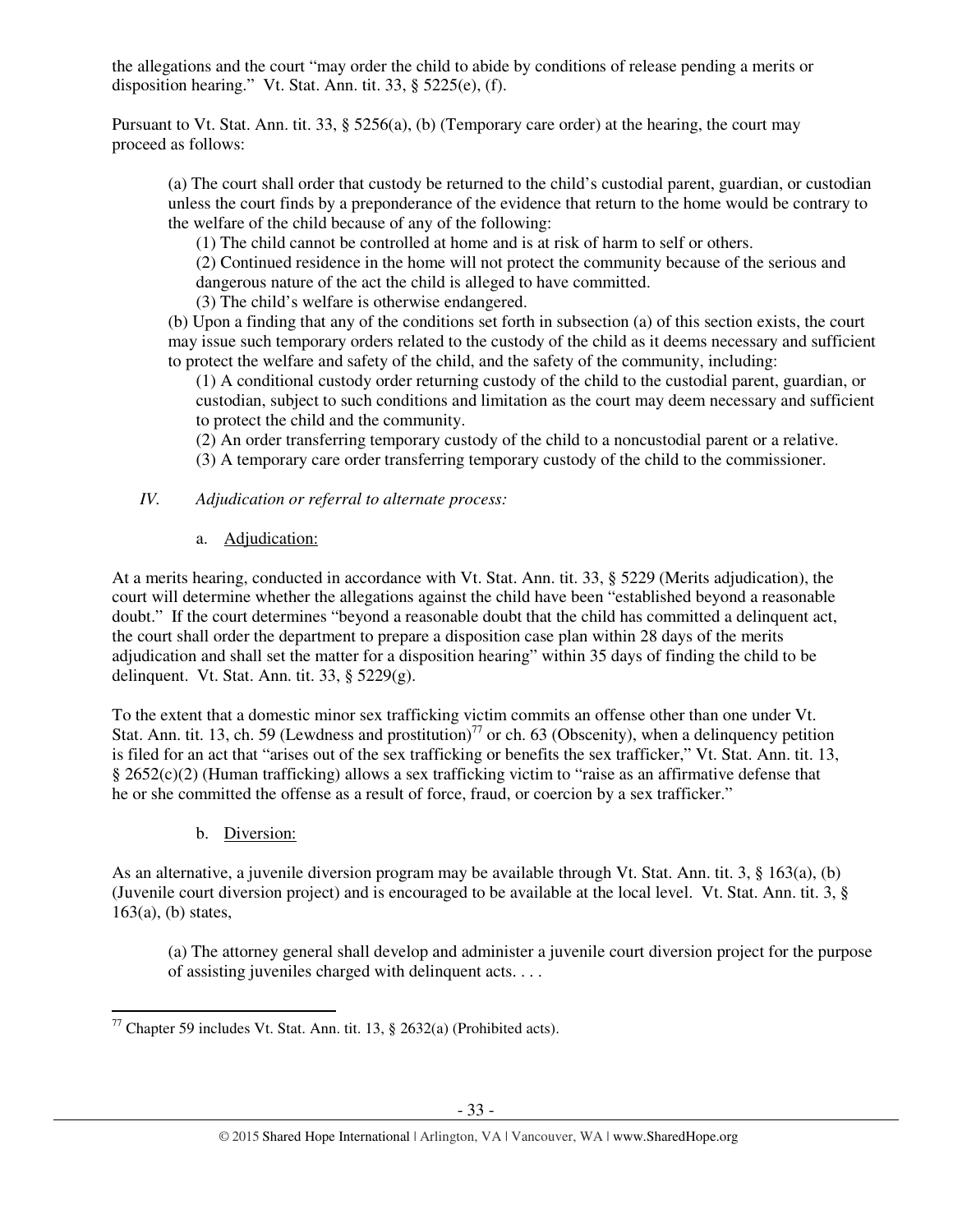(b) The diversion project administered by the attorney general shall encourage the development of diversion projects in local communities through grants of financial assistance to municipalities, private groups or other local organizations. . . .

# *V. Outcomes (Final permanent placement)*

At the disposition hearing, Vt. Stat. Ann. tit. 33, § 5232(b) (Disposition order) authorizes the court to order any of the following dispositions for an adjudicated delinquent child:

(1) Place the child on probation subject to the supervision of the [Commissioner of the Department for Children and Families], upon such conditions as the court may prescribe. . . .

(2) Order custody of the child be given to the custodial parent, guardian, or custodian. . . .

(3) Transfer custody of the child to a noncustodial parent, relative, or person with a significant connection to the child.

(4) Transfer custody of the child to the commissioner.

(5) Terminate parental rights and transfer custody and guardianship to the department without limitation as to adoption.

(6) Issue an order of permanent guardianship pursuant to 14 V.S.A. § 2664 [Creation of permanent guardianship].

(7) Refer a child directly to a youth-appropriate community-based provider that has been approved by the department, which may include a community justice center or a balanced and restorative justice program. Referral to a community-based provider pursuant to this subdivision shall not require the court to place the child on probation. If the community-based provider does not accept the case or if the child fails to complete the program in a manner deemed satisfactory and timely by the provider, the child shall return to the court for disposition.

Vt. Stat. Ann. tit. 33, § 5292(a), (b) (Detention in adult facilities of minors charged or adjudicated as delinquents) states that minors adjudicated delinquent are not ordinarily to be detained with adults.<sup>78</sup>

Vt. Stat. Ann. tit. 33, §  $5293(c)$ –(f), however, distinguishes the treatment of minors adjudicated delinquent based on the delinquent act and the age of the child. Vt. Stat. Ann. tit. 33, §  $5293(c)$ –(f) states,

(c) Placement of minors under 16.—The commissioner of corrections shall not place a minor under the age of 16 who has been sentenced to a term of imprisonment in a correctional facility used to house adult offenders.

(d) Placement of minors over 16 convicted of felony.—The commissioner of corrections may place in a facility for adult offenders a minor who has attained the age of 16 but is under the age of 18 who has been convicted of a felony and who has been sentenced to a term of imprisonment.

(e) Placement of a minor over 16 convicted of a misdemeanor.—The commissioner of corrections shall not place in a facility for adult offenders a minor who has attained the age of 16 but is under the age of 18 who

l

(b) A minor who has been adjudicated as a delinquent child shall not by virtue of such adjudication be committed or transferred to an institution or other facility used primarily for the execution of sentences of persons convicted of a crime.

<sup>&</sup>lt;sup>78</sup> Vt. Stat. Ann. tit. 33, § 5292(a), (b) states,

<sup>(</sup>a) A minor charged with a delinquent act shall not be detained under this chapter in a jail or other facility intended or used for the detention of adults unless the child is alleged to have committed a crime punishable by life imprisonment and it appears to the satisfaction of the court that public safety and protection reasonably require such detention.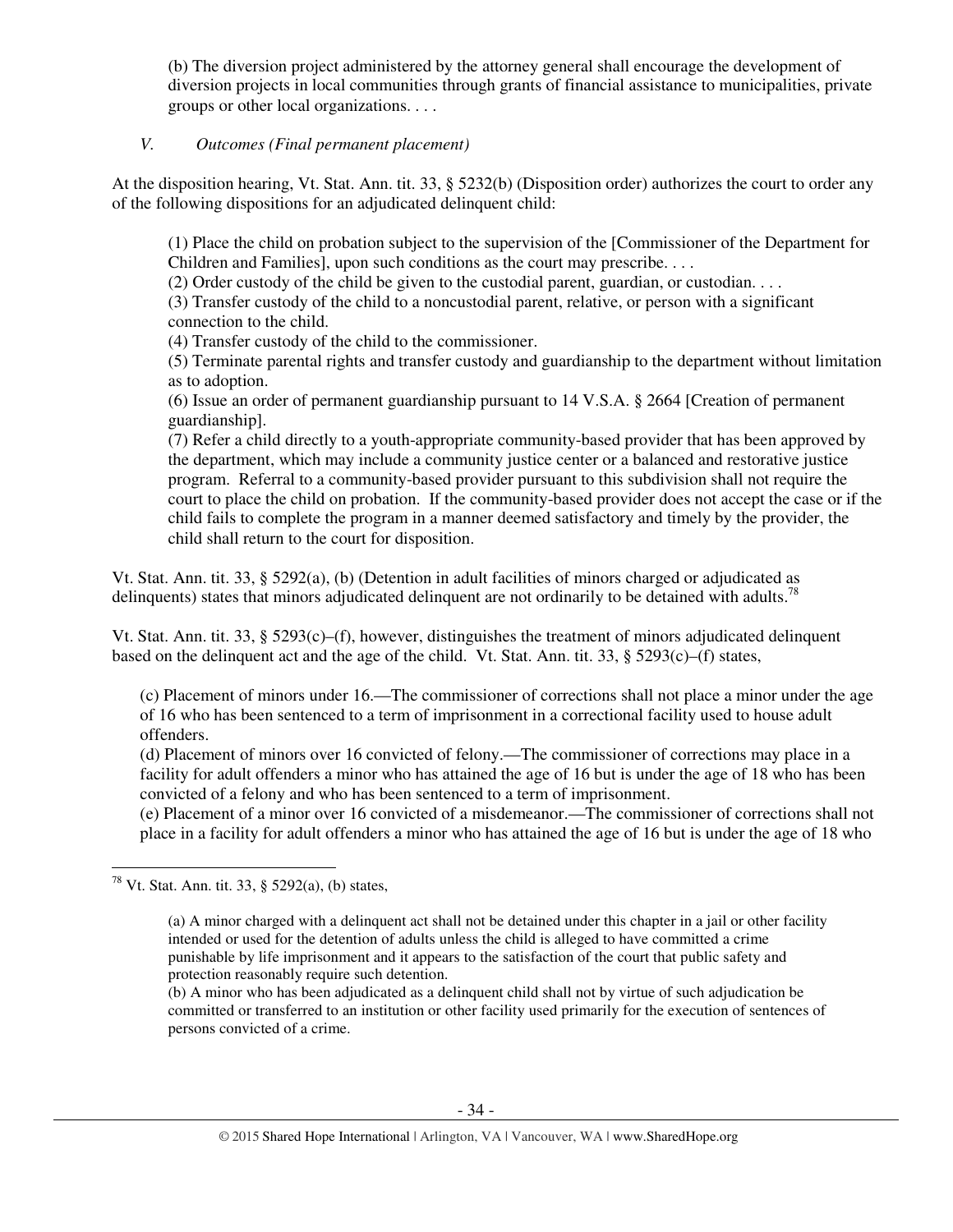has been convicted of a misdemeanor.

(f) Transfer of minor at 18th birthday.—At the 18th birthday of a minor convicted of a misdemeanor, the commissioner may transfer the minor to a facility for adult offenders.

Lastly, 2011 Vt. Acts & Resolves 55, § 3 (Services for victims of human trafficking)<sup>79</sup> authorizes the Vermont center for crime victim services to establish a task force responsible for developing a statewide protocol to provide services for victims of human trafficking.

Pursuant to 2011 Vt. Acts & Resolves 55, § 3(b), the Vermont center for crime victims services may enter into contracts with individuals and government organizations in order to develop a statewide protocol and to coordinate services to victims of human trafficking . . . . [which] may include

- (1) Case management;
- (2) Emergency temporary housing;
- (3) Health care;
- (4) Mental health counseling;
- (5) Drug addiction screening and treatment;
- (6) Language interpretation and translation services;
- (7) English language instruction;
- (8) Job training and placement assistance;
- (9) Post-employment services for job retention; and

(10) Services to assist the victim of human trafficking and any of his or her family members to establish a permanent residence in Vermont or the United States.

5.4.1 Recommendation: Enact a law that mandates juvenile sex trafficking victims' access to specialized services.

# *5.5 Commercial sexual exploitation is identified as a type of abuse and neglect within child protection statutes.*

Vermont expressly identifies human trafficking and commercial sexual exploitation as child abuse. For the purposes of Vermont's child abuse reporting statutes, Vt. Stat. Ann. tit. 33, § 4912 (1), (15) (Definitions) contains the following definitions related to the abuse of a child:

(1) "Abused or neglected child" means a child whose physical health, psychological growth and development or welfare is harmed or is at substantial risk of harm by the acts or omissions of his or her parent or other person responsible for the child's welfare. An "abused or neglected child" also means a child who is sexually abused or at substantial risk of sexual abuse by any person and a child who has died as a result of abuse or neglect.

. . . .

 $\overline{a}$ 

(15) "Sexual abuse" consists of any act or acts by any person involving sexual molestation or exploitation of a child, including:

(A) incest,;

(B) prostitution,;

(C) rape,;

(D) sodomy,;

(E) or any lewd and lascivious conduct involving a child;

<sup>79</sup> 2011 Vt. Acts & Resolves 55 became effective on July 1, 2011, but Section 3 is not codified. *See* http://www.leg.state.vt.us/DOCS/2012/ACTS/ACT055.PDF (last checked September 26, 2015).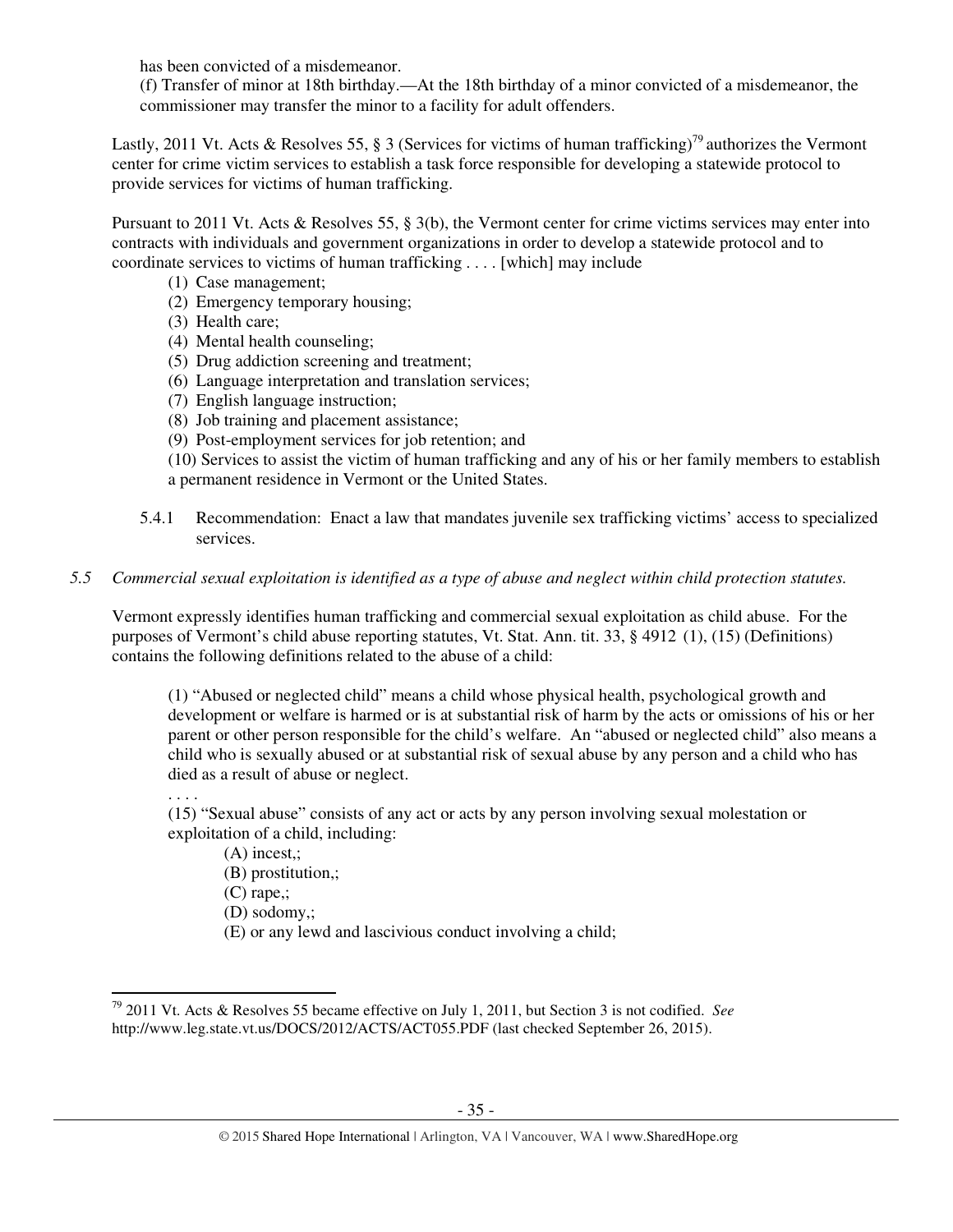(F) aiding, abetting, counseling, hiring, or procuring of a child to perform or participate in any photograph, motion picture, exhibition, show, representation, or other presentation which, in whole or in part, depicts sexual conduct, sexual excitement, or sadomasochistic abuse involving a child;

(G) viewing, possessing, or transmitting child pornography, with the exclusion of the exchange of images between mutually consenting minors, including the minor whose image is exchanged;

(H) human trafficking; (I) sexual assault; (J) voyeurism; (K) luring a child; or (L) obscenity.

*5.6 The definition of "caregiver" or another related term in the child welfare statutes is not a barrier to a sex trafficked child accessing the protection of child welfare.* 

For purposes of Vermont's laws regarding juvenile proceedings, which includes laws related to children in need of care or supervision, Vt. Stat. Ann. tit. 33, § 5102(1) (Definitions and provisions of general application) defines "care provider" as "a person other than a parent, guardian, or custodian who is providing the child with routine daily care but to whom custody rights have not been transferred by a court."

Additionally, for the purposes of Vermont's laws regarding child abuse reporting, Vt. Stat. Ann. tit. 33, § 4912 (10) (Definitions) defines "a person responsible for a child's welfare" as including

the child's parent; guardian; foster parent; any other adult residing in the child's home who serves in a parental role; an employee of a public or private residential home, institution or agency; or other person responsible for the child's welfare while in a residential, educational, or child care setting, including any staff person.

*5.7 Crime victims' compensation is specifically available to a child victim of sex trafficking or commercial sexual exploitation of children (CSEC) without regard to ineligibility factors.* 

Commercially sexually exploited children may be eligible to receive crime victims' compensation although they are not specifically mentioned in Vermont's crime victim compensation statutes.

Vt. Stat. Ann. tit. 13, § 5353(a) (Application for compensation) establishes certain eligibility requirements for a victim to receive compensation. Vt. Stat. Ann. tit. 13, § 5353(a) states,

(a) A victim or a dependent of a victim<sup>80</sup> shall, upon application, be eligible for compensation if: (1) a law enforcement official has filed a report concluding that a crime was committed which resulted in the injury or death of the victim; and (2) the crime was committed in this state; or (3) the victim is a Vermont resident, the state in which the crime occurred does not have an eligible crime victim's compensation program and the applicant would have been eligible for compensation under this chapter if the crime had been committed in this state; or (4) the victim is a Vermont resident who is injured or killed by an act of terrorism outside the United States, to the extent that compensation is not otherwise available under federal law.

 $\overline{a}$ 

<sup>80</sup> *See supra* Section 5.1 for the definition of victim under Vt. Stat. Ann. tit. 13, § 5351(7) (Definitions).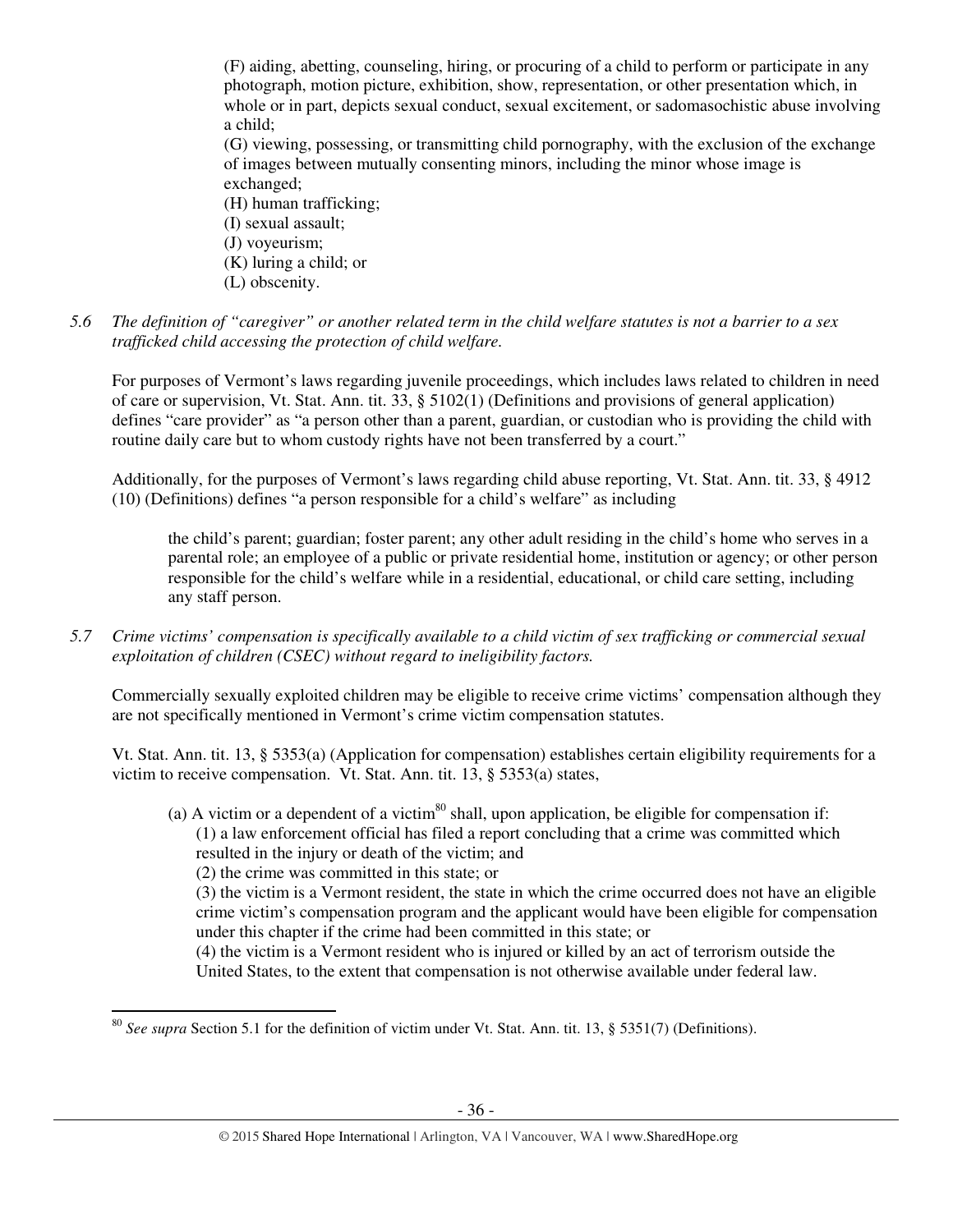If "a preponderance of the evidence shows that as a direct result of the crime an injury occurred which resulted in a pecuniary loss<sup>81</sup> to the victim," the victims compensation board shall award compensation to an applicant. Vt. Stat. Ann. tit. 13, § 5355(a).

Even if a commercially sexually exploited child meets the basic eligibility requirements, certain additional requirements may make a commercially sexually exploited child ineligible to receive compensation. Vt. Stat. Ann. tit. 13, § 5355(b) (Approval or rejection of application) states,

(b) An application for assistance shall be denied if any of the following apply: (1) The application was not made within the period of time permitted for commencing prosecution of the crime. The board may extend the time for filing for good cause shown. (2) The victim violated a criminal law of this state which caused or contributed to the victim's injuries or death.

Vt. Stat. Ann. tit. 13, § 5355(b) may, however, have limited applicability to victims of human trafficking, given that Vt. Stat. Ann. tit. 13, § 2652(c)(1)(A) (Human trafficking) protects victims of human trafficking from being "found in violation of" crimes outlined in Vt. Stat. Ann. tit. 13, Ch. 59 (Lewdness and prostitution) or Ch. 63 (Obscenity).

5.7.1 Recommendation: Amend Vt. Stat. Ann. tit. 13, § 5355(b) (Approval or rejection of application) to specify an exception for minor victims of sex trafficking and commercial sexual exploitation of children to ensure that listed ineligibility criteria do not prevent access to crime victim compensation.

# *5.8 Victim-friendly procedures and protections are provided in the trial process for minors under 18.*

Vermont affords some specific criminal justice protections to domestic minor sex trafficking victims. Vt. Stat. Ann. tit. 13, § 3255(a) (Evidence) provides evidentiary protection to victims as follows:

(a) In a prosecution for a crime defined in this chapter and in sections 2601 [Lewd and lascivious conduct] and 2602 [Lewd or lascivious conduct with child] of this title, for human trafficking or aggravated human trafficking under chapter 60 of this title . . .

(1) Neither opinion evidence of, nor evidence of the reputation of the complaining witness' sexual conduct shall be admitted.

(2) Evidence shall be required as it is for all other criminal offenses and additional corroborative evidence heretofore set forth by case law regarding sexual assault shall no longer be required. (3) Evidence of prior sexual conduct of the complaining witness shall not be admitted; provided,

 $81$  Vt. Stat. Ann. tit. 13, § 5351(5) states,

<sup>&</sup>quot;Pecuniary loss" means, in the case of a victim, the amount of medical or medically-related expenses, loss of wages, and any other expenses which the board feels became necessary as a direct result of the crime. Medical or medically-related expenses may include, but are not limited to, the costs of individual or family psychological, psychiatric or mental health counseling and the costs of replacing or repairing eyeglasses, hearing aids, dentures or any prosthetic devices which were taken, lost or destroyed during the commission of the crime. In the case of a dependent, "pecuniary loss" means the cost of psychological, psychiatric or mental health counseling, funeral expenses for the victim and upon demonstration of financial hardship, temporary living expenses.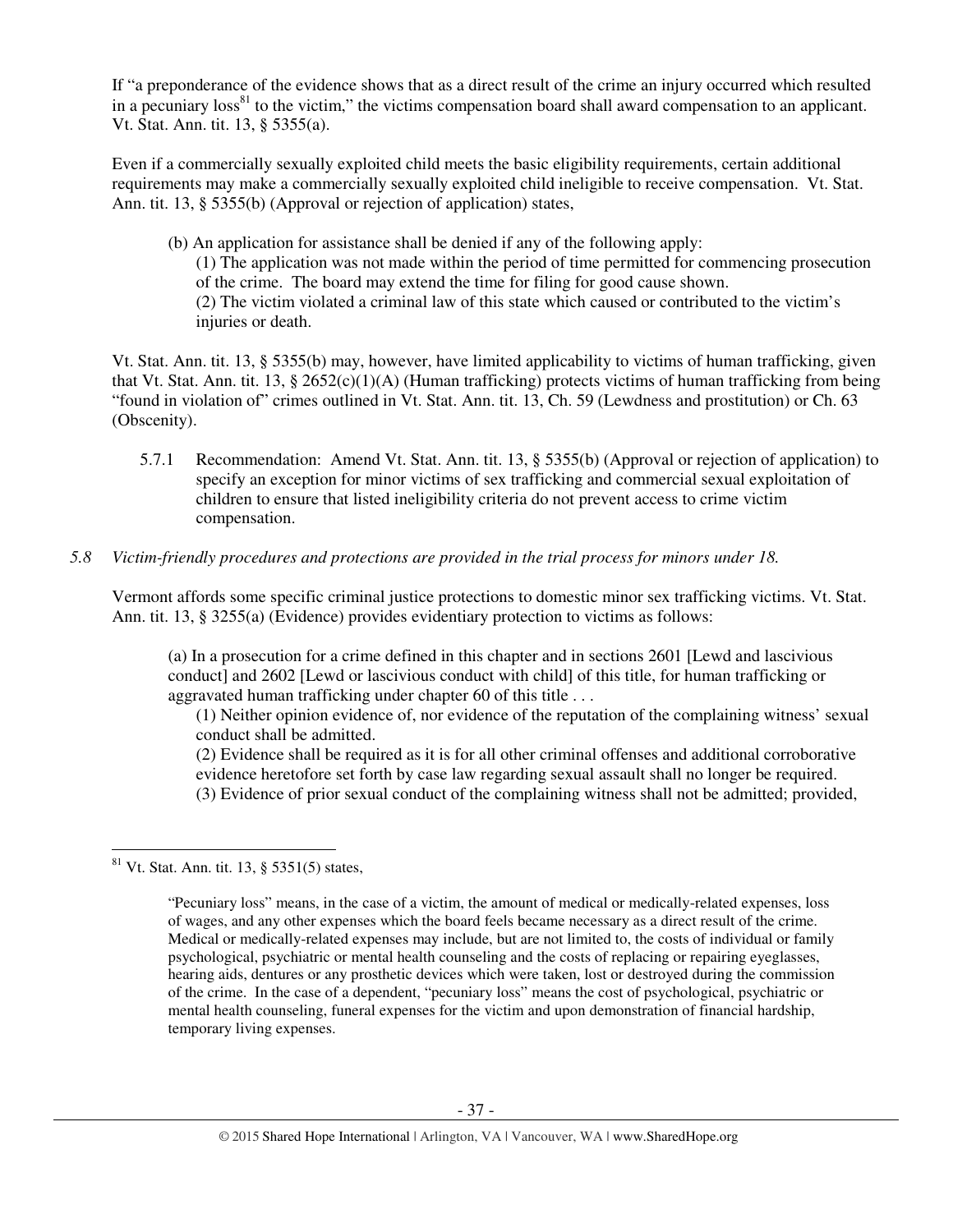however, where it bears on the credibility of the complaining witness or it is material to a fact at issue and its probative value outweighs its private character, the court may admit:

(A) Evidence of the complaining witness' past sexual conduct with the defendant;

(B) Evidence of specific instances of the complaining witness' sexual conduct showing the source of origin of semen, pregnancy or disease;

(C) Evidence of specific instances of the complaining witness' past false allegations of violations of this chapter.

Under Vermont law, victims<sup>82</sup> of certain crimes, including victims of human trafficking or aggravated human trafficking, are entitled to certain procedural protections. Vt. Stat. Ann. tit. 13, § 5301(7)(DD), (EE). Victims have the right to be notified of motions filed in the case that might substantially change the proceeding and the right to be notified of and present at their defendant's arraignment and further court proceedings. Vt. Stat. Ann. tit. 13, §§ 5308, 5309, 5312(a). Additionally, Vt. Stat. Ann. tit. 13, § 5313 (Limitations on employer) prohibits an employer from discharging or disciplining "a victim of a listed crime or a victim's family member or representative for honoring a subpoena to testify."

Vt. Stat. Ann. tit. 13, § 5314 (Information from law enforcement agency) requires law enforcement to give victims of certain crimes, including victims of human trafficking or aggravated human trafficking, information about their rights including the right to refuse to answer questions unless they are at a deposition or in court, the availability of assistance or protection, the identity of the accused, the case number and contact information for the law enforcement officer assigned to the case, the name and contact information of the prosecutor, and whether the accused has been taken into custody.

Additionally, Vt. Stat. Ann. tit. 13, § 5316 (Complete identification by prosecution and defense) states, "Any individual associated with the prosecution or defense of a listed crime, including attorneys, investigators or experts, who comes in contact with the victim or the victim's family shall properly identify himself or herself and by whom he or she is employed." Lastly, Vt. Stat. Ann. tit. 13, § 5321(d), (e) (Appearance by victim) states,

(d) At or before the sentencing hearing, the prosecutor's office shall instruct the victim of a listed crime, in all cases where the court imposes a sentence which includes a period of incarceration, that a sentence of incarceration is to the custody of the commissioner of corrections and that the commissioner of corrections has the authority to affect the actual time the defendant shall serve in incarceration through good time credit, furlough, work-release and other early release programs. in [sic] addition, the prosecutor's office shall explain the significance of a minimum and maximum sentence to the victim and shall also explain the function of parole and how it may affect the actual amount of time the defendant may be incarcerated.

(e) The prosecutor's office shall use all reasonable efforts to keep the victim informed and consult with the victim throughout the plea agreement negotiation process in any case involving a victim of a listed crime.

Pursuant to Vt. Stat. Ann. tit. 13, § 5306 (Victim advocates), victim advocates are authorized to "carry out the provisions of the victims assistance program." Additionally, Vt. Stat. Ann. tit. 13, § 5310 (Nondisclosure of information about victim) helps keeps victims' information confidential by prohibiting a witness from disclosing a victim's address or place of employment unless the "nondisclosure of the information will prejudice the defendant." Moreover, Vt. Stat. Ann. tit. 13, § 5322 (Confidentiality) states,

 $\overline{a}$ 

<sup>&</sup>lt;sup>82</sup> *See supra* note 37 for the definition of "victim" under Vt. Stat. Ann. tit. 13, § 5301(4).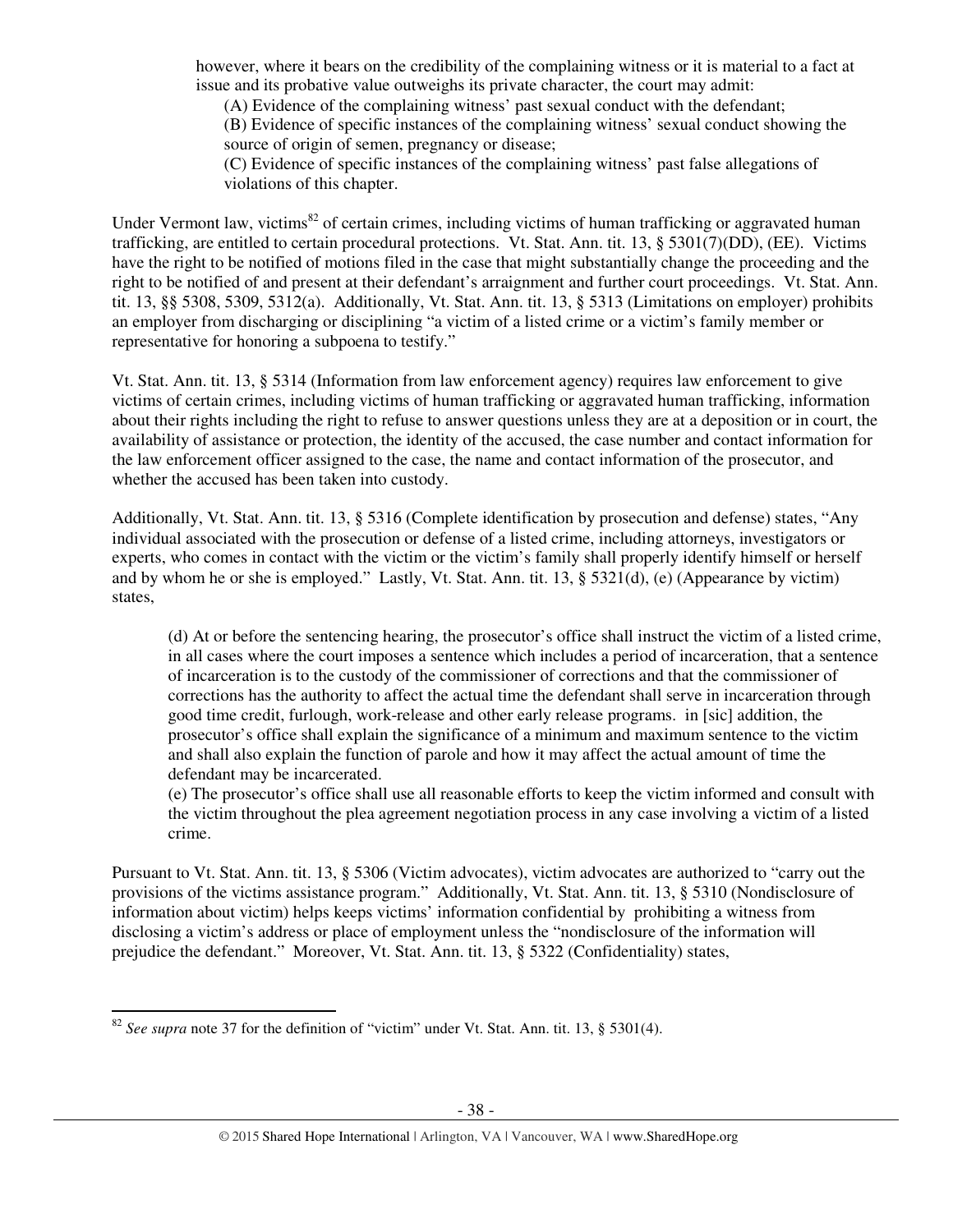When responding to a request for public records, or on any state website or state payment report, the state of Vermont shall not disclose to the public the name or any other identifying information, including the town of residence or the type or purpose of the payment, of an applicant to the victim's compensation program, a victim named in a restitution judgment order, or a recipient of the domestic and sexual violence survivors' transitional employment program.

Additionally, Vt. Stat. Ann. tit. 13, § 5321(a)–(c) (Appearance by victim) protects the victims' right to be informed and to participate in certain aspects of the trial, stating the following:

(a) The victim of a crime has the following rights in any sentencing proceedings concerning the person convicted of that crime:

(1) to be given advance notice by the prosecutor's office of the date of the proceedings; and (2) to appear, personally, to express reasonably his or her views concerning the crime, the person convicted, and the need for restitution.

(b) Sentencing shall not be delayed or voided by reason of the failure to give the victim the required notice or the failure of the victim to appear.

(c) In accordance with court rules, at the sentencing hearing, the court shall ask if the victim is present and, if so, whether the victim would like to be heard regarding sentencing. [In] imposing sentence, the court shall consider any views offered at the hearing by the victim. [If] the victim is not present, the court shall ask whether the victim has expressed, either orally or in writing, views regarding sentencing and shall take those views into consideration in imposing sentence.

Additional protections may apply to the extent that a domestic minor sex trafficking victim is also the victim of certain sex related crimes. Vt. R. Evid. 807 (Testimony where victim is a minor, a mentally ill person or a mentally retarded person) authorizes the court to allow children 12 years of age or under who are victims of Vt. Stat. Ann. tit. 13, § 3252 (Sexual assault), § 3253 (Aggravated sexual assault), or § 2602 (Lewd or lascivious conduct with child), among others, to provide testimony via a two-way closed circuit television under certain circumstances. Pursuant to Vt. R. Evid. 807(c), "The court shall make an order for two-way closed-circuit television or recorded testimony under this rule only upon a finding that requiring the child or mentally ill or mentally retarded person to testify in court will present a substantial risk of trauma to the child or mentally ill or mentally retarded person which would substantially impair the ability of the child or mentally ill or mentally retarded person to testify." If testimonial protection for the child is authorized, Vt. R. Evid. 807(e) permits the court to allow a person "whose presence the court finds would contribute to the welfare and well-being of the child . . . [to] be present in the room with the child."

Human trafficking victims may also participate in the address confidentiality program under Vt. Stat. Ann. tit. 15, § 1152(a) (Address confidentiality program; application; certification), which states,

[A] parent or legal guardian acting on behalf of a minor . . . may apply to the secretary of state to have an address designated by the secretary serve as the person's address or the address of the minor or incapacitated person. The secretary of state shall approve an application if it is filed in the manner and on the form prescribed by the secretary of state, and if it contains:

(1) a statement made under oath by the applicant that:

 $\overline{a}$ 

(A) the applicant, or the minor  $\ldots$  on whose behalf the application is made, is a victim of  $\ldots$ human trafficking, $83$ 

<sup>&</sup>lt;sup>83</sup> Pursuant to Vt. Stat. Ann. tit. 15, § 1151 (Definitions), "'[h]uman trafficking' means conduct prohibited by 13 V.S.A. § 2652 or § 2653, and includes a threat of such, regardless of whether the conduct or threat of conduct have been reported to law enforcement officers." *See supra* note 67.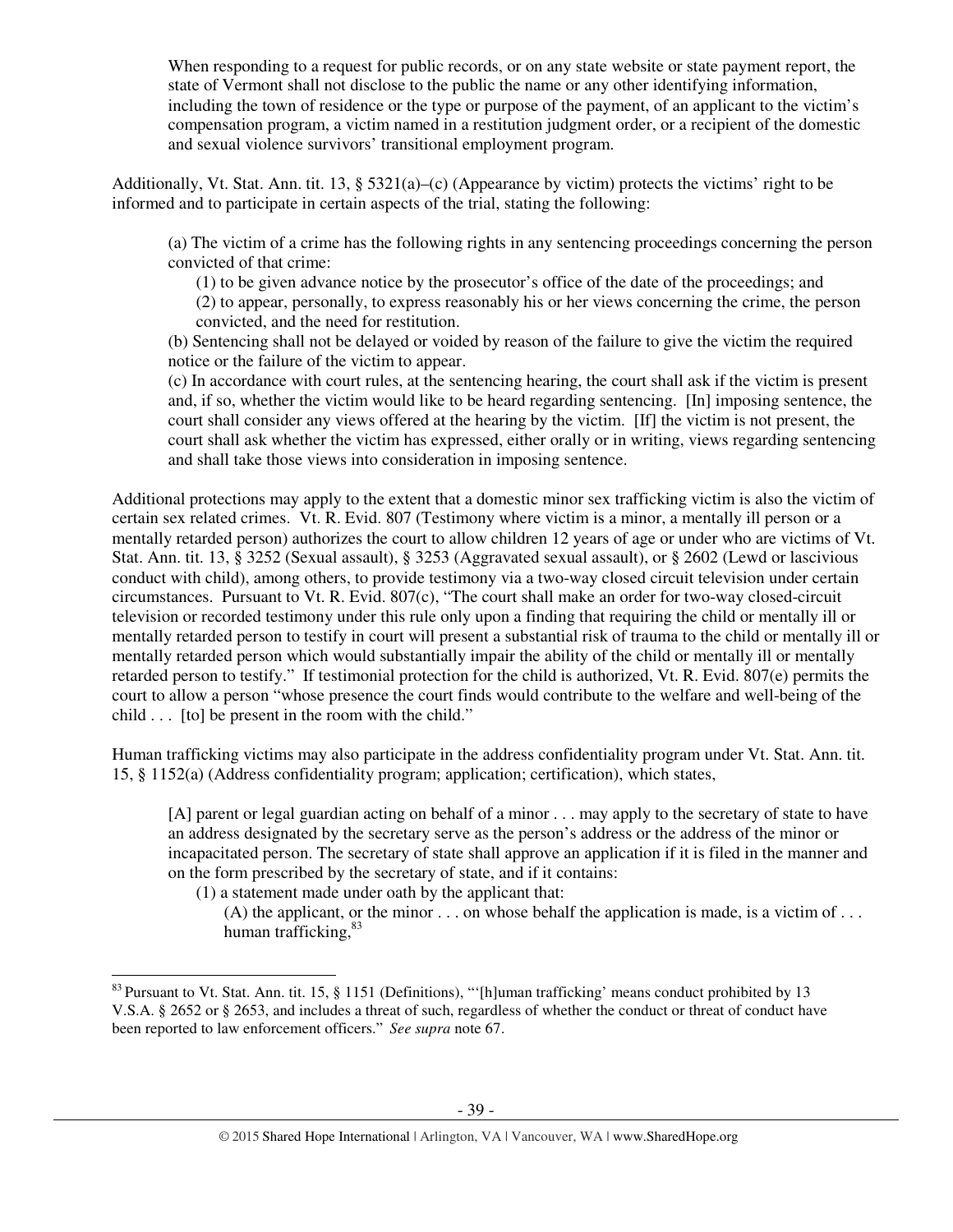(B) the applicant fears for his or her safety or his or her children's safety, or the safety of the minor . . . on whose behalf the application is made;

(C) the parent or legal guardian applying on behalf of a minor . . . has legal authority to act on the person's behalf;

. . . . . . . .

(4) the new address or addresses that the applicant requests not be disclosed for the reason that disclosure will increase the risk of domestic violence, sexual assault or, stalking, or human trafficking;

. . . .

In addition, a human trafficking victim "may file a petition for a protective order in the county in which he or she resides or in Washington County to protect the confidentiality of his or her address." Vt. Stat. Ann. tit. 15, §  $1152(f)$ .

Pursuant to Vt. Stat. Ann. tit. 15, § 1152(c), "Applicants shall be certified for four years following the date of filing, unless the certification is withdrawn or cancelled before that date. . ." Under Vt. Stat. Ann. tit. 15, § 1157 (Assistance for program applicants), "The secretary of state shall make available a list of state and local agencies and nonprofit agencies that provide counseling and shelter services to victims of domestic violence, sexual assault , stalking, and human trafficking to assist persons applying to be program participants. . ." Vt. Stat. Ann. tit. 15, § 1160 (Adoption of rules) further provides, "The secretary of state shall adopt rules necessary to perform his or her duties under this subchapter relating to: program application and certification; certification cancellation; agency use of designated addresses and exceptions; voting by program participants; and recording of vital statistics for program participants. All such rules . . . shall be designed with an understanding of the needs and circumstances of victims of domestic violence, sexual assault and, stalking, and human trafficking."

Lastly, Vt. Stat. Ann. tit. 12, § 1646(a)(3) (Evidence of sexual conduct) prohibits evidence of sexual behavior in civil cases as follows:

(3) Evidence of prior sexual conduct of the complaining witness shall not be admitted; provided, however, where it bears on the credibility of the complaining witness or it is material to a fact at issue and its probative value outweighs its private character, the court may admit:

(A) evidence of the complaining witness' past sexual conduct with the defendant;

(B) evidence of specific instances of the complaining witness' sexual conduct showing the source of origin of semen, pregnancy or disease;

(C) evidence of specific instances of the complaining witness' past false allegations of wrongful sexual activity.

*5.9 Expungement or sealing of juvenile delinquency records resulting from arrests or adjudications for prostitution-related offenses committed as a result of, or in the course of, the commercial sexual exploitation of a minor is available within a reasonable time after turning 18.* 

Vt. Stat. Ann. tit. 33, § 5119(c) (Sealing of records) governs sealing a child's record who has been adjudicated a child in need of care or supervision. Vt. Stat. Ann. tit. 33, § 5119(c) states,

(c) On application of a person who, while a child, was found to be in need of care or supervision or, on the court's own motion, after notice to all parties of record and hearing, the court may order the sealing of all files and records related to the proceeding if it finds:

(1) the person has reached the age of majority; and

(2) sealing the person's record is in the interest of justice.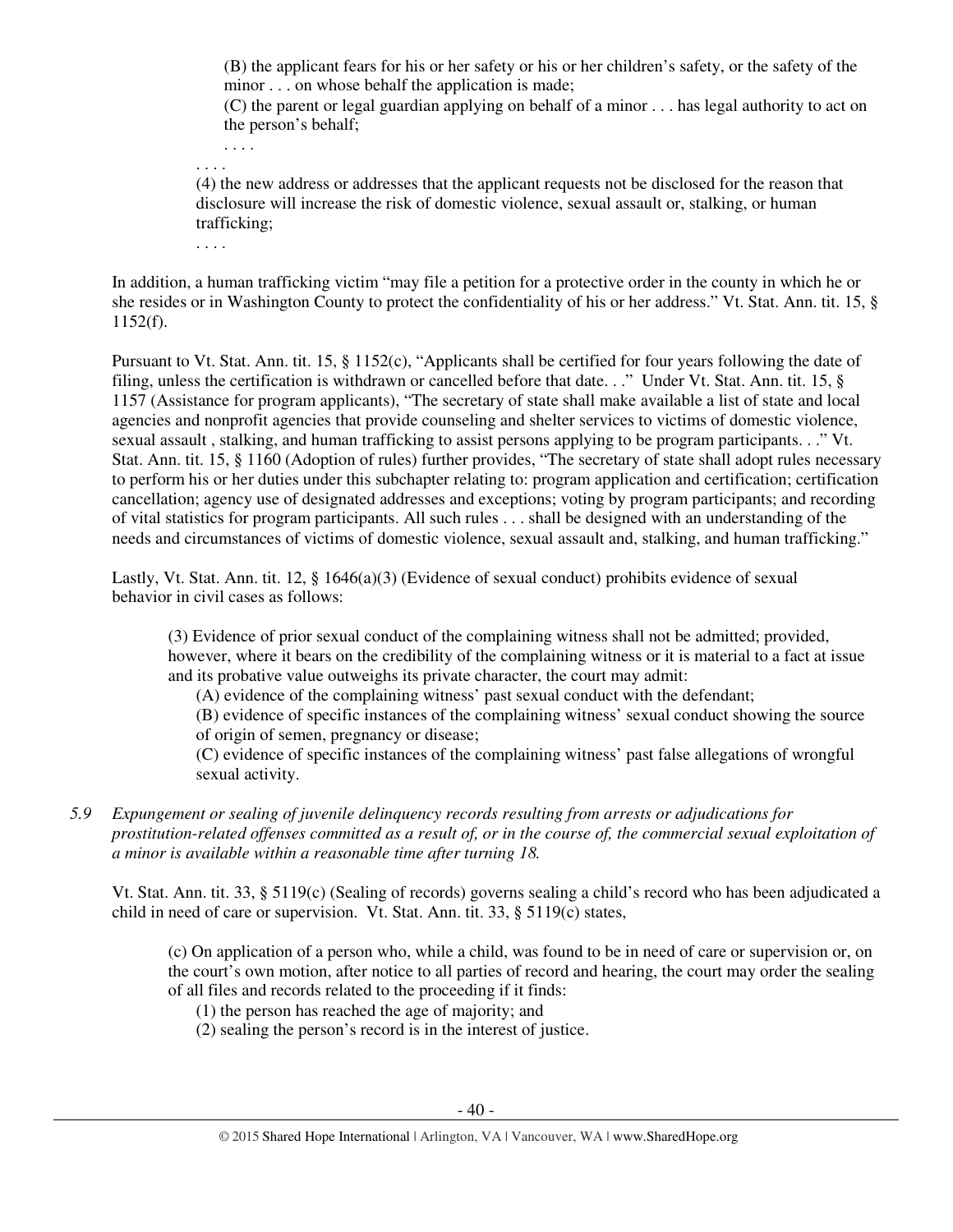Similarly, Vt. Stat. Ann. tit. 33, § 5119(a) governs sealing a child's record who has been adjudicated delinquent after July 1, 1996. Vt. Stat. Ann. tit. 33, § 5119(a) states,

(1) . . . the court shall order the sealing of all files and records related to the proceeding if two years have elapsed since the final discharge of the person unless, on motion of the state's attorney, the court finds:

(A) the person has been convicted of a listed crime as defined in 13 V.S.A. § 5301 [Definitions] or adjudicated delinquent of such an offense after such initial adjudication, or a proceeding is pending seeking such conviction or adjudication; or

(B) rehabilitation of the person has not been attained to the satisfaction of the court.

(2) At least 60 days prior to the date upon which a person is eligible to have his or her delinquency record automatically sealed pursuant to subdivision (1) of this subsection, the court shall provide such person's name and other identifying information to the state's attorney in the county in which the person was adjudicated delinquent. The state's attorney may object, and a hearing may be held to address the state's attorney's objection.

(3) The order to seal shall include all the files and records relating to the matter in accordance with subsection (d) of this section; however, the court may limit the order to the court files and records only upon good cause shown by the state's attorney.

. . . .

If a commercially sexually exploited minor participates in a juvenile diversion program, Vt. Stat. Ann. tit. 3, § 163(e), (f) (Juvenile court diversion project) allows juvenile records to be sealed after the successful completion of a diversion program. Vt. Stat. Ann. tit. 3, § 163(e), (f) states,

(e) Within 30 days of the two-year anniversary of a successful completion of juvenile diversion, the court shall order the sealing of all court files and records, law enforcement records other than entries in the juvenile court diversion project's centralized filing system, fingerprints, and photographs applicable to a juvenile court diversion proceeding unless, upon motion, the court finds:

(1) the participant has been convicted of a subsequent felony or misdemeanor during the two-year period, or proceedings are pending seeking such conviction; or

(2) rehabilitation of the participant has not been attained to the satisfaction of the court.

(f) Upon the entry of an order sealing such files and records under this section, the proceedings in the matter under this section shall be considered never to have occurred, all index references thereto shall be deleted, and the participant, the court, and law enforcement officers and departments shall reply to any request for information that no record exists with respect to such participant inquiry in any matter. Copies of the order shall be sent to each agency or official named therein.

# *5.10 Victim restitution and civil remedies for victims of domestic minor sex trafficking or commercial sexual exploitation of children (CSEC) are authorized by law.*

Vt. Stat. Ann. tit. 13, § 7043(a)(1) (Restitution) states that the court shall consider restitution "in every case in which the victim of a crime<sup>84</sup>  $\dots$  has suffered a material loss.<sup>85</sup> As a result, a commercially sexually exploited child whose offender is convicted under any of Vermont's laws may be able to receive restitution. Moreover, commercially sexually exploited children whose offenders are convicted under Vt. Stat. Ann. tit. 13, § 2652(a)

<sup>84</sup> *See supra* note 39.

<sup>&</sup>lt;sup>85</sup> See supra Section 2.8 for the definition of "material loss."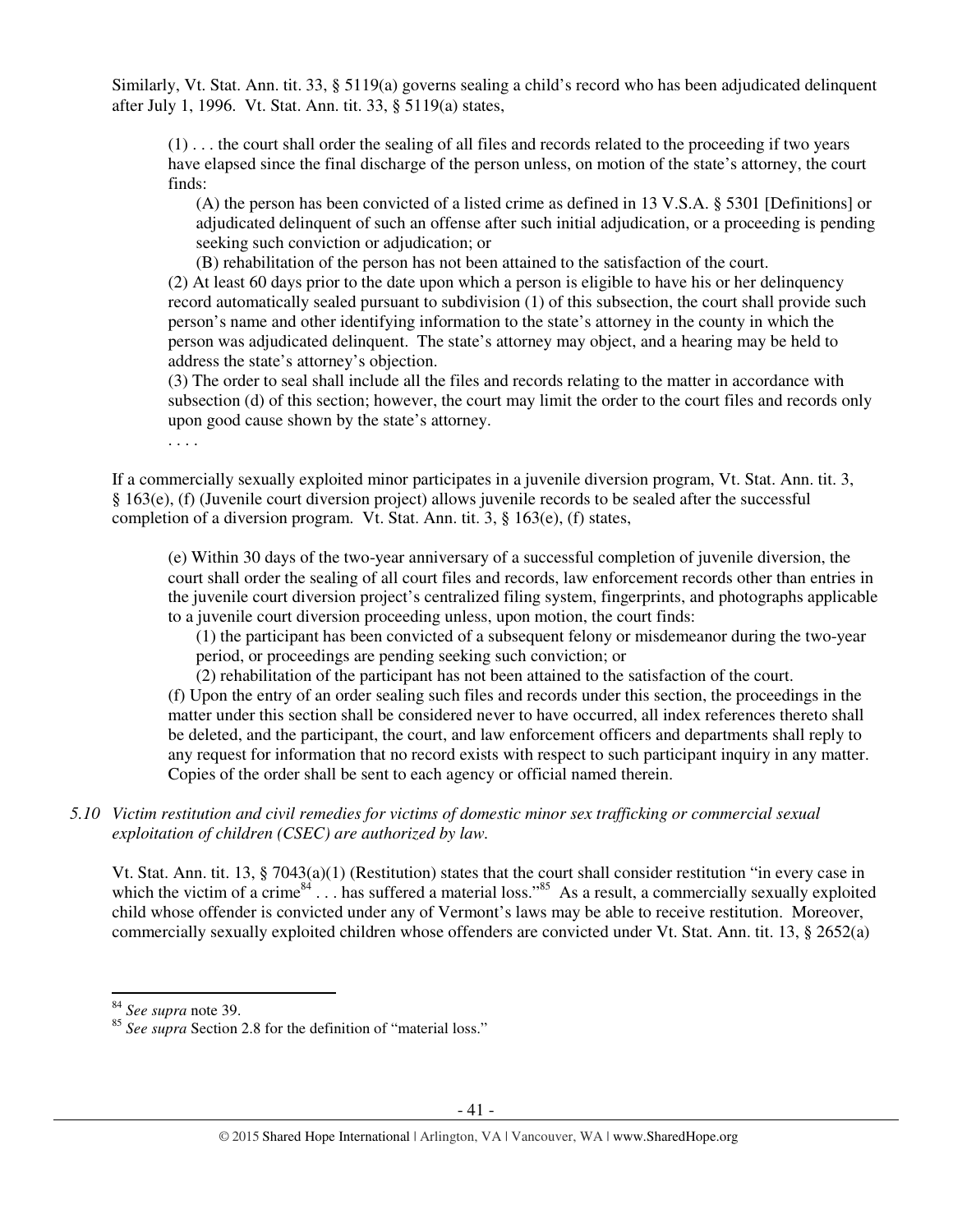(Human trafficking), § 2653(a) (Aggravated human trafficking), or § 2655(a) (Solicitation) are eligible to receive restitution under Vt. Stat. Ann. tit. 13, § 2657 (Restitution), which states,

(a) A person convicted of a violation of this subchapter [Criminal Acts] shall be ordered to pay restitution to the victim pursuant to section 7043 [Restitution] of this title.

(b) If the victim of human trafficking<sup>86</sup> to whom restitution has been ordered dies before restitution is paid, any restitution ordered shall be paid to the victim's heir or legal representative, provided that the heir or legal representative has not benefited in any way from the trafficking.

(c) The return of the victim of human trafficking to his or her home country or other absence of the victim from the jurisdiction shall not limit the victim's right to receive restitution pursuant to this section.

Vt. Stat. Ann. tit. 13,  $\S$  7043(a)(3) further explains,

(3) In cases where restitution is ordered to the victim as a result of a human trafficking conviction under chapter 60 of this title, "material loss" shall also mean:

- (A) attorney's fees and costs; and
- (B) the greater of either:

(i) the gross income or value of the labor performed for the offender by the victim; or (ii) the value of the labor performed by the victim as guaranteed by the minimum wage and overtime provisions of 21 V.S.A. Section 385 [Administration].

In certain circumstances, the victim's offender need not be convicted of a crime in order for the victim to be eligible to receive restitution. Vt. Stat. Ann. tit. 13, § 7043(e)(3) states, "An order of restitution may require the offender to pay restitution for an offense for which the offender was not convicted if the offender knowingly and voluntarily executes a plea agreement which provides that the offender pay restitution for that offense."

Additionally, Vt. Stat. Ann. tit. 13, § 7043(h) states that "[r]estitution ordered under this section shall not preclude a person from pursuing an independent civil action for all claims not covered by the restitution order."

Commercially sexually exploited children whose offenders are convicted under Vt. Stat. Ann. tit. 13, § 2652(a), § 2653(a), or § 2655(a) may pursue civil remedies as Vt. Stat. Ann. tit. 13, § 2662 (Private cause of action) authorizes victims of human trafficking to bring a civil claim against their offenders. Vt. Stat. Ann. tit. 13, § 2662 provides,

(a) A victim of human trafficking may bring an action against the offender in the civil division of the superior court for damages, injunctive relief, punitive damages in the case of a willful violation, and reasonable costs and attorney's fees. Actual damages may include any loss for which restitution is available under section 2657 [Restitution] of this chapter.

(b) If the victim is deceased or otherwise unable to represent himself or herself, the victim may be represented by a legal guardian, family member, or other representative appointed by the court, provided that the legal guardian, family member, or other representative appointed by the court has not benefited in any way from the trafficking.

(c) In a civil action brought under this section, the victim's alleged consent to the human trafficking is immaterial and shall not be admitted.

<sup>86</sup> *See supra* note 6 for the definition of "victim of human trafficking."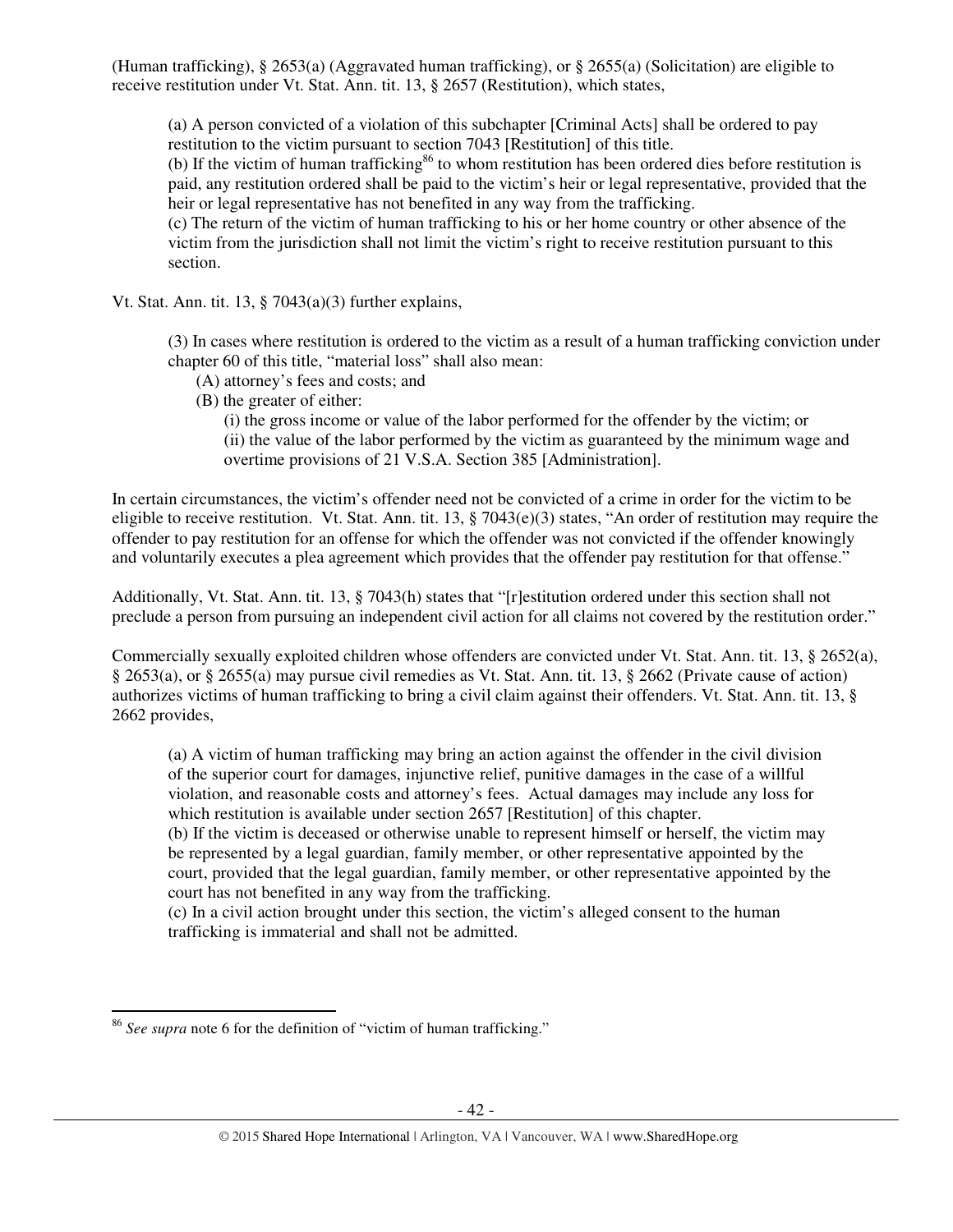*5.11 Statutes of limitations for civil and criminal actions for child sex trafficking or commercial sexual exploitation of children (CSEC) offenses are eliminated or lengthened sufficiently to allow prosecutors and victims a realistic opportunity to pursue criminal action and legal remedies.* 

In regards to statutes of limitations applicable to criminal prosecutions, Vt. Stat. Ann. tit. 13, § 4501(a) (Limitation of prosecutions for certain crimes) eliminates the statute of limitations for prosecuting violations of Vt. Stat. Ann. tit. 13, § 3253 (Aggravated sexual assault), § 3253(a) (Aggravated sexual assault of a child), § 2652(a) (Human trafficking), and § 2653(a) (Aggravated human trafficking). Vt. Stat. Ann. tit. 13, § 4501(b) establishes that prosecutions must be commenced within 6 years for Vt. Stat. Ann. tit. 13, § 2252 (Sexual assault), "lewd and lascivious behavior"<sup>87</sup>, and "sexual exploitation of children," which includes Vt. Stat. Ann. tit. 13, § 2822(a) (Use of a child in a sexual performance), § 2823 (Consenting to a sexual performance), § 2824 (Promoting a recording of sexual conduct), § 2827 (Possession of child pornography), and § 2828 (Luring a child). For other felonies, Vt. Stat. Ann. tit. 13, § 4501(c), (e) (Limitation of prosecutions for certain crimes) states,

(c) Prosecutions for any of the following offenses alleged to have been committed against a child under

- 18 years of age shall be commenced within 40 years after the commission of the offense, and not after: (1) sexual assault;
	- (2) lewd and lascivious conduct;
	- (3) sexual exploitation of a minor as defined in subsection  $3258(c)^{88}$  of this title;
	- (4) lewd or lascivious conduct with a child; and

. . . . . . .

(e) Prosecutions for other felonies and for misdemeanors shall be commenced within three years after the commission of the offense, and not after.

Vt. Stat. Ann. tit. 13, § 2662 (Private cause of action) does not specify a statute of limitations within its provisions. Therefore, Vermont's generally applicable 6-year statute of limitations for civil actions, codified at Vt. Stat. Ann. tit. 12, § 511 (Civil action), is applicable.

However, Vt. Stat. Ann. tit. 12, § 551(a) (Minority, insanity or imprisonment) provides, "When a person entitled to bring an action specified in this chapter is a minor . . . at the time the cause of action accrues, such person may bring such action within the times in this chapter respectively limited, after the disability is removed." Accordingly, if the victim of human trafficking is a minor, the victim will be able to bring a civil claim under Vt. Stat. Ann. tit. 13, § 2662 within 6 years of the minor's 18th birthday. Vt. Stat. Ann. tit. 1,

- (1) the actor is at least 48 months older than the minor; and
- (2) the actor is in a position of power, authority, or supervision over the minor by virtue of the actor's undertaking the responsibility, professionally or voluntarily, to provide for the health or welfare of minors, or guidance, leadership, instruction, or organized recreational activities for minors.

. . . .

l

(c) A person who violates subsection (a) of this section and who abuses his or her position of power, authority, or supervision over the minor in order to engage in a sexual act shall be imprisoned for not more than five years or fined not more than \$10,000.00, or both.

<sup>87</sup> *See* Vt. Stat. Ann. tit. 13, § 2601 (Lewd and lascivious conduct) and § 2602 (Lewd or lascivious conduct with child).

<sup>88</sup> Vt. Stat. Ann. tit. 13, § 3258(a), (c) states:

<sup>(</sup>a) No person shall engage in a sexual act with a minor if: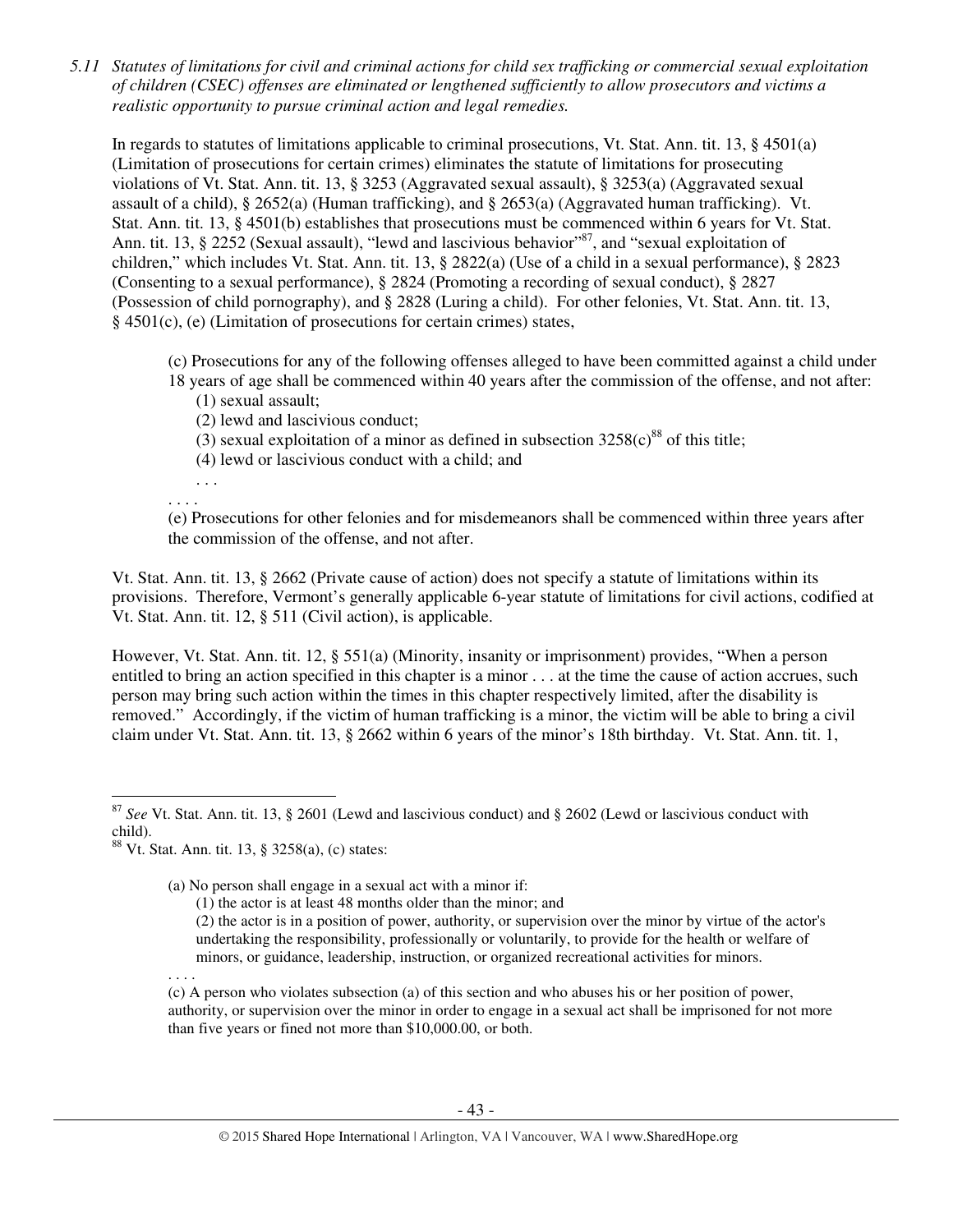§ 173, tit. 12, §§ 511, 551(a).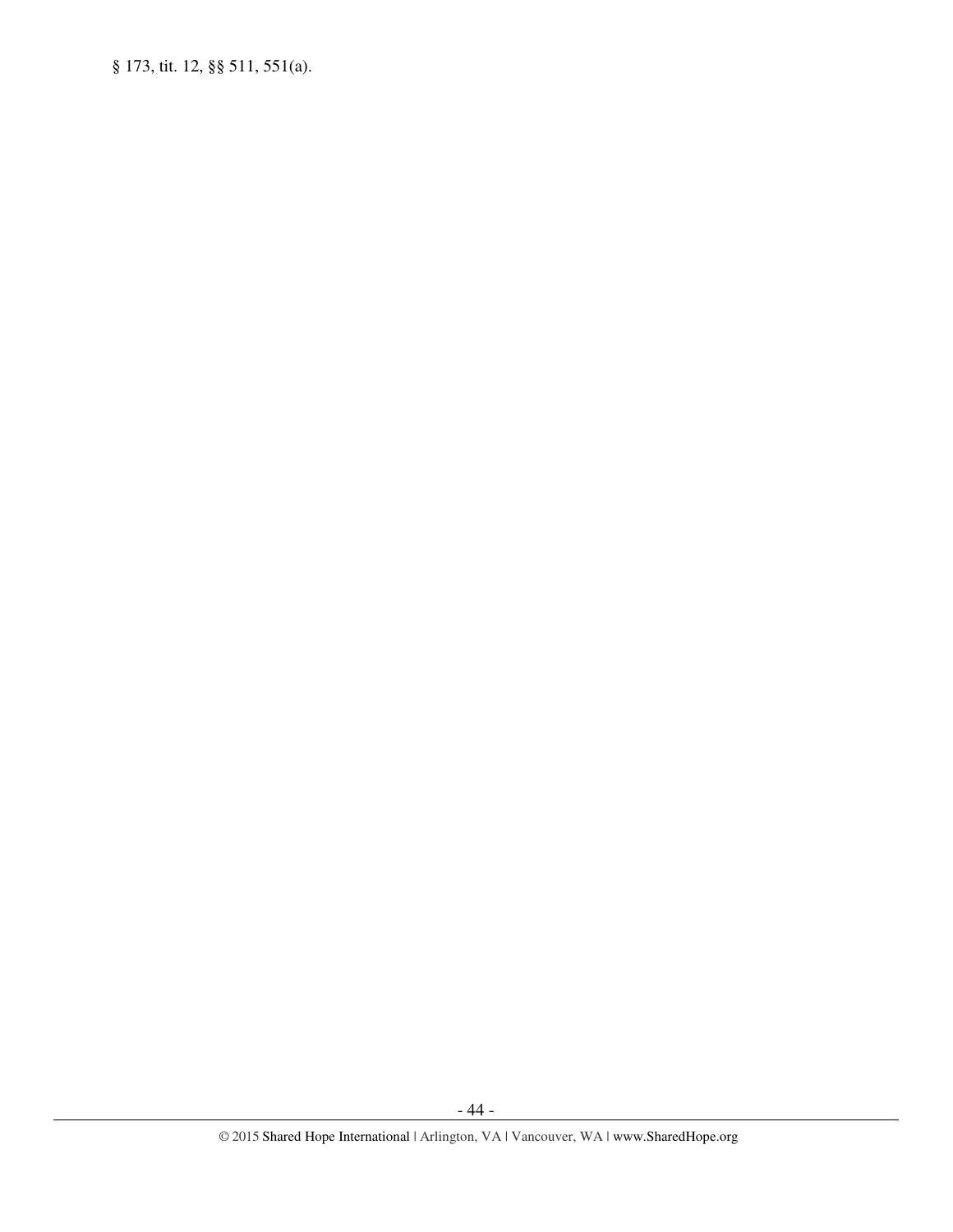# **FRAMEWORK ISSUE 6: CRIMINAL JUSTICE TOOLS FOR INVESTIGATION AND PROSECUTIONS**

# *Legal Components:*

- *6.1 Training on human trafficking and domestic minor sex trafficking for law enforcement is statutorily mandated or authorized.*
- *6.2 Single party consent to audiotaping is permitted in law enforcement investigations.*
- *6.3 Wiretapping is an available tool to investigate domestic minor sex trafficking.*
- *6.4 Using a law enforcement posing as a minor to investigate buying or selling of commercial sex acts is not a defense to soliciting, purchasing, or selling sex with a minor.*
- *6.5 Using the Internet or electronic communications to investigate buyers and traffickers is a permissible investigative technique.*
- *6.6 Law enforcement and child welfare agencies are mandated to promptly report missing and recovered children. \_\_\_\_\_\_\_\_\_\_\_\_\_\_\_\_\_\_\_\_\_\_\_\_\_\_\_\_\_\_\_\_\_\_\_\_\_\_\_\_\_\_\_\_\_\_\_\_\_\_\_\_\_\_\_\_\_\_\_\_\_\_\_\_\_\_\_\_\_\_\_\_\_\_\_\_\_\_\_\_\_\_\_\_\_\_\_\_\_\_\_\_\_\_*

# *Legal Analysis:*

*6.1 Training on human trafficking and domestic minor sex trafficking for law enforcement is statutorily mandated or authorized.* 

Vermont does not specifically require law enforcement to receive training on human trafficking or domestic minor sex trafficking. 2011 Vt. Acts & Resolves 55, § 3 (Services for victims of human trafficking), however, authorizes the Vermont center for crime victim services to "convene a task force to assist . . . law enforcement agencies . . . to develop a statewide protocol to provide services for victims of human trafficking. The protocol may include a public awareness and education campaign."

- 6.1.1 Recommendation: Enact a law that authorizes law enforcement to receive training on human trafficking, including domestic minor sex trafficking.
- *6.2 Single party consent to audiotaping is permitted in law enforcement investigations.*

Vermont's statutes do not address whether single party or two-party consent to audiotaping is required.

- 6.2.1 Recommendation: Enact a law permitting single party consent audiotaping.
- *6.3 Wiretapping is an available tool to investigate domestic minor sex trafficking.*

Vermont code does not address whether wiretapping is permitted for domestic minor sex trafficking or any other crime.

- 6.3.1 Recommendation: Should Vermont enact a law authorizing wiretapping by law enforcement, include investigations related to Vt. Stat. Ann. tit. 13, § 2822(a) (Use of a child in a sexual performance), § 2823 (Consenting to a sexual performance), § 2652(a) (Human trafficking), § 2653(a) (Aggravated human trafficking), and § 2655(a) (Solicitation).
- *6.4 Using a law enforcement posing as a minor to investigate buying or selling of commercial sex acts is not a defense to soliciting, purchasing, or selling sex with a minor.*

Vermont does not expressly permit the use of a decoy by law enforcement for the purposes of investigating prostitution or sex trafficking cases. Vt. Stat. Ann. tit. 13, § 2828(a) (Luring a child), does, however, make it a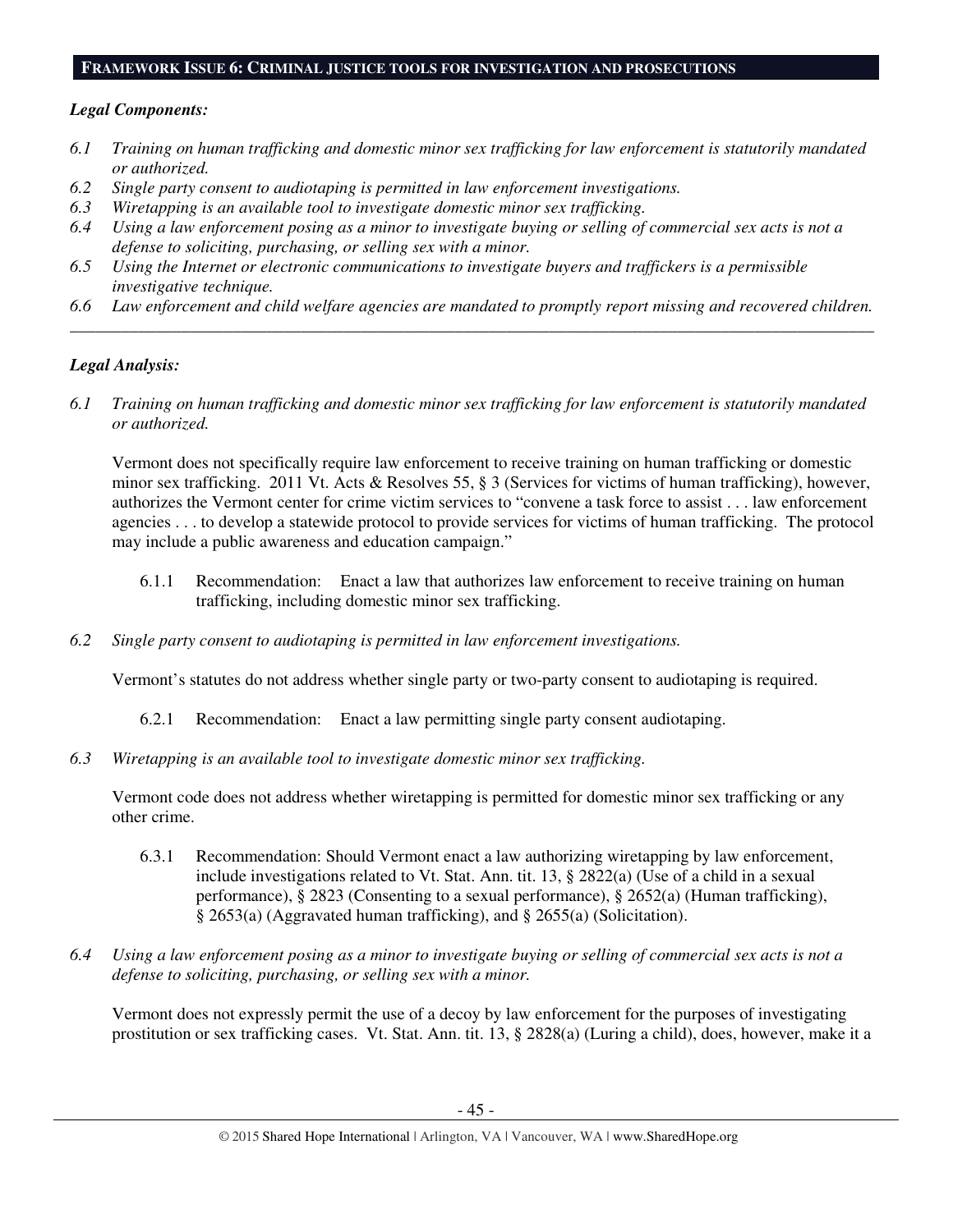crime for a person to "knowingly solicit, lure, or entice, or to attempt to solicit, lure, or entice, a child under the age of 16 or another person believed by the person to be a child under the age of 16." This statute suggests that Vermont law may permit law enforcement to use decoys while investigating violations of Vt. Stat. Ann. tit. 13, § 2828(a).

# *6.5 Using the Internet or electronic communications to investigate buyers and traffickers is a permissible investigative technique.*

Vermont has no law expressly authorizing law enforcement to use the Internet or electronic communications to investigate buyers and traffickers. However, Vt. Stat. Ann. tit. 13, § 2828(a) (Luring a child) makes it illegal for an offender to "knowingly solicit, lure, or entice, or to attempt to solicit, lure, or entice, a child under the age of 16 or another person believed by the person to be a child under the age of 16." Vt. Stat. Ann. tit. 13, § 2828(b) further explains that "[t]his section applies to solicitation, luring, or enticement by any means, including in person, through written or telephonic correspondence or electronic communication." Although not explicit, together these two phrases suggest that law enforcement may use the Internet or electronic communications to investigate buyers and traffickers.

# *6.6 Law enforcement and child welfare agencies are mandated to promptly report missing and recovered children.*

Vt. Stat. Ann. tit. 20, § 1820(1) (Definitions) defines a "missing person" as "an individual: whose whereabouts is unknown; and with either a physical disability, a mental disability, or a developmental disability; or who is an unemancipated minor." Once a person files a missing person complaint pursuant to Vt. Stat. Ann. tit. 20, § 1821 (Missing person complaint), Vt. Stat. Ann. tit. 20, § 1822 (Missing person report) requires the law enforcement agency that receives the complaint to "prepare a missing person report," which must "include all information contained in the missing person complaint and any information or evidence gathered by a preliminary investigation, if one was made." Vt. Stat. Ann. tit. 20, § 1823(a) (Dissemination of missing person report) requires the law enforcement agency next to forward copies of the report to "all law enforcement agencies within the jurisdiction where the missing person lives or was last seen, and other law enforcement agencies that can reasonably be expected to be involved in any investigation." Furthermore, Vt. Stat. Ann. tit. 20, § 1823(b) mandates that law enforcement forward the report to

(1) all law enforcement agencies to which the complainant reasonably requests the report be sent;

(2) any law enforcement agency requesting a copy of the missing person report; and

(3) all media in the region in which the missing person lives, or was last seen, unless such disclosure would impede an ongoing investigation or unless otherwise requested by the complainant.

 Vt. Stat. Ann. tit. 20, § 1824(a) (Searches for missing persons) requires any law enforcement agency that receive a missing persons report to "commence a search for a missing person as soon as a report is received." If the "missing person complaint involves an unemancipated minor, including a runaway child as defined in 13 V.S.A. § 1311 [Unlawful sheltering; aiding a runaway child], the law enforcement agency shall transmit the report, as soon as it is complete, to the Department of Public Safety for inclusion in the National Crime Information Center database." Vt. Stat. Ann. tit. 20, § 1825.

Additionally, Vermont established the Vermont Amber Alert Program "to aid in the identification and location of abducted children." Vt. Stat. Ann. tit. 20, § 1828. Vt. Stat. Ann. tit. 20, § 1828(3) (Vermont Amber Alert Program) provides that an Alert shall be issued by the Department of Public Safety if

(A) a law enforcement agency notifies the Department of the abduction of a child; (B) there is sufficient information about the child or the person suspected of abducting the child that an immediate broadcast might help locate the child; and